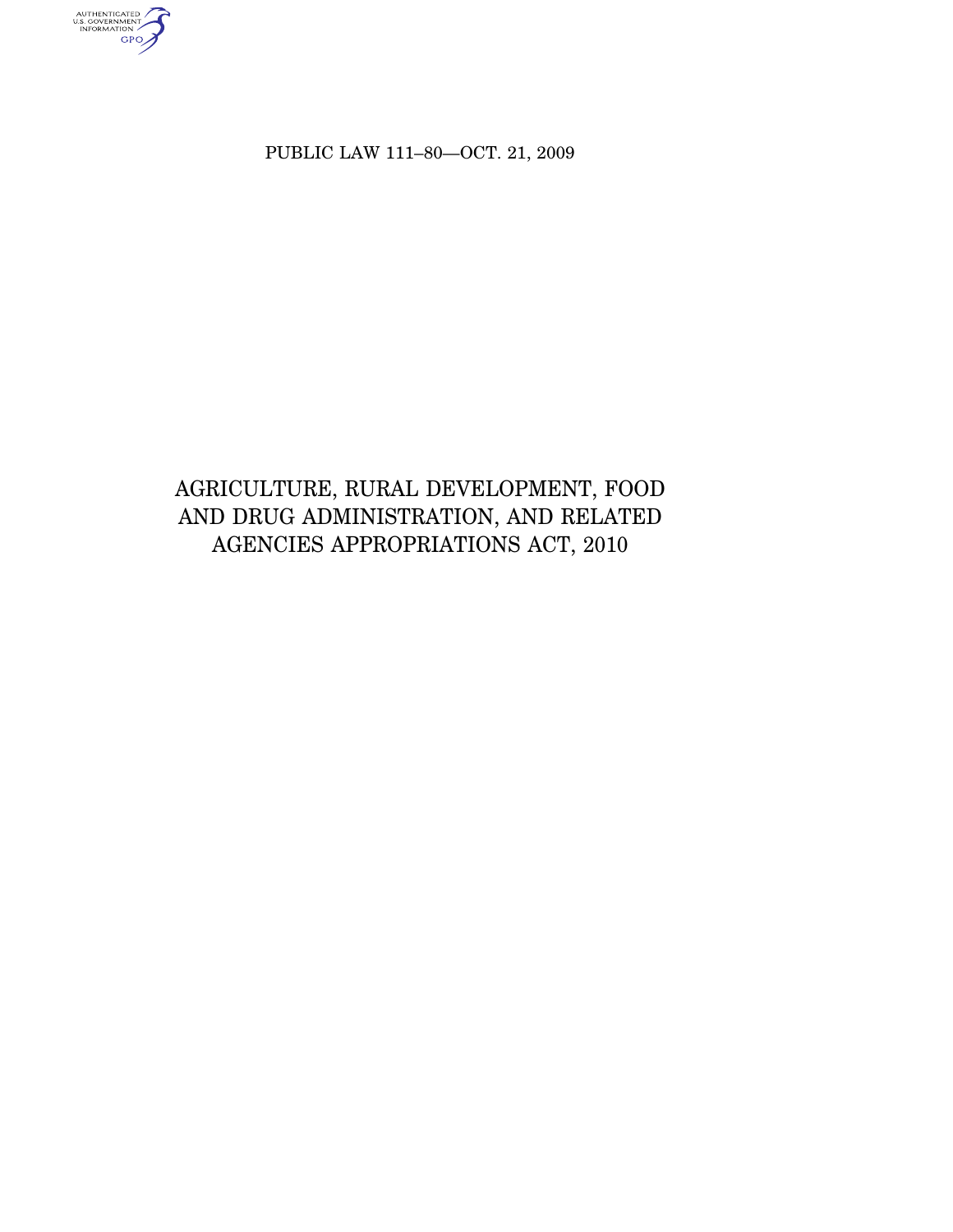# Public Law 111–80 111th Congress

# An Act

Oct. 21, 2009 [H.R. 2997]

Making appropriations for Agriculture, Rural Development, Food and Drug Administration, and Related Agencies programs for the fiscal year ending September 30, 2010, and for other purposes.

Agriculture, Rural Development, Food and Drug Administration, and Related Agencies Appropriations Act, 2010.

*Be it enacted by the Senate and House of Representatives of the United States of America in Congress assembled,* That the following sums are appropriated, out of any money in the Treasury not otherwise appropriated, for Agriculture, Rural Development, Food and Drug Administration, and Related Agencies programs for the fiscal year ending September 30, 2010, and for other purposes, namely:

## TITLE I

## AGRICULTURAL PROGRAMS

#### PRODUCTION, PROCESSING AND MARKETING

## OFFICE OF THE SECRETARY

For necessary expenses of the Office of the Secretary of Agriculture, \$5,285,000: *Provided*, That not to exceed \$11,000 of this amount shall be available for official reception and representation expenses, not otherwise provided for, as determined by the Secretary.

## OFFICE OF TRIBAL RELATIONS

For necessary expenses of the Office of Tribal Relations, \$1,000,000, to support communication and consultation activities with Federally Recognized Tribes, as well as other requirements established by law.

## EXECUTIVE OPERATIONS

#### OFFICE OF THE CHIEF ECONOMIST

For necessary expenses of the Office of the Chief Economist, \$13,032,000.

## NATIONAL APPEALS DIVISION

For necessary expenses of the National Appeals Division, \$15,254,000.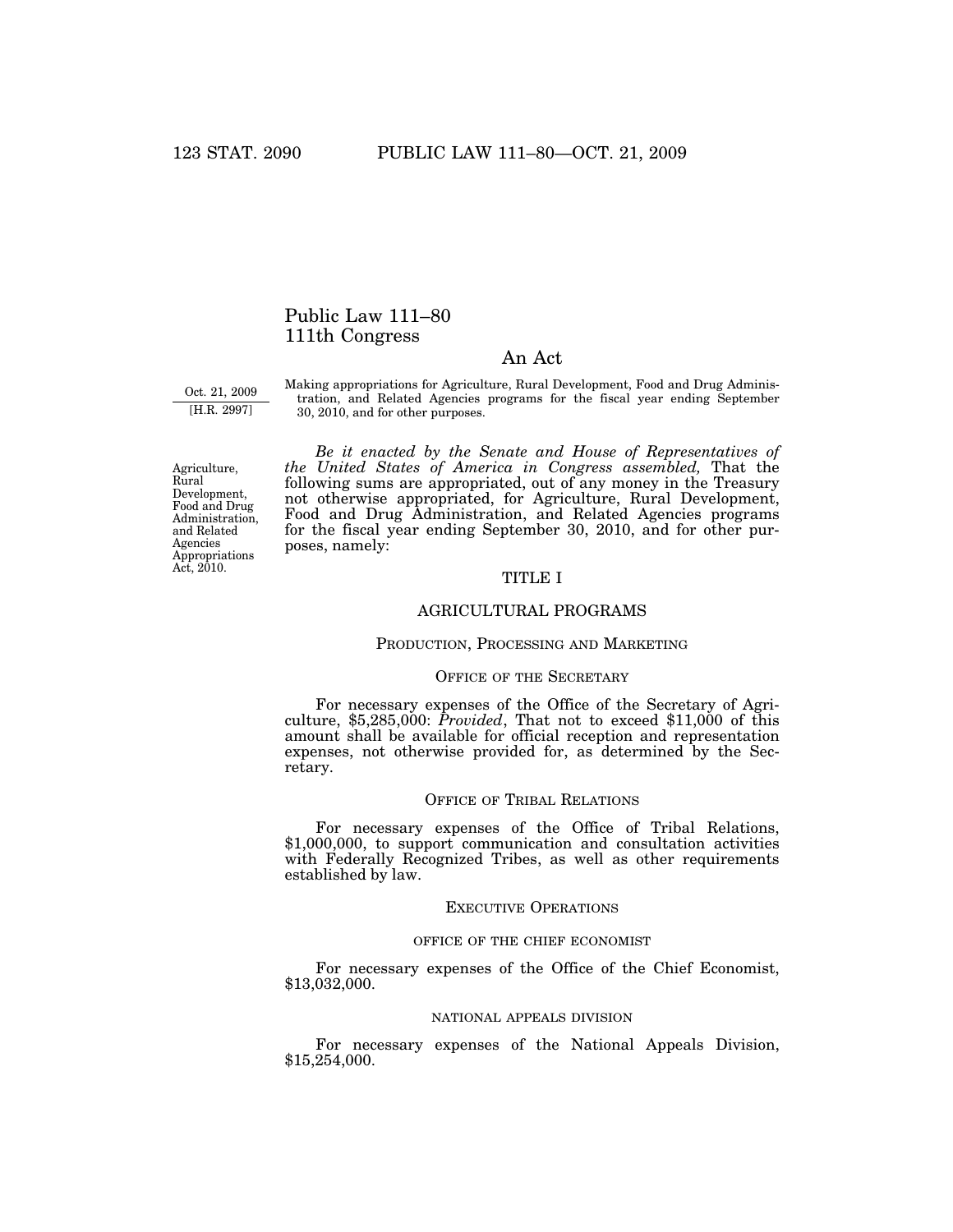## OFFICE OF BUDGET AND PROGRAM ANALYSIS

For necessary expenses of the Office of Budget and Program Analysis, \$9,436,000.

## OFFICE OF HOMELAND SECURITY

For necessary expenses of the Office of Homeland Security, \$1,859,000.

# OFFICE OF ADVOCACY AND OUTREACH

For necessary expenses of the Office of Advocacy and Outreach, \$1,700,000.

#### OFFICE OF THE CHIEF INFORMATION OFFICER

For necessary expenses of the Office of the Chief Information Officer, \$61,579,000.

#### OFFICE OF THE CHIEF FINANCIAL OFFICER

Reports.

For necessary expenses of the Office of the Chief Financial Officer, \$6,566,000: *Provided*, That no funds made available by this appropriation may be obligated for FAIR Act or Circular A– 76 activities until the Secretary has submitted to the Committees on Appropriations of both Houses of Congress and the Committee on Oversight and Government Reform of the House of Representatives a report on the Department's contracting out policies, including agency budgets for contracting out.

# OFFICE OF THE ASSISTANT SECRETARY FOR CIVIL RIGHTS

For necessary expenses of the Office of the Assistant Secretary for Civil Rights, \$895,000.

## OFFICE OF CIVIL RIGHTS

For necessary expenses of the Office of Civil Rights, \$23,922,000.

## OFFICE OF THE ASSISTANT SECRETARY FOR ADMINISTRATION

For necessary expenses of the Office of the Assistant Secretary for Administration, \$806,000.

## AGRICULTURE BUILDINGS AND FACILITIES AND RENTAL PAYMENTS

## (INCLUDING TRANSFERS OF FUNDS)

For payment of space rental and related costs pursuant to Public Law 92–313, including authorities pursuant to the 1984 delegation of authority from the Administrator of General Services to the Department of Agriculture under 40 U.S.C. 486, for programs and activities of the Department which are included in this Act, and for alterations and other actions needed for the Department and its agencies to consolidate unneeded space into configurations suitable for release to the Administrator of General Services, and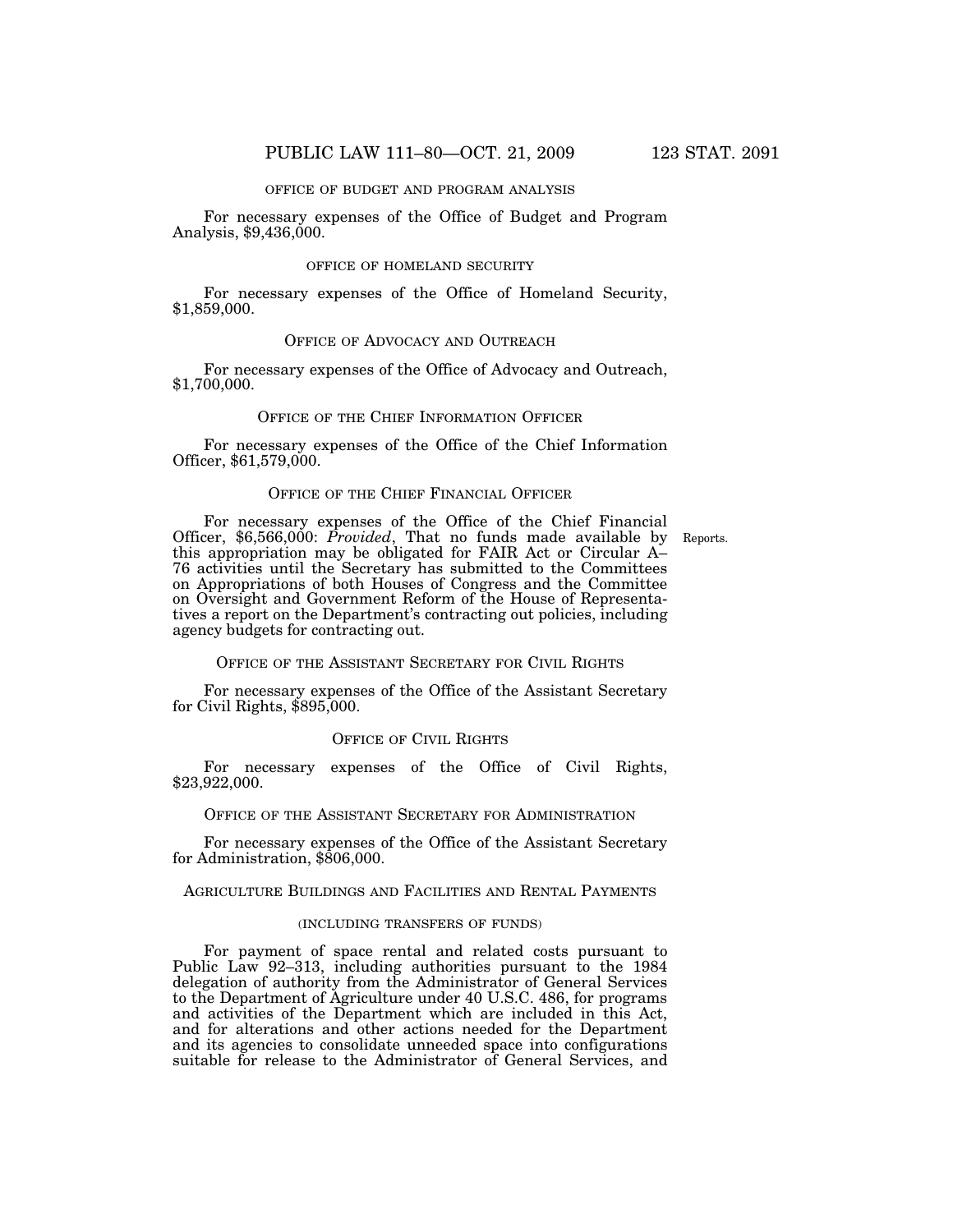for the operation, maintenance, improvement, and repair of Agriculture buildings and facilities, and for related costs, \$293,093,000, to remain available until expended, of which \$184,812,000 shall be available for payments to the General Services Administration for rent; of which \$13,500,000 for payment to the Department of Homeland Security for building security activities; and of which \$94,781,000 for buildings operations and maintenance expenses: *Provided*, That the Secretary shall use \$15,911,000 of these funds to cover shortfalls incurred in prior year rental payments: *Provided further*, That the Secretary is authorized to transfer funds from a Departmental agency to this account to recover the full cost of the space and security expenses of that agency that are funded by this account when the actual costs exceed the agency estimate which will be available for the activities and payments described herein.

# HAZARDOUS MATERIALS MANAGEMENT

## (INCLUDING TRANSFERS OF FUNDS)

For necessary expenses of the Department of Agriculture, to comply with the Comprehensive Environmental Response, Compensation, and Liability Act (42 U.S.C. 9601 et seq.) and the Resource Conservation and Recovery Act (42 U.S.C. 6901 et seq.), \$5,125,000, to remain available until expended: *Provided,* That appropriations and funds available herein to the Department for Hazardous Materials Management may be transferred to any agency of the Department for its use in meeting all requirements pursuant to the above Acts on Federal and non-Federal lands.

## DEPARTMENTAL ADMINISTRATION

#### (INCLUDING TRANSFERS OF FUNDS)

For Departmental Administration, \$41,319,000, to provide for necessary expenses for management support services to offices of the Department and for general administration, security, repairs and alterations, and other miscellaneous supplies and expenses not otherwise provided for and necessary for the practical and efficient work of the Department: *Provided*, That this appropriation shall be reimbursed from applicable appropriations in this Act for travel expenses incident to the holding of hearings as required by  $5 \text{ U.S.C. } 551-558$ : *Provided further*, That of the amount appropriated, \$13,000,000 is for stabilization and reconstruction activities to be carried out under the authority provided by title XIV of the Food and Agriculture Act of 1977 (7 U.S.C. 3101 et seq.) and other applicable laws.

# OFFICE OF THE ASSISTANT SECRETARY FOR CONGRESSIONAL RELATIONS

#### (INCLUDING TRANSFERS OF FUNDS)

For necessary expenses of the Office of the Assistant Secretary for Congressional Relations to carry out the programs funded by this Act, including programs involving intergovernmental affairs and liaison within the executive branch, \$3,968,000: *Provided*, That these funds may be transferred to agencies of the Department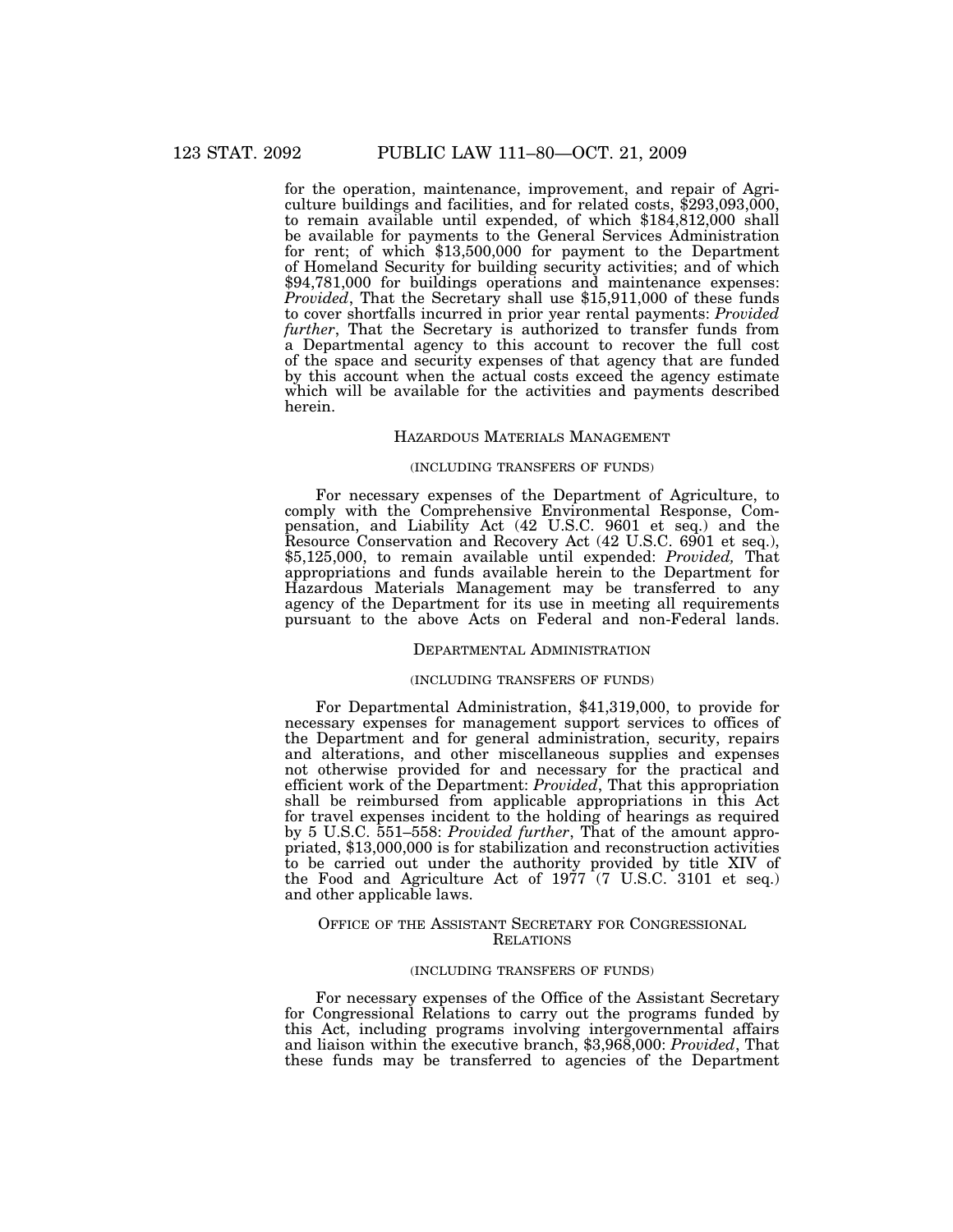Notification. Deadline.

of Agriculture funded by this Act to maintain personnel at the agency level: *Provided further*, That no funds made available by this appropriation may be obligated after 30 days from the date of enactment of this Act, unless the Secretary has notified the Committees on Appropriations of both Houses of Congress on the allocation of these funds by USDA agency: *Provided further*, That no other funds appropriated to the Department by this Act shall be available to the Department for support of activities of congressional relations.

## OFFICE OF COMMUNICATIONS

For necessary expenses of the Office of Communications, \$9,722,000.

## OFFICE OF INSPECTOR GENERAL

For necessary expenses of the Office of Inspector General, including employment pursuant to the Inspector General Act of 1978, \$88,725,000, including such sums as may be necessary for contracting and other arrangements with public agencies and private persons pursuant to section 6(a)(9) of the Inspector General Act of 1978, and including not to exceed \$125,000 for certain confidential operational expenses, including the payment of informants, to be expended under the direction of the Inspector General pursuant to Public Law 95–452 and section 1337 of Public Law 97– 98.

# OFFICE OF THE GENERAL COUNSEL

For necessary expenses of the Office of the General Counsel, \$43,551,000.

## OFFICE OF THE UNDER SECRETARY FOR RESEARCH, EDUCATION AND **ECONOMICS**

For necessary expenses of the Office of the Under Secretary for Research, Education and Economics, \$895,000.

## ECONOMIC RESEARCH SERVICE

For necessary expenses of the Economic Research Service, \$82,478,000.

## NATIONAL AGRICULTURAL STATISTICS SERVICE

For necessary expenses of the National Agricultural Statistics Service, \$161,830,000, of which up to \$37,908,000 shall be available until expended for the Census of Agriculture.

#### AGRICULTURAL RESEARCH SERVICE

#### SALARIES AND EXPENSES

For necessary expenses of the Agricultural Research Service and for acquisition of lands by donation, exchange, or purchase at a nominal cost not to exceed \$100, and for land exchanges where the lands exchanged shall be of equal value or shall be equalized by a payment of money to the grantor which shall not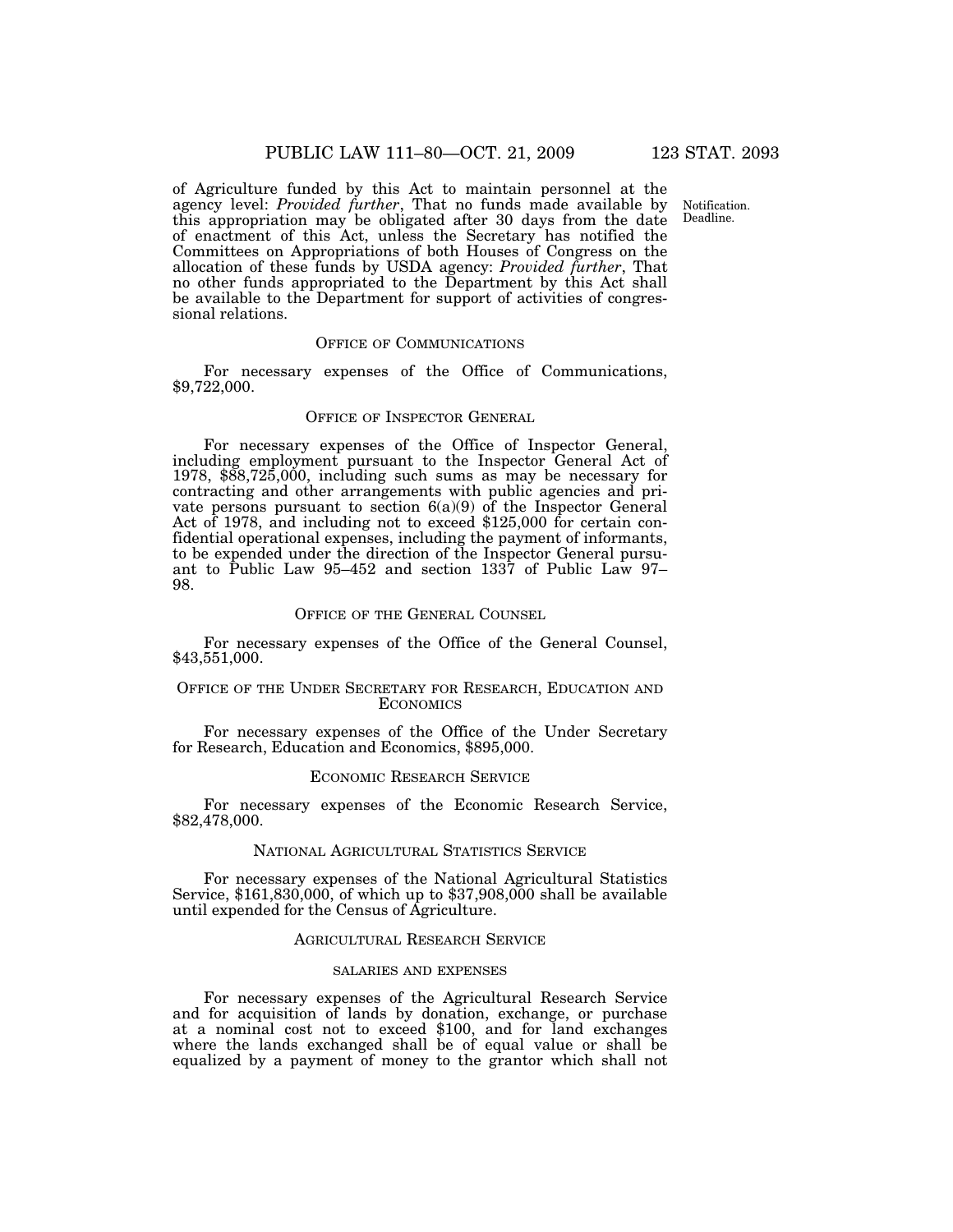exceed 25 percent of the total value of the land or interests transferred out of Federal ownership, \$1,179,639,000, of which \$44,138,000 shall be for the purposes, and in the amounts, specified in the table titled ''Congressionally Designated Projects'' in the statement of managers to accompany this Act: *Provided*, That appropriations hereunder shall be available for the operation and maintenance of aircraft and the purchase of not to exceed one for replacement only: *Provided further*, That appropriations hereunder shall be available pursuant to 7 U.S.C. 2250 for the construction, alteration, and repair of buildings and improvements, but unless otherwise provided, the cost of constructing any one building shall not exceed \$375,000, except for headhouses or greenhouses which shall each be limited to \$1,200,000, and except for 10 buildings to be constructed or improved at a cost not to exceed \$750,000 each, and the cost of altering any one building during the fiscal year shall not exceed 10 percent of the current replacement value of the building or \$375,000, whichever is greater: *Provided further*, That the limitations on alterations contained in this Act shall not apply to modernization or replacement of existing facilities at Beltsville, Maryland: *Provided further*, That appropriations hereunder shall be available for granting easements at the Beltsville Agricultural Research Center: *Provided further*, That the foregoing limitations shall not apply to replacement of buildings needed to carry out the Act of April 24, 1948 (21 U.S.C. 113a): *Provided further*, That funds may be received from any State, other political subdivision, organization, or individual for the purpose of establishing or operating any research facility or research project of the Agricultural Research Service, as authorized by law.

#### BUILDINGS AND FACILITIES

For acquisition of land, construction, repair, improvement, extension, alteration, and purchase of fixed equipment or facilities as necessary to carry out the agricultural research programs of the Department of Agriculture, where not otherwise provided, \$70,873,000, of which \$70,873,000 shall be for the purposes, and in the amounts, specified in the table titled ''Congressionally Designated Projects'' in the statement of managers to accompany this Act, to remain available until expended.

## NATIONAL INSTITUTE OF FOOD AND AGRICULTURE

## RESEARCH AND EDUCATION ACTIVITIES

For payments to agricultural experiment stations, for cooperative forestry and other research, for facilities, and for other expenses, \$788,243,000, of which \$120,054,000 shall be for the purposes, and in the amounts, specified in the table titled ''Congressionally Designated Projects'' in the statement of managers to accompany this Act, as follows: to carry out the provisions of the Hatch Act of 1887 (7 U.S.C. 361a–i), \$215,000,000; for grants for cooperative forestry research (16 U.S.C. 582a through a–7),  $$29,000,000;$  for payments to eligible institutions  $(7 \text{ U.S. C. } 3222)$ , \$48,500,000, provided that each institution receives no less than \$1,000,000; for special grants (7 U.S.C. 450i(c)), \$89,029,000; for competitive grants on improved pest control (7 U.S.C. 450i(c)), \$16,185,000; for competitive grants  $(7 \text{ U.S.C. } 450(i)(b))$ , \$262,482,000, to remain available until expended; for the support

7 USC 2254.

Maryland.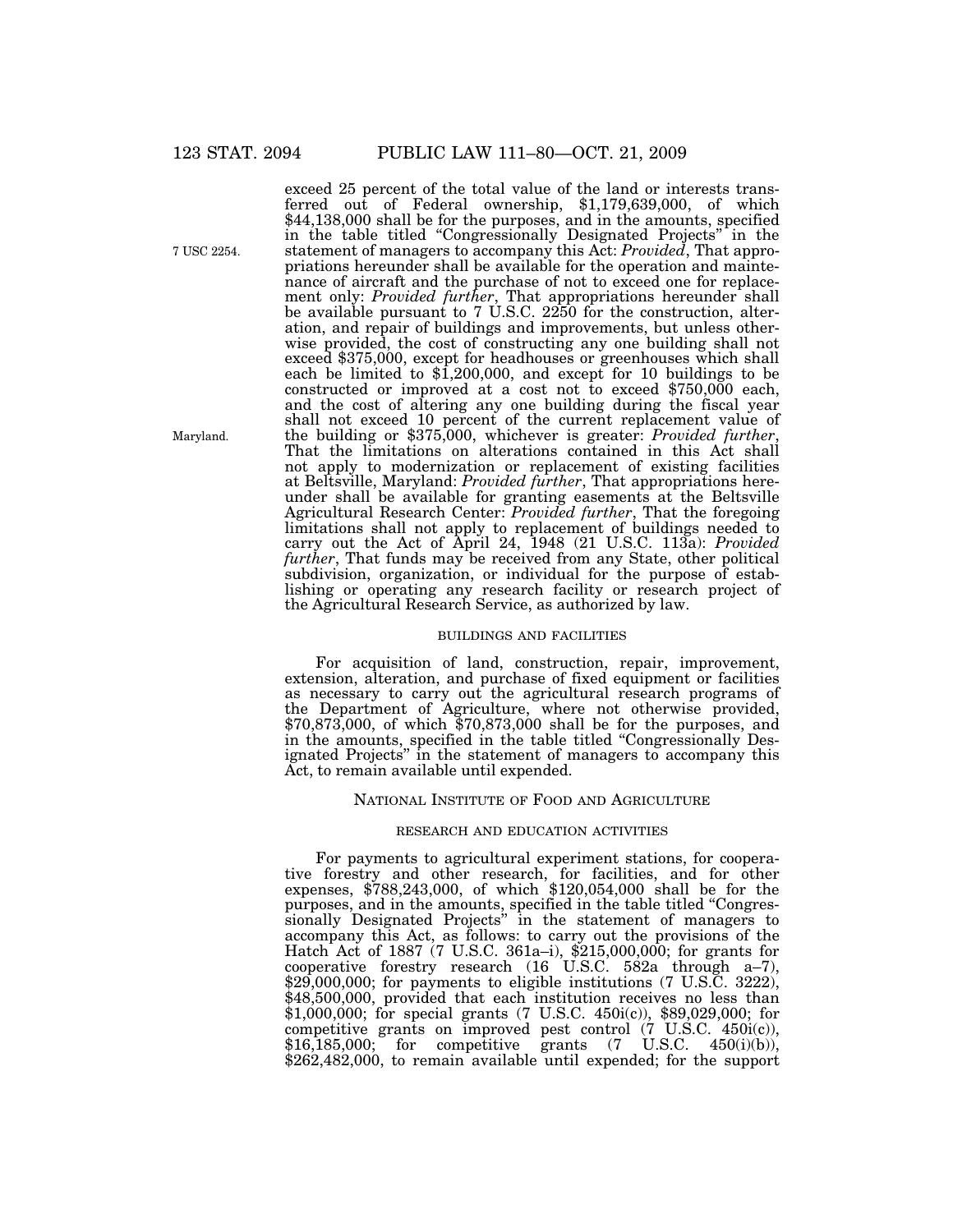of animal health and disease programs (7 U.S.C. 3195), \$2,950,000; for supplemental and alternative crops and products (7 U.S.C. 3319d), \$835,000; for grants for research pursuant to the Critical Agricultural Materials Act (7 U.S.C. 178 et seq.), \$1,083,000, to remain available until expended; for the 1994 research grants program for 1994 institutions pursuant to section 536 of Public Law 103–382 (7 U.S.C. 301 note), \$1,805,000, to remain available until expended; for rangeland research grants (7 U.S.C. 3333), \$983,000; for higher education graduate fellowship grants (7 U.S.C. 3152(b)(6)), \$3,859,000, to remain available until expended (7 U.S.C. 2209b); for a program pursuant to section 1415A of the National Agricultural Research, Extension, and Teaching Policy Act of 1977 (7 U.S.C. 3151a), \$4,800,000, to remain available until expended; for higher education challenge grants  $(7 \text{ U.S.C. } 3152(b)(1)),$ \$5,654,000; for a higher education multicultural scholars program  $(7 \text{ U.S.C. } 3152(b)(5)),$  \$1,241,000, to remain available until expended (7 U.S.C. 2209b); for an education grants program for Hispanicserving Institutions (7 U.S.C. 3241), \$9,237,000; for competitive grants for the purpose of carrying out all provisions of 7 U.S.C. 3156 to individual eligible institutions or consortia of eligible institutions in Alaska and in Hawaii, with funds awarded equally to each of the States of Alaska and Hawaii, \$3,200,000; for a secondary agriculture education program and 2-year post-secondary education  $(7 \text{ U.S.C. } 3152(j))$ , \$983,000; for aquaculture grants  $(7 \text{ U.S.C. } 3322)$ , \$3,928,000; for sustainable agriculture research and education (7) U.S.C. 5811), \$14,500,000; for a program of capacity building grants  $(7 \text{ U.S.C. } 3152(b)(4))$  to institutions eligible to receive funds under 7 U.S.C. 3221 and 3222, \$18,250,000, to remain available until expended (7 U.S.C. 2209b); for payments to the 1994 Institutions pursuant to section 534(a)(1) of Public Law 103–382, \$3,342,000; for resident instruction grants for insular areas under section 1491 of the National Agricultural Research, Extension, and Teaching Policy Act of 1977 (7 U.S.C. 3363), \$900,000; for distance education grants for insular areas under section 1490 of the National Agricultural Research, Extension, and Teaching Policy Act of 1977 (7 U.S.C. 3362), \$750,000; for a new era rural technology program pursuant to section 1473E of the National Agricultural Research, Extension, and Teaching Policy Act of 1977 (7 U.S.C. 3319e), \$875,000; for a competitive grants program for farm business management and benchmarking (7 U.S.C. 5925f), \$1,500,000; for a competitive grants program regarding biobased energy (7 U.S.C. 8114), \$2,250,000; and for necessary expenses of Research and Education Activities, \$45,122,000, of which \$2,704,000 for the Research, Education, and Economics Information System and \$2,136,000 for the Electronic Grants Information System, are to remain available until expended.

## NATIVE AMERICAN INSTITUTIONS ENDOWMENT FUND

For the Native American Institutions Endowment Fund authorized by Public Law 103–382 (7 U.S.C. 301 note), \$11,880,000, to remain available until expended.

## EXTENSION ACTIVITIES

For payments to States, the District of Columbia, Puerto Rico, Guam, the Virgin Islands, Micronesia, the Northern Marianas, and American Samoa, \$494,923,000, of which \$11,831,000 shall be for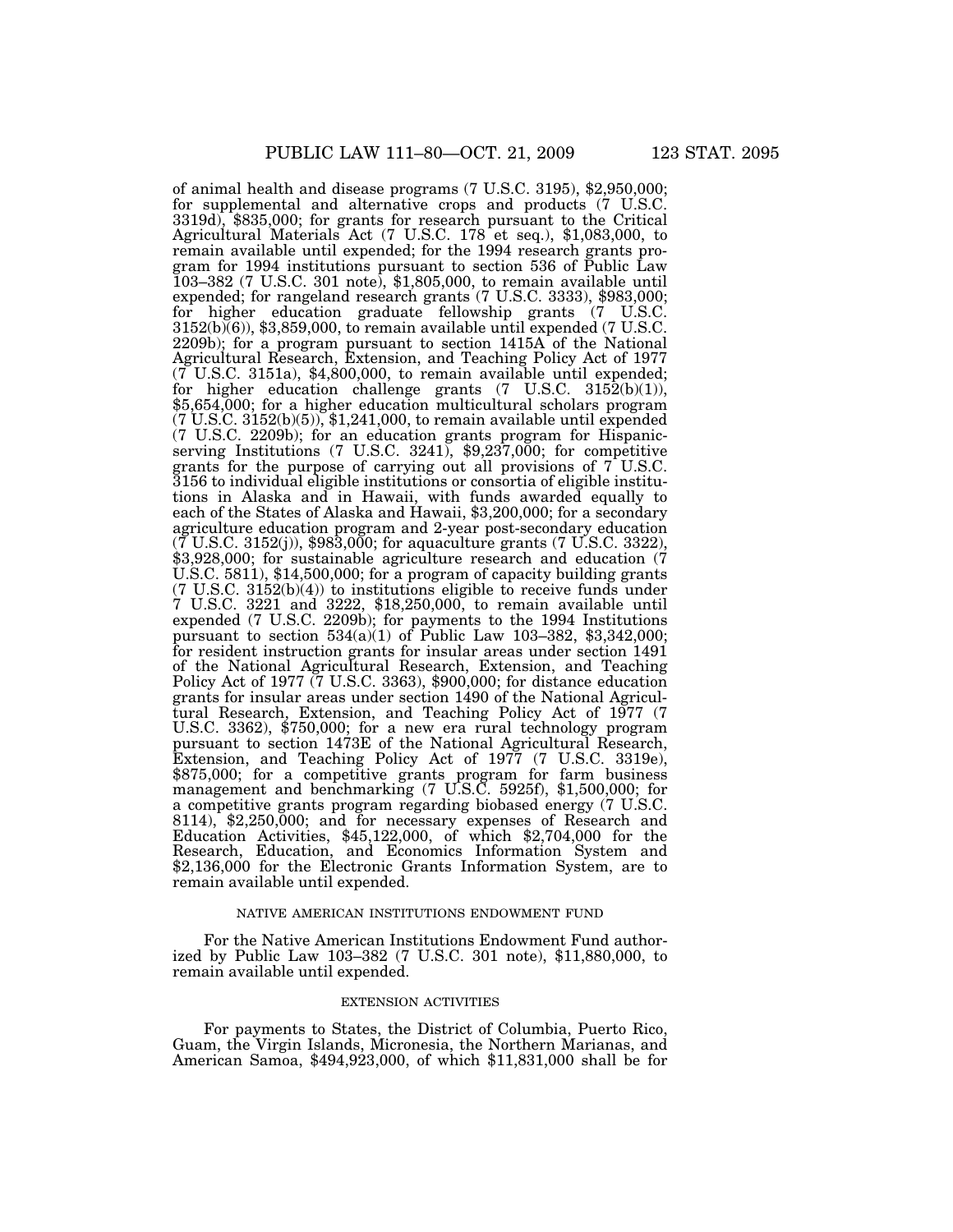the purposes, and in the amounts, specified in the table titled "Congressionally Designated Projects" in the statement of managers to accompany this Act, as follows: payments for cooperative extension work under the Smith-Lever Act, to be distributed under sections 3(b) and 3(c) of said Act, and under section 208(c) of Public Law 93–471, for retirement and employees' compensation costs for extension agents, \$297,500,000; payments for extension work at the 1994 Institutions under the Smith-Lever Act (7 U.S.C. 343(b)(3)), \$4,321,000; payments for the nutrition and family education program for low-income areas under section 3(d) of the Act, \$68,070,000; payments for the pest management program under section 3(d) of the Act, \$9,938,000; payments for the farm safety program under section  $3(d)$  of the Act, \$4,863,000; payments for New Technologies for Ag Extension under section  $3(\tilde{d})$  of the Act, \$1,750,000; payments to upgrade research, extension, and teaching facilities at institutions eligible to receive funds under 7 U.S.C. 3221 and 3222, \$19,770,000, to remain available until expended; payments for youth-at-risk programs under section 3(d) of the Smith-Lever Act, \$8,412,000; for youth farm safety education and certification extension grants, to be awarded competitively under section 3(d) of the Act, \$486,000; payments for carrying out the provisions of the Renewable Resources Extension Act of 1978 (16 U.S.C. 1671 et seq.), \$4,068,000; payments for the federally-recognized Tribes Extension Program under section 3(d) of the Smith-Lever Act, \$3,045,000; payments for sustainable agriculture programs under section 3(d) of the Act, \$4,705,000; payments for rural health and safety education as authorized by section 502(i) of Public Law 92–419 (7 U.S.C. 2662(i)), \$1,738,000; payments for cooperative extension work by eligible institutions (7 U.S.C. 3221), \$42,677,000, provided that each institution receives no less than \$1,000,000; for grants to youth organizations pursuant to 7 U.S.C. 7630, \$1,784,000; payments to carry out the food animal residue avoidance database program as authorized by 7 U.S.C. 7642, \$1,000,000; payments to carry out section 1672(e)(49) of the Food, Agriculture, Conservation, and Trade Act of 1990 (7 U.S.C. 5925), as amended, \$400,000; and for necessary expenses of Extension Activities, \$20,396,000.

## INTEGRATED ACTIVITIES

For the integrated research, education, and extension grants programs, including necessary administrative expenses. including necessary administrative expenses, \$60,022,000, as follows: for competitive grants programs authorized under section 406 of the Agricultural Research, Extension, and Education Reform Act of 1998 (7 U.S.C. 7626), \$45,148,000, including \$12,649,000 for the water quality program, \$14,596,000 for the food safety program, \$4,096,000 for the regional pest management centers program, \$4,388,000 for the Food Quality Protection Act risk mitigation program for major food crop systems, \$1,365,000 for the crops affected by Food Quality Protection Act implementation, \$3,054,000 for the methyl bromide transition program, and \$5,000,000 for the organic transition program; for a competitive international science and education grants program authorized under section 1459A of the National Agricultural Research, Extension, and Teaching Policy Act of 1977 (7 U.S.C. 3292b), to remain available until expended, \$3,000,000; for grants programs authorized under section  $2(c)(1)(B)$  of Public Law 89-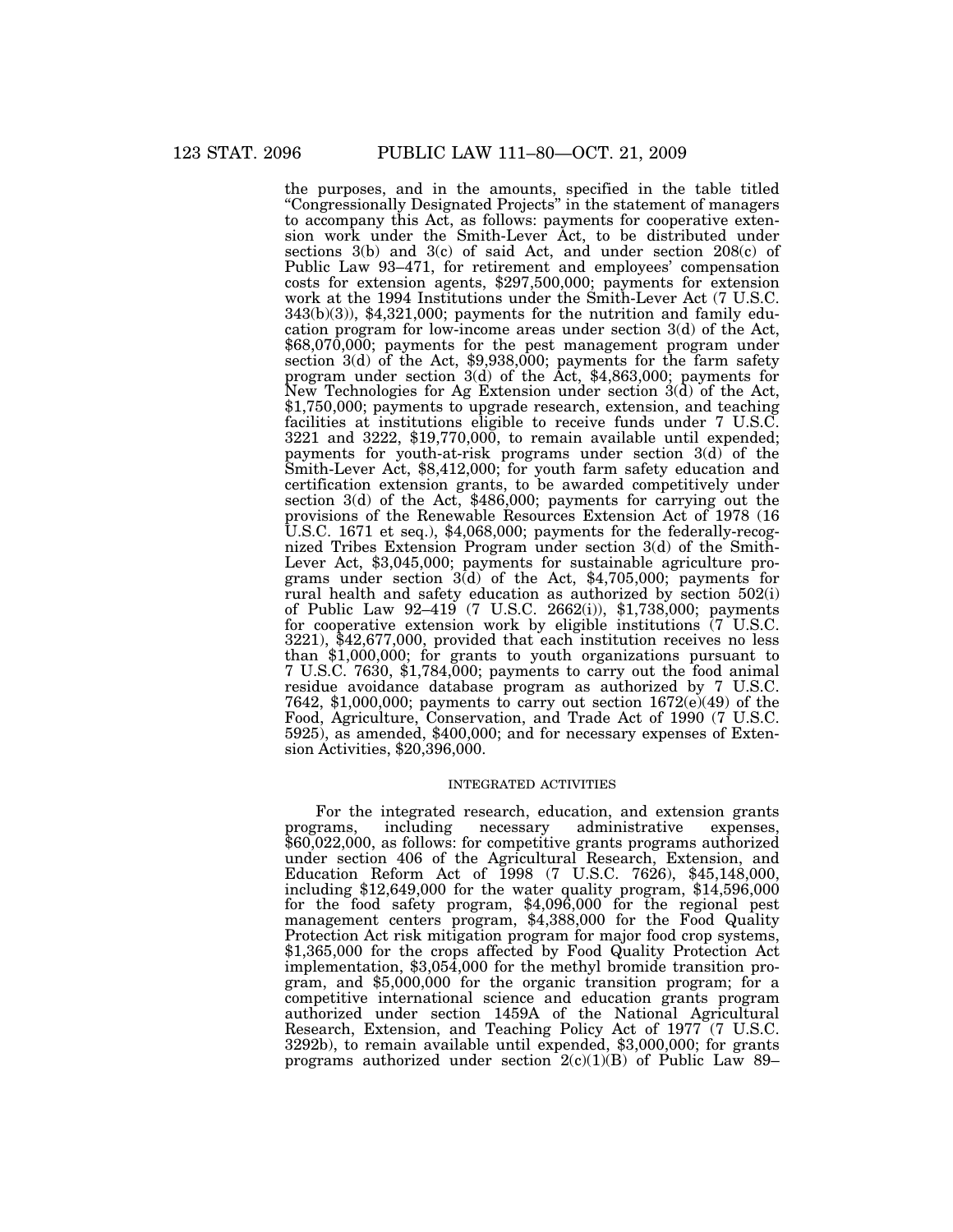106, as amended, \$732,000, to remain available until September 30, 2011, for the critical issues program; \$1,312,000 for the regional rural development centers program; and \$9,830,000 for the Food and Agriculture Defense Initiative authorized under section 1484 of the National Agricultural Research, Extension, and Teaching Policy Act of 1977, to remain available until September 30, 2011.

## OFFICE OF THE UNDER SECRETARY FOR MARKETING AND REGULATORY PROGRAMS

For necessary expenses of the Office of the Under Secretary for Marketing and Regulatory Programs, \$895,000.

## ANIMAL AND PLANT HEALTH INSPECTION SERVICE

### SALARIES AND EXPENSES

## (INCLUDING TRANSFERS OF FUNDS)

For necessary expenses of the Animal and Plant Health Inspection Service, including up to \$30,000 for representation allowances and for expenses pursuant to the Foreign Service Act of 1980 (22 U.S.C. 4085), \$904,953,000, of which \$24,410,000 shall be for the purposes, and in the amounts, specified in the table titled ''Congressionally Designated Projects'' in the statement of managers to accompany this Act, of which \$2,058,000 shall be available for the control of outbreaks of insects, plant diseases, animal diseases and for control of pest animals and birds to the extent necessary to meet emergency conditions; of which \$23,390,000 shall be used for the cotton pests program for cost share purposes or for debt retirement for active eradication zones; of which \$5,300,000 shall be for a National Animal Identification program; of which \$60,243,000 shall be used to prevent and control avian influenza and shall remain available until expended: *Provided*, That funds provided for the contingency fund to meet emergency conditions, information technology infrastructure, fruit fly program, emerging plant pests, cotton pests program, grasshopper and mormon cricket program, the plum pox program, the National Veterinary Stockpile, the National Animal Identification System, up to \$1,500,000 in the scrapie program for indemnities, up to \$1,000,000 for wildlife services methods development, up to \$1,500,000 of the wildlife services operations program for aviation safety, and up to 25 percent of the screwworm program shall remain available until expended: *Provided further*, That no funds shall be used to formulate or administer a brucellosis eradication program for the current fiscal year that does not require minimum matching by the States of at least 40 percent: *Provided further*, That this appropriation shall be available for the operation and maintenance of aircraft and the purchase of not to exceed four, of which two shall be for replacement only: *Provided further*, That, in addition, in emergencies which threaten any segment of the agricultural production industry of this country, the Secretary may transfer from other appropriations or funds available to the agencies or corporations of the Department such sums as may be deemed necessary, to be available only in such emergencies for the arrest and eradication of contagious or infectious disease or pests of animals, poultry, or plants, and for expenses in accordance with sections 10411 and 10417 of the Animal Health Protection Act (7 U.S.C. 8310 and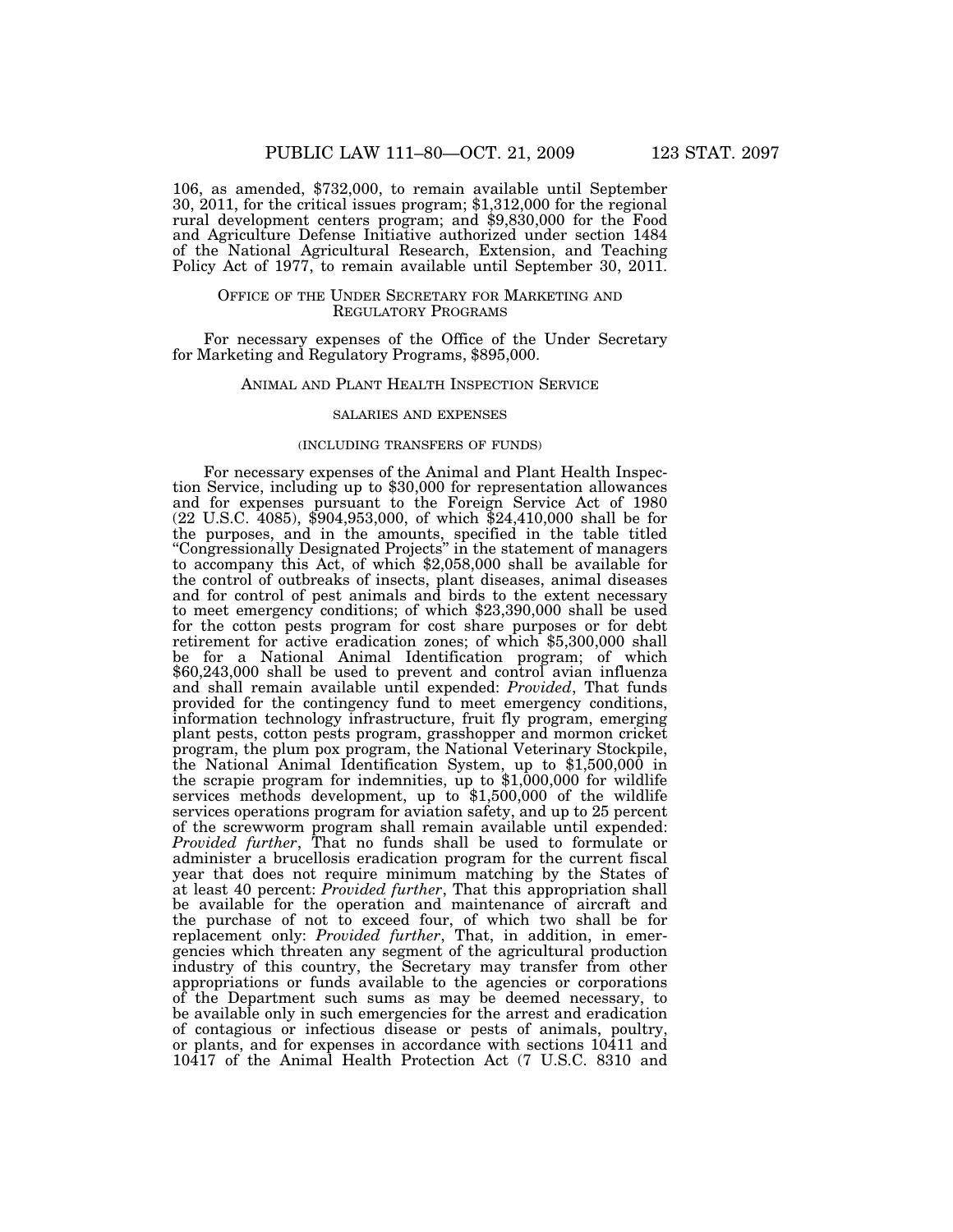8316) and sections 431 and 442 of the Plant Protection Act (7 U.S.C. 7751 and 7772), and any unexpended balances of funds transferred for such emergency purposes in the preceding fiscal year shall be merged with such transferred amounts: *Provided further*, That appropriations hereunder shall be available pursuant to law (7 U.S.C. 2250) for the repair and alteration of leased buildings and improvements, but unless otherwise provided the cost of altering any one building during the fiscal year shall not exceed 10 percent of the current replacement value of the building.

In fiscal year 2010, the agency is authorized to collect fees to cover the total costs of providing technical assistance, goods, or services requested by States, other political subdivisions, domestic and international organizations, foreign governments, or individuals, provided that such fees are structured such that any entity's liability for such fees is reasonably based on the technical assistance, goods, or services provided to the entity by the agency, and such fees shall be credited to this account, to remain available until expended, without further appropriation, for providing such assistance, goods, or services.

#### BUILDINGS AND FACILITIES

For plans, construction, repair, preventive maintenance, environmental support, improvement, extension, alteration, and purchase of fixed equipment or facilities, as authorized by 7 U.S.C. 2250, and acquisition of land as authorized by 7 U.S.C. 428a, \$4,712,000, to remain available until expended.

## AGRICULTURAL MARKETING SERVICE

## MARKETING SERVICES

For necessary expenses of the Agricultural Marketing Service, \$91,148,000: *Provided,* That this appropriation shall be available pursuant to law (7 U.S.C. 2250) for the alteration and repair of buildings and improvements, but the cost of altering any one building during the fiscal year shall not exceed 10 percent of the current replacement value of the building.

Fees may be collected for the cost of standardization activities, as established by regulation pursuant to law (31 U.S.C. 9701).

#### LIMITATION ON ADMINISTRATIVE EXPENSES

Not to exceed \$64,583,000 (from fees collected) shall be obligated during the current fiscal year for administrative expenses: *Provided*, That if crop size is understated and/or other uncontrollable events occur, the agency may exceed this limitation by up to 10 percent with notification to the Committees on Appropriations of both Houses of Congress.

## FUNDS FOR STRENGTHENING MARKETS, INCOME, AND SUPPLY (SECTION 32)

## (INCLUDING TRANSFERS OF FUNDS)

Funds available under section 32 of the Act of August 24, 1935 (7 U.S.C. 612c), shall be used only for commodity program expenses as authorized therein, and other related operating

Notification.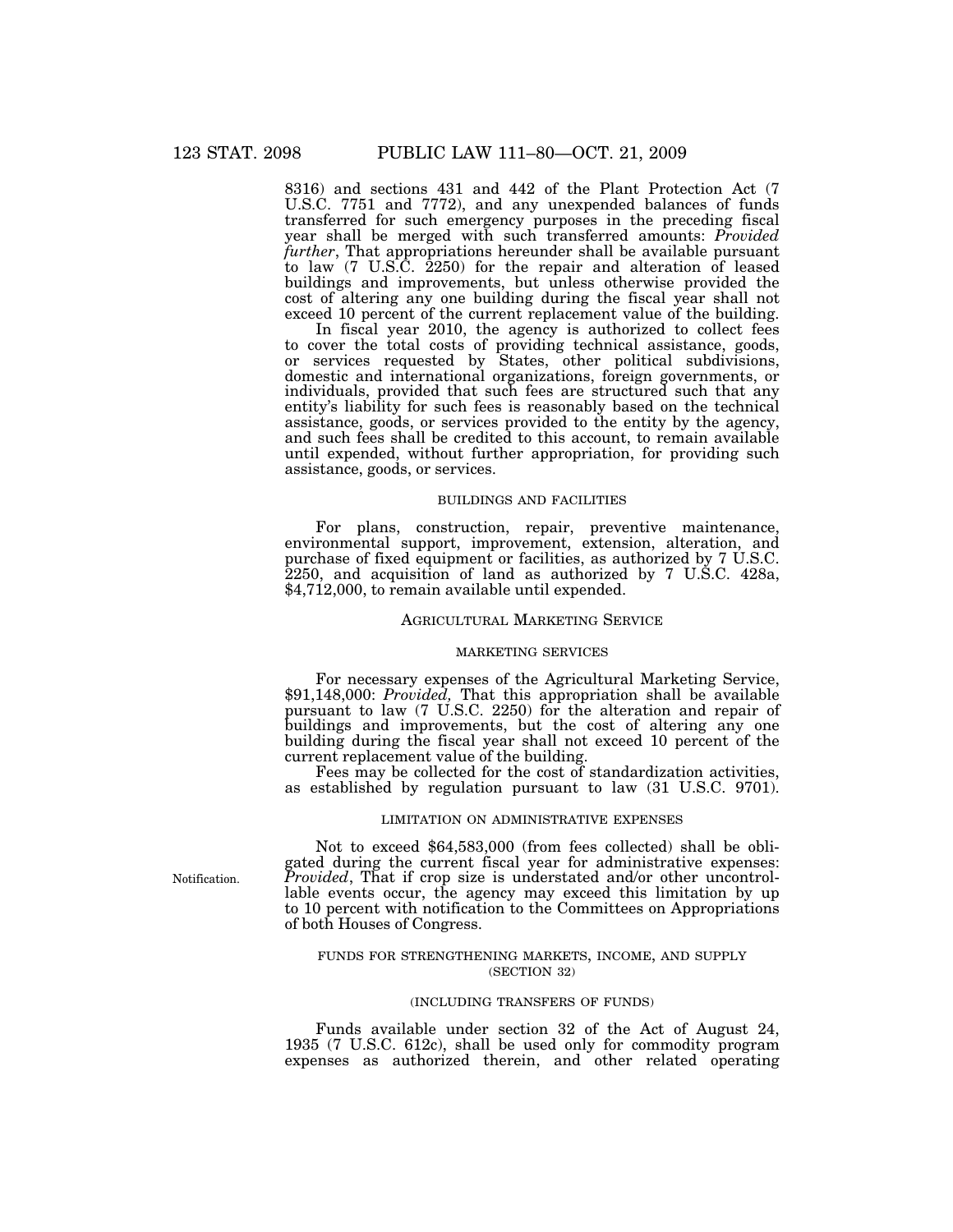expenses, including \$10,000,000 for replacement of a system to support commodity purchases, except for: (1) transfers to the Department of Commerce as authorized by the Fish and Wildlife Act of August 8, 1956; (2) transfers otherwise provided in this Act; and  $(3)$  not more than \$20,056,000 for formulation and administration of marketing agreements and orders pursuant to the Agricultural Marketing Agreement Act of 1937 and the Agricultural Act of 1961.

## PAYMENTS TO STATES AND POSSESSIONS

For payments to departments of agriculture, bureaus and departments of markets, and similar agencies for marketing activities under section 204(b) of the Agricultural Marketing Act of 1946 (7 U.S.C. 1623(b)), \$1,334,000.

## GRAIN INSPECTION, PACKERS AND STOCKYARDS ADMINISTRATION

## SALARIES AND EXPENSES

For necessary expenses of the Grain Inspection, Packers and Stockyards Administration, \$41,964,000: *Provided,* That this appropriation shall be available pursuant to law (7 U.S.C. 2250) for the alteration and repair of buildings and improvements, but the cost of altering any one building during the fiscal year shall not exceed 10 percent of the current replacement value of the building.

#### LIMITATION ON INSPECTION AND WEIGHING SERVICES EXPENSES

Not to exceed \$42,463,000 (from fees collected) shall be obligated during the current fiscal year for inspection and weighing services: *Provided*, That if grain export activities require additional Notification. supervision and oversight, or other uncontrollable factors occur, this limitation may be exceeded by up to 10 percent with notification to the Committees on Appropriations of both Houses of Congress.

#### OFFICE OF THE UNDER SECRETARY FOR FOOD SAFETY

For necessary expenses of the Office of the Under Secretary for Food Safety, \$813,000.

## FOOD SAFETY AND INSPECTION SERVICE

For necessary expenses to carry out services authorized by the Federal Meat Inspection Act, the Poultry Products Inspection Act, and the Egg Products Inspection Act, including not to exceed \$50,000 for representation allowances and for expenses pursuant to section 8 of the Act approved August 3, 1956 (7 U.S.C. 1766), \$1,018,520,000; and in addition, \$1,000,000 may be credited to this account from fees collected for the cost of laboratory accreditation as authorized by section 1327 of the Food, Agriculture, Conservation and Trade Act of 1990 (7 U.S.C. 138f): *Provided*, That funds provided for the Public Health Data Communication Infrastructure system shall remain available until expended: *Provided further*, That no fewer than 140 full-time equivalent positions shall be employed during fiscal year 2010 for purposes dedicated solely to inspections and enforcement related to the Humane Methods of Slaughter Act: *Provided further*, That of the amount available

Employment positions.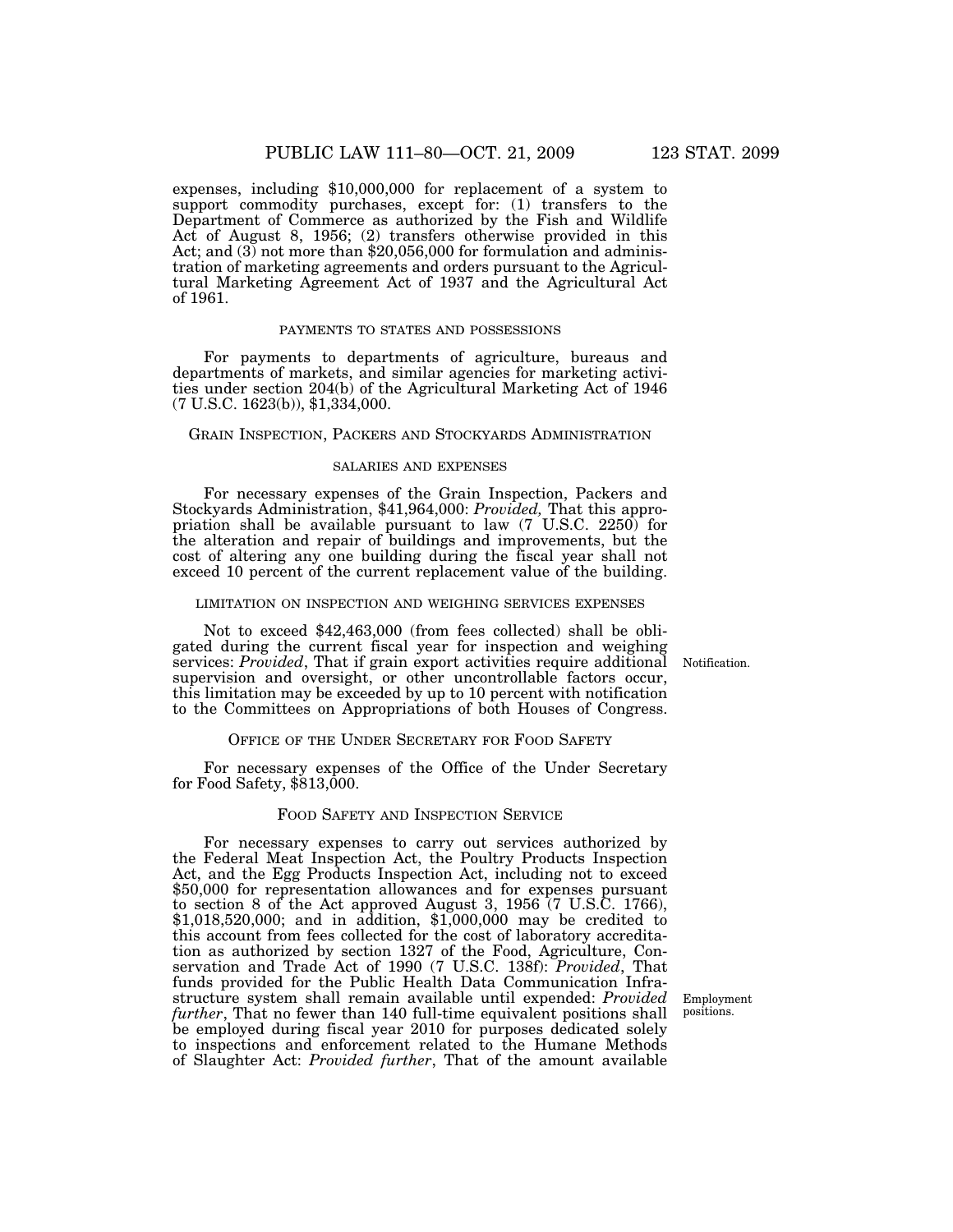under this heading, \$3,000,000 shall be obligated to maintain the Humane Animal Tracking System as part of the Public Health Data Communication Infrastructure System: *Provided further*, That this appropriation shall be available pursuant to law  $(7 \text{ U.S.C.})$ 2250) for the alteration and repair of buildings and improvements, but the cost of altering any one building during the fiscal year shall not exceed 10 percent of the current replacement value of the building.

## OFFICE OF THE UNDER SECRETARY FOR FARM AND FOREIGN AGRICULTURAL SERVICES

For necessary expenses of the Office of the Under Secretary for Farm and Foreign Agricultural Services, \$895,000.

## FARM SERVICE AGENCY

## SALARIES AND EXPENSES

## (INCLUDING TRANSFERS OF FUNDS)

For necessary expenses of the Farm Service Agency, \$1,253,777,000: *Provided,* That the Secretary is authorized to use the services, facilities, and authorities (but not the funds) of the Commodity Credit Corporation to make program payments for all programs administered by the Agency: *Provided further,* That other funds made available to the Agency for authorized activities may be advanced to and merged with this account: *Provided further*, That funds made available to county committees shall remain available until expended.

## STATE MEDIATION GRANTS

For grants pursuant to section 502(b) of the Agricultural Credit Act of 1987, as amended (7 U.S.C. 5101–5106), \$4,369,000.

#### GRASSROOTS SOURCE WATER PROTECTION PROGRAM

For necessary expenses to carry out wellhead or groundwater protection activities under section 1240O of the Food Security Act of 1985 (16 U.S.C. 3839bb–2), \$5,000,000, to remain available until expended.

#### DAIRY INDEMNITY PROGRAM

#### (INCLUDING TRANSFER OF FUNDS)

For necessary expenses involved in making indemnity payments to dairy farmers and manufacturers of dairy products under a dairy indemnity program, such sums as may be necessary, to remain available until expended: *Provided*, That such program is carried out by the Secretary in the same manner as the dairy indemnity program described in the Agriculture, Rural Development, Food and Drug Administration, and Related Agencies Appropriations Act, 2001 (Public Law 106–387, 114 Stat. 1549A–12).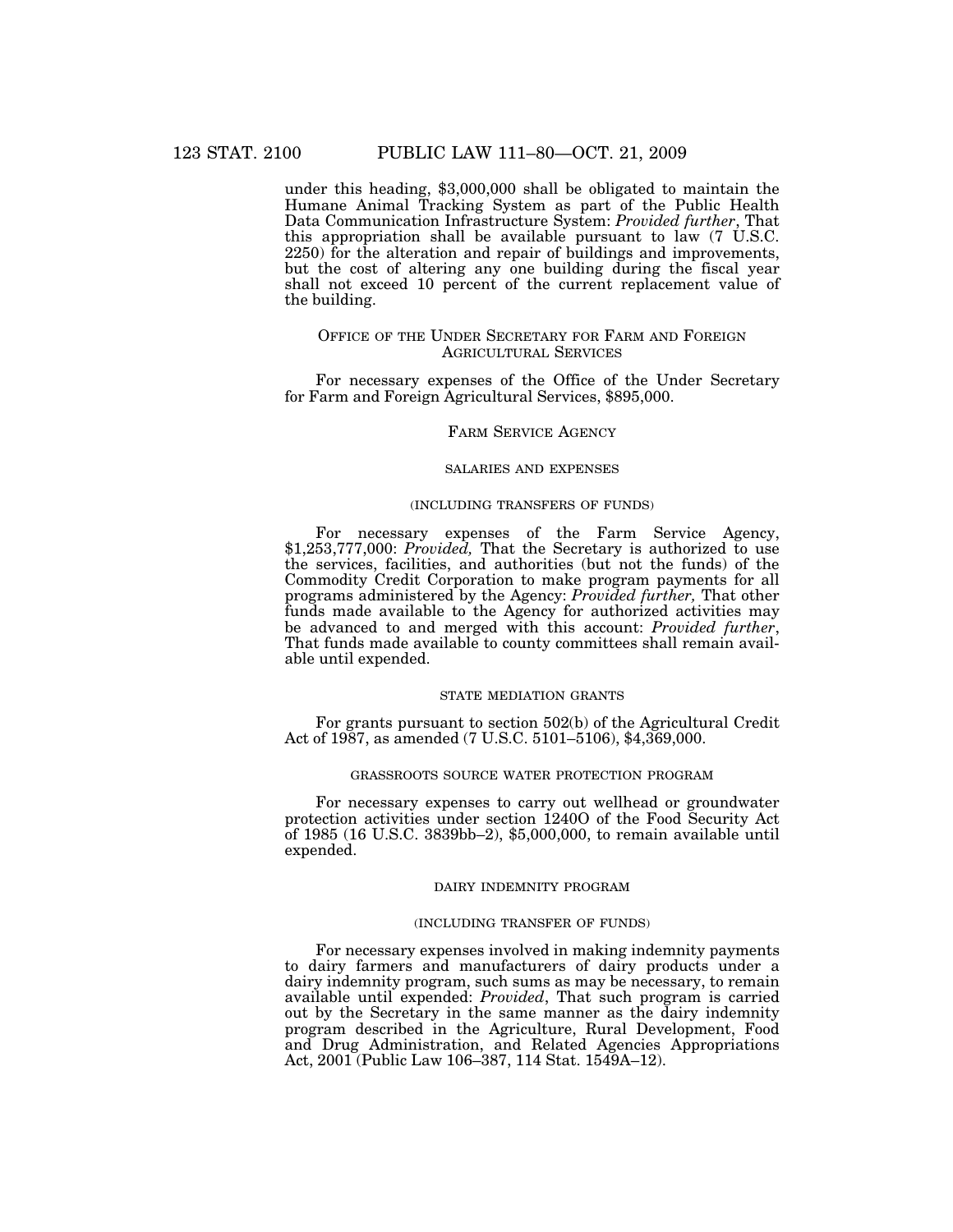## AGRICULTURAL CREDIT INSURANCE FUND PROGRAM ACCOUNT

#### (INCLUDING TRANSFERS OF FUNDS)

For gross obligations for the principal amount of direct and guaranteed farm ownership (7 U.S.C. 1922 et seq.) and operating (7 U.S.C. 1941 et seq.) loans, Indian tribe land acquisition loans (25 U.S.C. 488), boll weevil loans (7 U.S.C. 1989), direct and guaranteed conservation loans (7 U.S.C. 1924 et seq.), and Indian highly fractionated land loans (25 U.S.C. 488), to be available from funds in the Agricultural Credit Insurance Fund, as follows: farm ownership loans, \$2,150,000,000, of which \$1,500,000,000 shall be for unsubsidized guaranteed loans and \$650,000,000 shall be for direct loans; operating loans, \$2,670,000,000, of which \$1,500,000,000 shall be for unsubsidized guaranteed loans, \$170,000,000 shall be for subsidized guaranteed loans and \$1,000,000,000 shall be for direct loans; Indian tribe land acquisition loans, \$3,940,000; conservation loans, \$150,000,000, of which \$75,000,000 shall be for guaranteed loans and \$75,000,000 shall be for direct loans; Indian highly fractionated land loans, \$10,000,000; and for boll weevil eradication program loans, \$100,000,000: *Provided,* That the Secretary shall deem the pink bollworm to be a boll weevil for the purpose of boll weevil eradication program loans.

For the cost of direct and guaranteed loans, including the cost of modifying loans as defined in section 502 of the Congressional Budget Act of 1974, as follows: farm ownership loans,  $$32,070,000$ , of which  $$5,550,000$  shall be for unsubsidized guaranteed loans, and \$26,520,000 shall be for direct loans; operating loans, \$106,402,000, of which \$35,100,000 shall be for unsubsidized guaranteed loans, \$23,902,000 shall be for subsidized guaranteed loans, and \$47,400,000 shall be for direct loans; conservation loans, \$1,343,000, of which \$278,000 shall be for guaranteed loans, and \$1,065,000 shall be for direct loans; and Indian highly fractionated land loans, \$793,000.

In addition, for administrative expenses necessary to carry out the direct and guaranteed loan programs, \$321,093,000, of which \$313,173,000 shall be transferred to and merged with the appropriation for ''Farm Service Agency, Salaries and Expenses''.

Funds appropriated by this Act to the Agricultural Credit Insurance Program Account for farm ownership, operating and conservation direct loans and guaranteed loans may be transferred among these programs: *Provided,* That the Committees on Appropriations of both Houses of Congress are notified at least 15 days in advance of any transfer.

## RISK MANAGEMENT AGENCY

For necessary expenses of the Risk Management Agency, \$80,325,000: *Provided,* That the funds made available under section 522(e) of the Federal Crop Insurance Act (7 U.S.C. 1522(e)) may be used for the Common Information Management System: *Provided further,* That not to exceed \$1,000 shall be available for official reception and representation expenses, as authorized by 7 U.S.C. 1506(i).

Pink Bollworm.

**Notification** Deadline.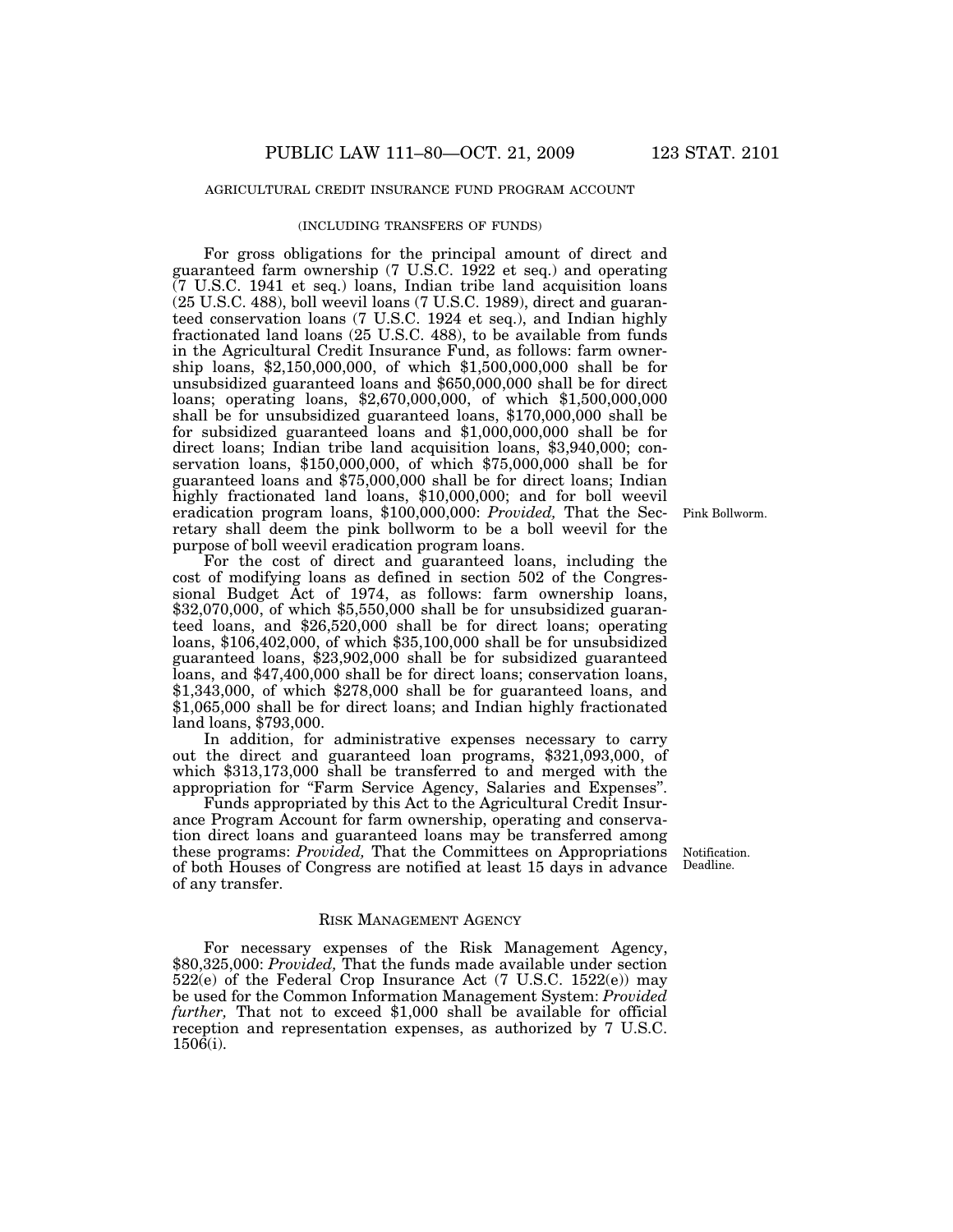# CORPORATIONS

The following corporations and agencies are hereby authorized to make expenditures, within the limits of funds and borrowing authority available to each such corporation or agency and in accord with law, and to make contracts and commitments without regard to fiscal year limitations as provided by section 104 of the Government Corporation Control Act as may be necessary in carrying out the programs set forth in the budget for the current fiscal year for such corporation or agency, except as hereinafter provided.

#### FEDERAL CROP INSURANCE CORPORATION FUND

For payments as authorized by section 516 of the Federal Crop Insurance Act (7 U.S.C. 1516), such sums as may be necessary, to remain available until expended.

# COMMODITY CREDIT CORPORATION FUND

# REIMBURSEMENT FOR NET REALIZED LOSSES

## (INCLUDING TRANSFERS OF FUNDS)

For the current fiscal year, such sums as may be necessary to reimburse the Commodity Credit Corporation for net realized losses sustained, but not previously reimbursed, pursuant to section 2 of the Act of August 17, 1961 (15 U.S.C. 713a–11): *Provided,*  That of the funds available to the Commodity Credit Corporation under section 11 of the Commodity Credit Corporation Charter Act (15 U.S.C. 714i) for the conduct of its business with the Foreign Agricultural Service, up to \$5,000,000 may be transferred to and used by the Foreign Agricultural Service for information resource management activities of the Foreign Agricultural Service that are not related to Commodity Credit Corporation business.

## HAZARDOUS WASTE MANAGEMENT

#### (LIMITATION ON EXPENSES)

For the current fiscal year, the Commodity Credit Corporation shall not expend more than \$5,000,000 for site investigation and cleanup expenses, and operations and maintenance expenses to comply with the requirement of section 107(g) of the Comprehensive Environmental Response, Compensation, and Liability Act (42 U.S.C.  $9607(g)$ , and section  $6001$  of the Resource Conservation and Recovery Act (42 U.S.C. 6961).

# TITLE II

# CONSERVATION PROGRAMS

## OFFICE OF THE UNDER SECRETARY FOR NATURAL RESOURCES AND ENVIRONMENT

For necessary expenses of the Office of the Under Secretary for Natural Resources and Environment, \$895,000.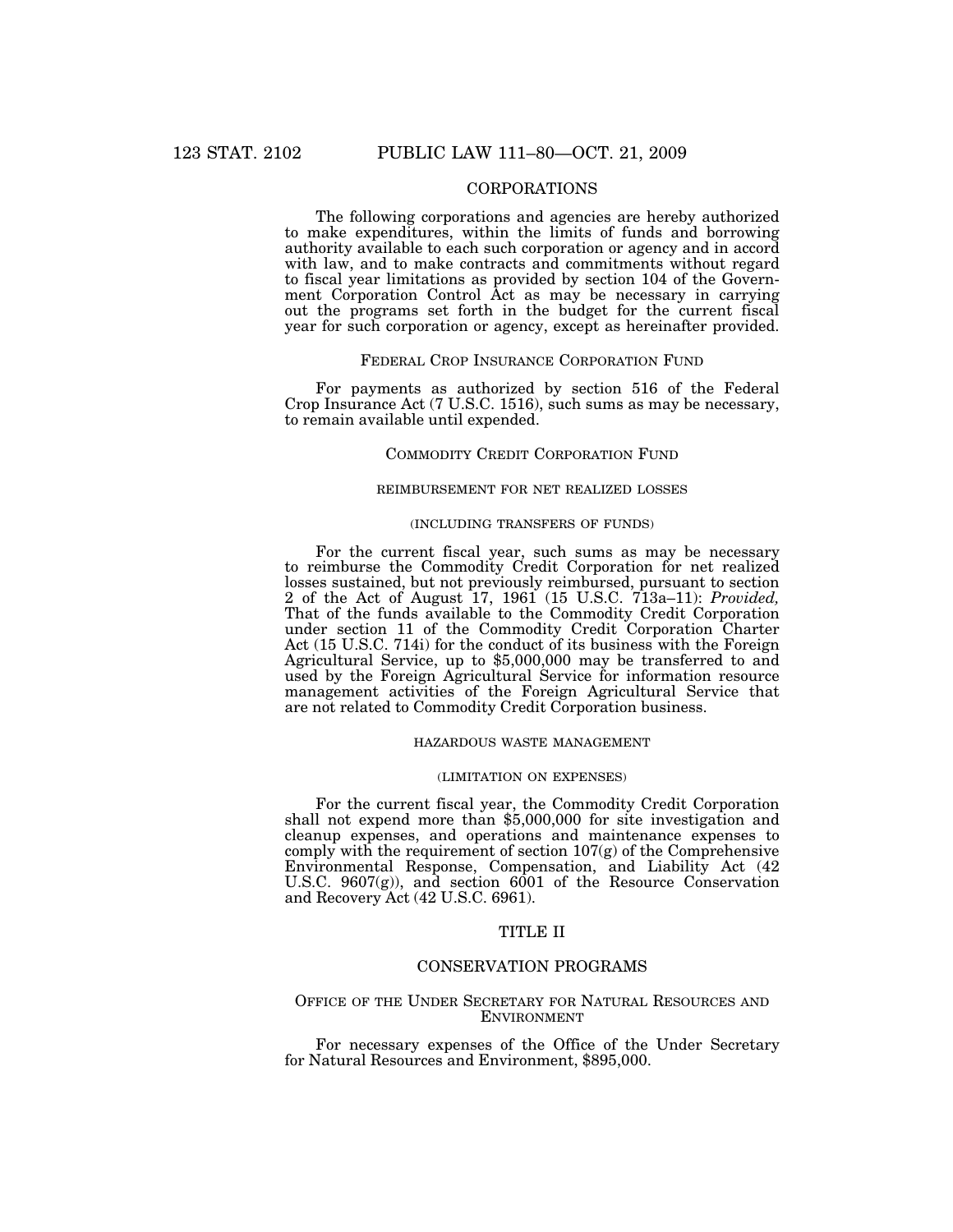## NATURAL RESOURCES CONSERVATION SERVICE

#### CONSERVATION OPERATIONS

For necessary expenses for carrying out the provisions of the Act of April 27, 1935 (16 U.S.C. 590a–f), including preparation of conservation plans and establishment of measures to conserve soil and water (including farm irrigation and land drainage and such special measures for soil and water management as may be necessary to prevent floods and the siltation of reservoirs and to control agricultural related pollutants); operation of conservation plant materials centers; classification and mapping of soil; dissemination of information; acquisition of lands, water, and interests therein for use in the plant materials program by donation, exchange, or purchase at a nominal cost not to exceed \$100 pursuant to the Act of August 3, 1956 (7 U.S.C. 428a); purchase and erection or alteration or improvement of permanent and temporary buildings; and operation and maintenance of aircraft, \$887,629,000, to remain available until September 30, 2011, of which \$37,382,000 shall be for the purposes, and in the amounts, specified in the table titled ''Congressionally Designated Projects'' in the statement of managers to accompany this Act: *Provided,* That appropriations hereunder shall be available pursuant to 7 U.S.C. 2250 for construction and improvement of buildings and public improvements at plant materials centers, except that the cost of alterations and improvements to other buildings and other public improvements shall not exceed \$250,000: *Provided further,* That the Secretary is authorized to transfer ownership of all land, buildings, and related improvements of the Natural Resources Conservation Service facilities located in Medicine Bow, Wyoming, to the Medicine Bow Conservation District: *Provided further*, That when buildings or other structures are erected on non-Federal land, that the right to use such land is obtained as provided in 7 U.S.C. 2250a.

## WATERSHED AND FLOOD PREVENTION OPERATIONS

For necessary expenses to carry out preventive measures, including but not limited to research, engineering operations, methods of cultivation, the growing of vegetation, rehabilitation of existing works and changes in use of land, in accordance with the Watershed Protection and Flood Prevention Act (16 U.S.C. 1001–1005 and 1007–1009), the provisions of the Act of April 27, 1935 (16 U.S.C. 590a–f), and in accordance with the provisions of laws relating to the activities of the Department, \$30,000,000, to remain available until expended, of which \$22,111,000 shall be for the purposes, and in the amounts, specified in the table titled ''Congressionally Designated Projects'' in the statement of managers to accompany this Act: *Provided,* That not to exceed \$12,000,000 of this appropriation shall be available for technical assistance.

#### WATERSHED REHABILITATION PROGRAM

For necessary expenses to carry out rehabilitation of structural measures, in accordance with section 14 of the Watershed Protection and Flood Prevention Act (16 U.S.C. 1012), and in accordance with the provisions of laws relating to the activities of the Department, \$40,161,000, to remain available until expended.

Wyoming.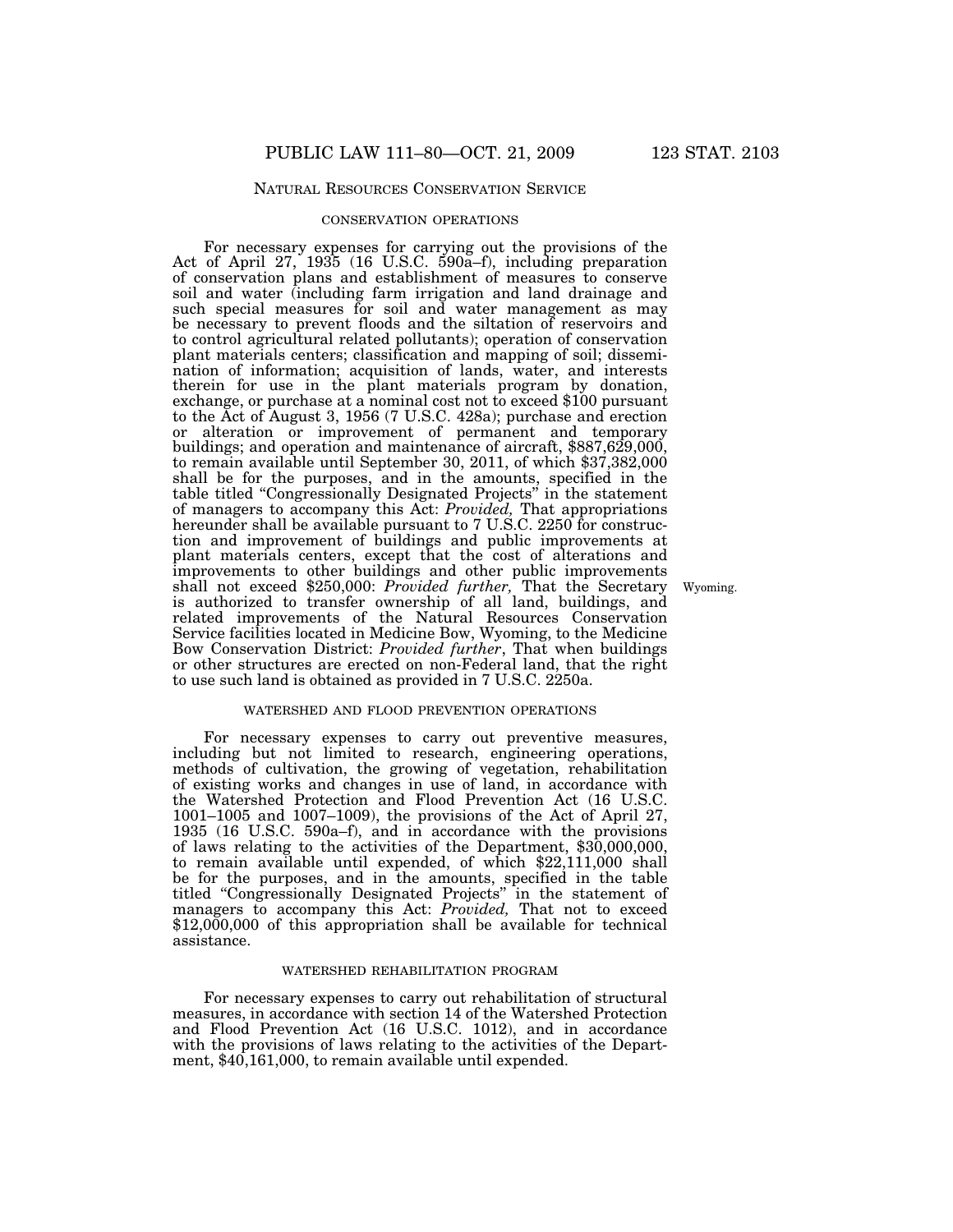# RESOURCE CONSERVATION AND DEVELOPMENT

For necessary expenses in planning and carrying out projects for resource conservation and development and for sound land use pursuant to the provisions of sections 31 and 32 of the Bankhead-Jones Farm Tenant Act (7 U.S.C. 1010–1011; 76 Stat. 607); the Act of April 27, 1935 (16 U.S.C. 590a–f); and subtitle H of title XV of the Agriculture and Food Act of 1981 (16 U.S.C. 3451– 3461), \$50,730,000: *Provided,* That not to exceed \$3,073,000 shall be available for national headquarters activities.

# TITLE III

## RURAL DEVELOPMENT PROGRAMS

## OFFICE OF THE UNDER SECRETARY FOR RURAL DEVELOPMENT

For necessary expenses of the Office of the Under Secretary for Rural Development, \$895,000.

## RURAL DEVELOPMENT SALARIES AND EXPENSES

#### (INCLUDING TRANSFERS OF FUNDS)

For necessary expenses for carrying out the administration and implementation of programs in the Rural Development mission area, including activities with institutions concerning the development and operation of agricultural cooperatives; and for cooperative agreements; \$201,987,000: *Provided*, That notwithstanding any other provision of law, funds appropriated under this section may be used for advertising and promotional activities that support the Rural Development mission area: *Provided further*, That not more than \$10,000 may be expended to provide modest nonmonetary awards to non-USDA employees: *Provided further*, That any balances available from prior years for the Rural Utilities Service, Rural Housing Service, and the Rural Business-Cooperative Service salaries and expenses accounts shall be transferred to and merged with this appropriation.

## RURAL HOUSING SERVICE

#### RURAL HOUSING INSURANCE FUND PROGRAM ACCOUNT

## (INCLUDING TRANSFERS OF FUNDS)

For gross obligations for the principal amount of direct and guaranteed loans as authorized by title V of the Housing Act of 1949, to be available from funds in the rural housing insurance fund, as follows: \$13,121,488,000 for loans to section 502 borrowers, of which \$1,121,488,000 shall be for direct loans, and of which \$12,000,000,000 shall be for unsubsidized guaranteed loans; \$34,412,000 for section 504 housing repair loans; \$69,512,000 for section 515 rental housing; \$129,090,000 for section 538 guaranteed multi-family housing loans; \$5,045,000 for section 524 site loans; \$11,448,000 for credit sales of acquired property, of which up to \$1,448,000 may be for multi-family credit sales; and \$4,970,000 for section 523 self-help housing land development loans.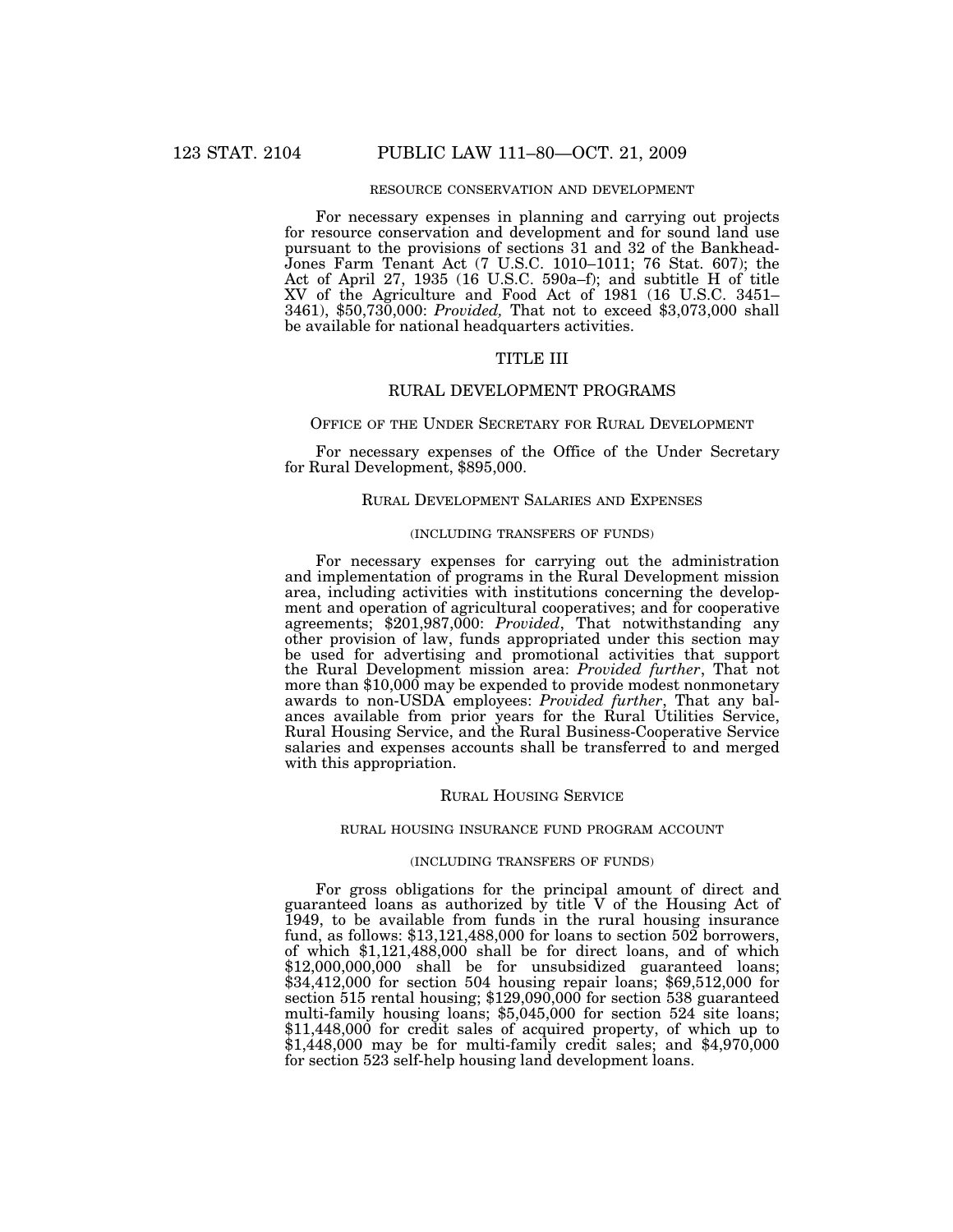For the cost of direct and guaranteed loans, including the cost of modifying loans, as defined in section 502 of the Congressional Budget Act of 1974, as follows: section 502 loans,  $$213,510,000$ , of which  $$40,710,000$  shall be for direct loans, and of which \$172,800,000, to remain available until expended, shall be for unsubsidized guaranteed loans; section 504 housing repair loans, \$4,422,000; repair, rehabilitation, and new construction of section 515 rental housing, \$18,935,000; section 538 multi-family housing guaranteed loans, \$1,485,000; and credit sales of acquired property, \$556,000: *Provided*, That of the total amount appropriated in this paragraph, the amount equal to the amount of Rural Housing Insurance Fund Program Account funds allocated by the Secretary for Rural Economic Area Partnership Zones for the fiscal year 2009, shall be available through June 30, 2010, for communities designated by the Secretary of Agriculture as Rural Economic Area Partnership Zones: *Provided further*, That section 538 multi-family housing guaranteed loans funded pursuant to this paragraph shall not be subject to a guarantee fee and the interest on such loans may not be subsidized: *Provided further*, That any balances for a demonstration program for the preservation and revitalization of the section 515 multi-family rental housing properties as authorized by Public Law 109–97 and Public Law 110–5 shall be transferred to and merged with the "Rural Housing Service, Multifamily Housing Revitalization Program Account''.

In addition, for administrative expenses necessary to carry out the direct and guaranteed loan programs, \$468,593,000 shall be transferred to and merged with the appropriation for ''Rural Development, Salaries and Expenses''.

#### RENTAL ASSISTANCE PROGRAM

For rental assistance agreements entered into or renewed pursuant to the authority under section  $521(a)(2)$  or agreements entered into in lieu of debt forgiveness or payments for eligible households as authorized by section  $502(c)(5)(D)$  of the Housing Act of 1949, \$980,000,000; and, in addition, such sums as may be necessary, as authorized by section  $521(c)$  of the Act, to liquidate debt incurred prior to fiscal year 1992 to carry out the rental assistance program under section 521(a)(2) of the Act: *Provided*, That of this amount, up to \$5,958,000 shall be available for debt forgiveness or payments for eligible households as authorized by section  $502(c)(5)(D)$  of the Act, and not to exceed \$50,000 per project for advances to nonprofit organizations or public agencies to cover direct costs (other than purchase price) incurred in purchasing projects pursuant to section 502(c)(5)(C) of the Act: *Provided further,*  That of this amount not less than \$2,030,000 is available for newly constructed units financed by section 515 of the Housing Act of 1949, and not less than \$3,400,000 is for newly constructed units financed under sections 514 and 516 of the Housing Act of 1949: *Provided further,* That rental assistance agreements entered into or renewed during the current fiscal year shall be funded for a one-year period: *Provided further,* That any unexpended balances remaining at the end of such one-year agreements may be transferred and used for the purposes of any debt reduction; maintenance, repair, or rehabilitation of any existing projects; preservation; and rental assistance activities authorized under title V of the Act: *Provided further,* That rental assistance provided under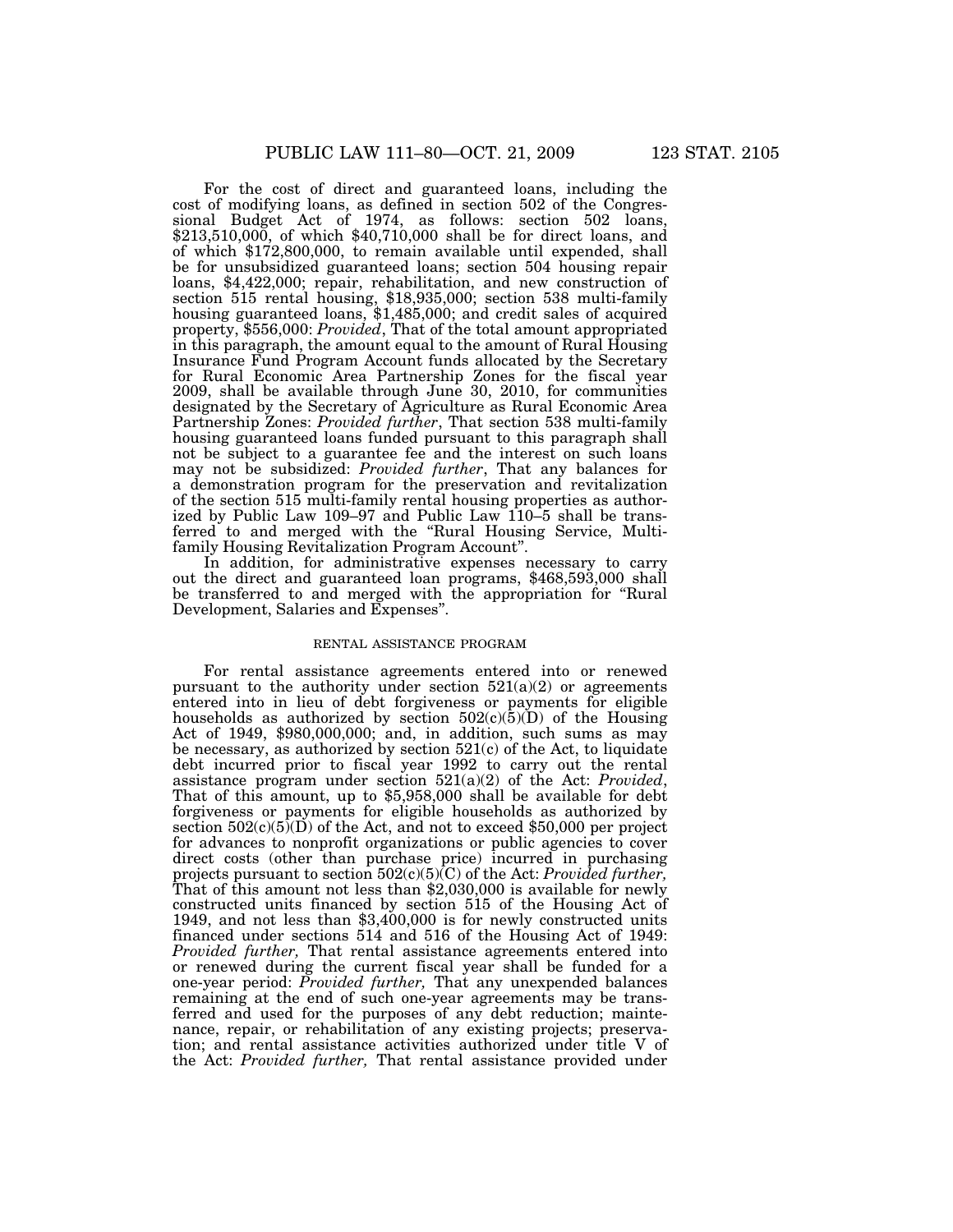agreements entered into prior to fiscal year 2010 for a farm labor multi-family housing project financed under section 514 or 516 of the Act may not be recaptured for use in another project until such assistance has remained unused for a period of 12 consecutive months, if such project has a waiting list of tenants seeking such assistance or the project has rental assistance eligible tenants who are not receiving such assistance: *Provided further,* That such recaptured rental assistance shall, to the extent practicable, be applied to another farm labor multi-family housing project financed under section 514 or 516 of the Act.

## MULTI-FAMILY HOUSING REVITALIZATION PROGRAM ACCOUNT

For the rural housing voucher program as authorized under section 542 of the Housing Act of 1949, but notwithstanding subsection (b) of such section, for the cost to conduct a housing demonstration program to provide revolving loans for the preservation of low-income multi-family housing projects, and for additional costs to conduct a demonstration program for the preservation and revitalization of multi-family rental housing properties described in this paragraph, \$43,191,000, to remain available until expended: *Provided,* That of the funds made available under this heading, \$16,400,000 shall be available for rural housing vouchers to any low-income household (including those not receiving rental assistance) residing in a property financed with a section 515 loan which has been prepaid after September 30, 2005: *Provided further,* That the amount of such voucher shall be the difference between comparable market rent for the section 515 unit and the tenant paid rent for such unit: *Provided further,* That funds made available for such vouchers shall be subject to the availability of annual appropriations: *Provided further,* That the Secretary shall, to the maximum extent practicable, administer such vouchers with current regulations and administrative guidance applicable to section 8 housing vouchers administered by the Secretary of the Department of Housing and Urban Development: *Provided further,* That if the Secretary determines that the amount made available for vouchers in this or any other Act is not needed for vouchers, the Secretary may use such funds for the demonstration programs for the preservation and revitalization of multi-family rental housing properties described in this paragraph: *Provided further,* That of the funds made available under this heading, \$1,791,000 shall be available for the cost of loans to private nonprofit organizations, or such nonprofit organizations' affiliate loan funds and State and local housing finance agencies, to carry out a housing demonstration program to provide revolving loans for the preservation of lowincome multi-family housing projects: *Provided further,* That loans under such demonstration program shall have an interest rate of not more than 1 percent direct loan to the recipient: *Provided further,* That the Secretary may defer the interest and principal payment to the Rural Housing Service for up to 3 years and the term of such loans shall not exceed 30 years: *Provided further,*  That of the funds made available under this heading, \$25,000,000 shall be available for a demonstration program for the preservation and revitalization of the sections 514, 515, and 516 multi-family rental housing properties to restructure existing USDA multi-family housing loans, as the Secretary deems appropriate, expressly for the purposes of ensuring the project has sufficient resources to

Applicability.

Vouchers.

Loans.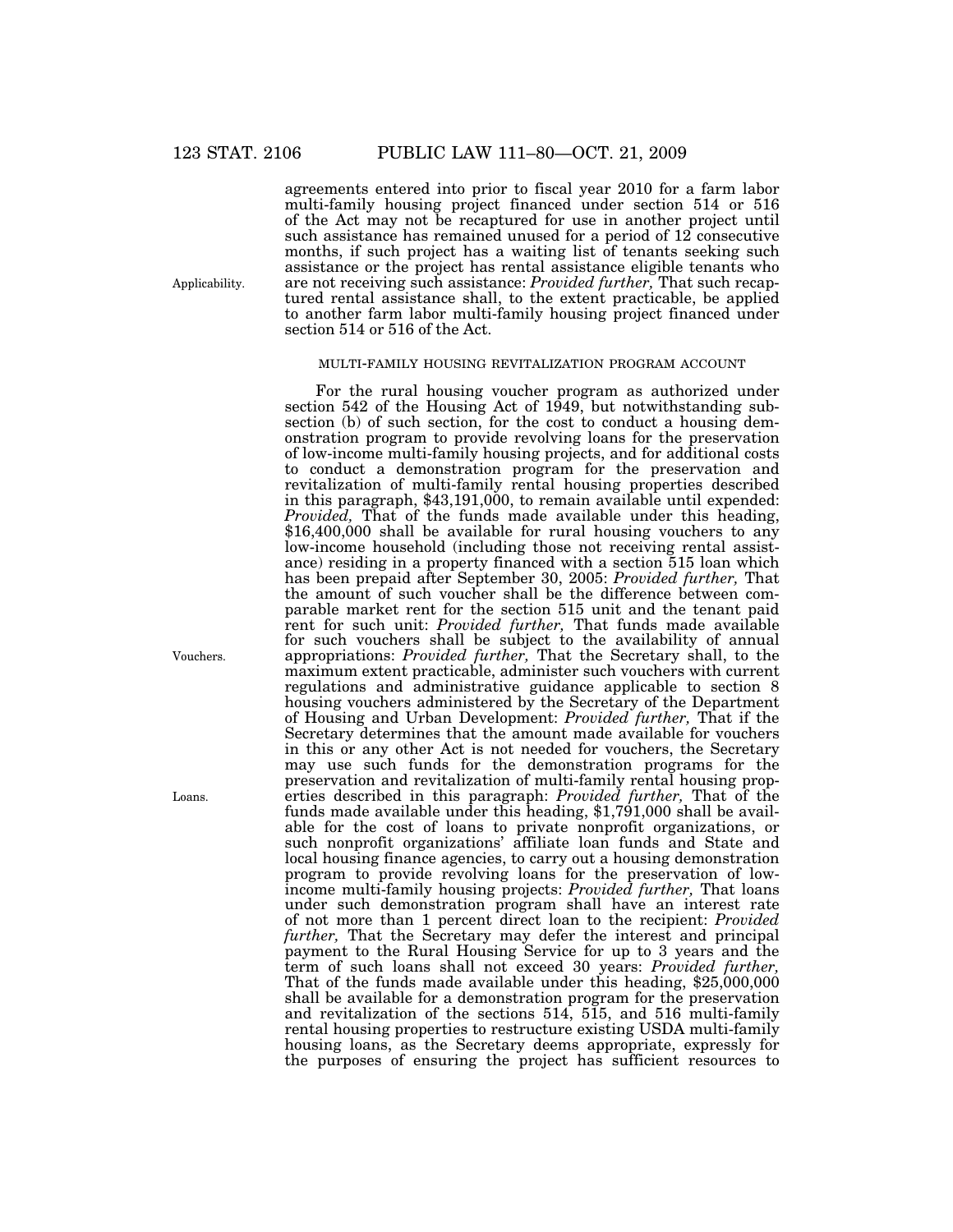preserve the project for the purpose of providing safe and affordable housing for low-income residents and farm laborers including reducing or eliminating interest; deferring loan payments, subordinating, reducing or reamortizing loan debt; and other financial assistance including advances, payments and incentives (including the ability of owners to obtain reasonable returns on investment) required by the Secretary: *Provided further,* That the Secretary shall as part of the preservation and revitalization agreement obtain a restrictive use agreement consistent with the terms of the restructuring: *Provided further,* That if the Secretary determines that additional funds for vouchers described in this paragraph are needed, funds for the preservation and revitalization demonstration program may be used for such vouchers: *Provided further,* That if Congress enacts legislation to permanently authorize a multifamily rental housing loan restructuring program similar to the demonstration program described herein, the Secretary may use funds made available for the demonstration program under this heading to carry out such legislation with the prior approval of the Committees on Appropriations of both Houses of Congress: *Provided further*, That in addition to any other available funds, the Secretary may expend not more than \$1,000,000 total, from the program funds made available under this heading, for administrative expenses for activities funded under this heading.

#### MUTUAL AND SELF-HELP HOUSING GRANTS

For grants and contracts pursuant to section 523(b)(1)(A) of the Housing Act of 1949 (42 U.S.C. 1490c), \$41,864,000, to remain available until expended: *Provided,* That of the total amount appropriated under this heading, the amount equal to the amount of Mutual and Self-Help Housing Grants allocated by the Secretary for Rural Economic Area Partnership Zones for the fiscal year 2009, shall be available through June 30, 2010, for communities designated by the Secretary of Agriculture as Rural Economic Area Partnership Zones.

## RURAL HOUSING ASSISTANCE GRANTS

#### (INCLUDING TRANSFER OF FUNDS)

For grants and contracts for very low-income housing repair, supervisory and technical assistance, compensation for construction defects, and rural housing preservation made by the Rural Housing Service, as authorized by 42 U.S.C. 1474, 1479(c), 1490e, and 1490m, \$45,500,000, to remain available until expended, of which \$4,000,000 shall be for grants authorized by section 14204 of the Food, Conservation, and Energy Act of 2008: *Provided,* That of the total amount appropriated under this heading, the amount equal to the amount of Rural Housing Assistance Grants allocated by the Secretary for Rural Economic Area Partnership Zones for the fiscal year 2009, shall be available through June 30, 2010, for communities designated by the Secretary of Agriculture as Rural Economic Area Partnership Zones: *Provided further,* That any balances to carry out a housing demonstration program to provide revolving loans for the preservation of low-income multi-family housing projects as authorized in Public Law 108–447 and Public Law  $109-97$  shall be transferred to and merged with the "Rural"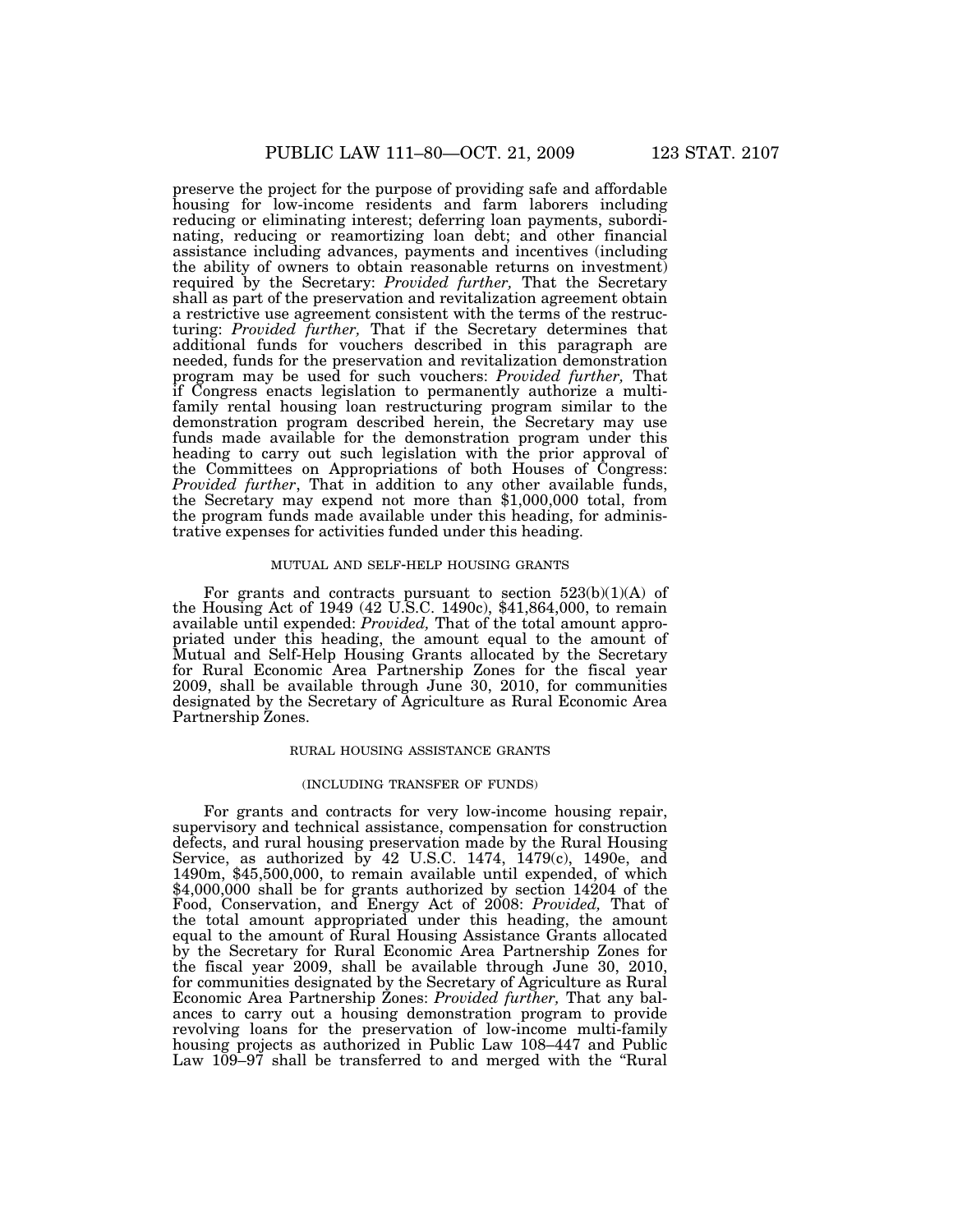Housing Service, Multi-family Housing Revitalization Program Account''.

## FARM LABOR PROGRAM ACCOUNT

For the cost of direct loans, grants, and contracts, as authorized by 42 U.S.C. 1484 and 1486, \$19,746,000, to remain available until expended, for direct farm labor housing loans and domestic farm labor housing grants and contracts.

# RURAL COMMUNITY FACILITIES PROGRAM ACCOUNT

#### (INCLUDING TRANSFERS OF FUNDS)

For the cost of direct loans, loan guarantees, and grants for rural community facilities programs as authorized by section 306 and described in section  $381E(d)(1)$  of the Consolidated Farm and Rural Development Act, \$54,993,000, to remain available until expended: *Provided,* That \$6,256,000 of the amount appropriated under this heading shall be available for a Rural Community Development Initiative: *Provided further,* That such funds shall be used solely to develop the capacity and ability of private, nonprofit community-based housing and community development organizations, low-income rural communities, and Federally Recognized Native American Tribes to undertake projects to improve housing, community facilities, community and economic development projects in rural areas: *Provided further,* That such funds shall be made available to qualified private, nonprofit and public intermediary organizations proposing to carry out a program of financial and technical assistance: *Provided further,* That such intermediary organizations shall provide matching funds from other sources, including Federal funds for related activities, in an amount not less than funds provided: *Provided further,* That \$13,902,000 of the amount appropriated under this heading shall be to provide grants for facilities in rural communities with extreme unemployment and severe economic depression (Public Law 106–387), with up to 5 percent for administration and capacity building in the State rural development offices: *Provided further,* That \$3,972,000 of the amount appropriated under this heading shall be available for community facilities grants to tribal colleges, as authorized by section 306(a)(19) of such Act: *Provided further,* That of the amount appropriated under this heading, the amount equal to the amount of Rural Community Facilities Program Account funds allocated by the Secretary for Rural Economic Area Partnership Zones for the fiscal year 2009, shall be available through June 30, 2010, for communities designated by the Secretary of Agriculture as Rural Economic Area Partnership Zones for the rural community programs described in section 381E(d)(1) of the Consolidated Farm and Rural Development Act: *Provided further,* That sections 381E– H and 381N of the Consolidated Farm and Rural Development Act are not applicable to the funds made available under this heading: *Provided further,* That any prior balances in the Rural Development, Rural Community Advancement Program account for programs authorized by section 306 and described in section  $381E(d)(1)$  of such Act be transferred and merged with this account and any other prior balances from the Rural Development, Rural Community Advancement Program account that the Secretary determines is appropriate to transfer.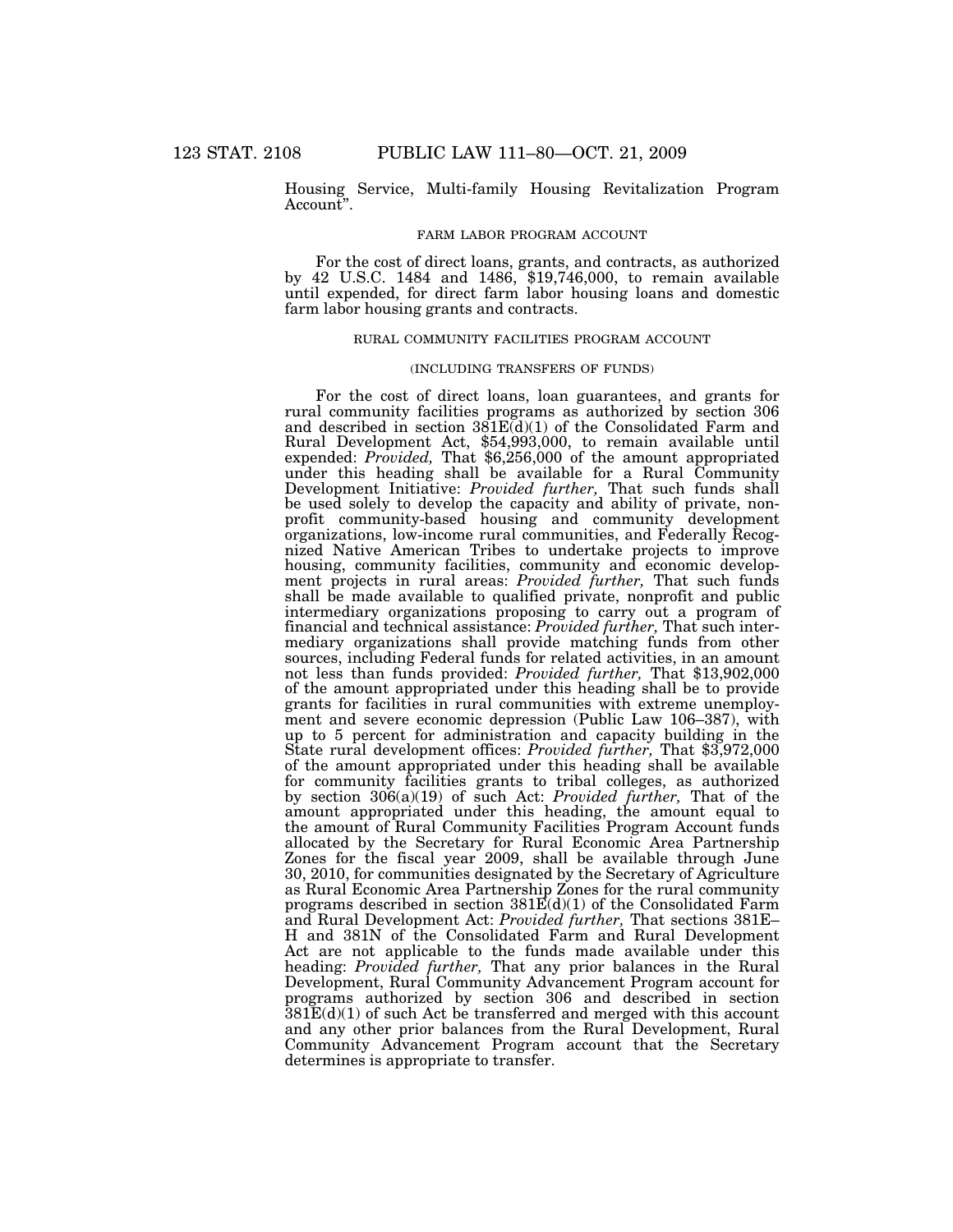## RURAL BUSINESS—COOPERATIVE SERVICE

## RURAL BUSINESS PROGRAM ACCOUNT

## (INCLUDING TRANSFERS OF FUNDS)

For the cost of loan guarantees and grants, for the rural business development programs authorized by sections 306 and 310B and described in sections 310B(f) and 381E(d)(3) of the Consolidated Farm and Rural Development Act, \$97,116,000, to remain available until expended: *Provided*, That of the amount appropriated under this heading, not to exceed \$500,000 shall be made available for a grant to a qualified national organization to provide technical assistance for rural transportation in order to promote economic development and \$2,979,000 shall be for grants to the Delta Regional Authority (7 U.S.C. 2009aa et seq.) for any Rural Community Advancement Program purpose as described in section 381E(d) of the Consolidated Farm and Rural Development Act, of which not more than 5 percent may be used for administrative expenses: *Provided further,* That \$4,000,000 of the amount appropriated under this heading shall be for business grants to benefit Federally Recognized Native American Tribes, including \$250,000 for a grant to a qualified national organization to provide technical assistance for rural transportation in order to promote economic development: *Provided further,* That of the amount appropriated under this heading, the amount equal to the amount of Rural Business Program Account funds allocated by the Secretary for Rural Economic Area Partnership Zones for the fiscal year 2009, shall be available through June 30, 2010, for communities designated by the Secretary of Agriculture as Rural Economic Area Partnership Zones for the rural business and cooperative development programs described in section  $381E(d)(3)$  of the Consolidated Farm and Rural Development Act: *Provided further,* That sections 381E–H and 381N of the Consolidated Farm and Rural Development Act are not applicable to funds made available under this heading: *Provided further,* That any prior balances in the Rural Development, Rural Community Advancement Program account for programs authorized by sections 306 and 310B and described in sections 310B(f) and  $381E(d)(3)$  of such Act be transferred and merged with this account and any other prior balances from the Rural Development, Rural Community Advancement Program account that the Secretary determines is appropriate to transfer.

## RURAL DEVELOPMENT LOAN FUND PROGRAM ACCOUNT

### (INCLUDING TRANSFER OF FUNDS)

For the principal amount of direct loans, as authorized by the Rural Development Loan Fund (42 U.S.C. 9812(a)), \$33,536,000.

For the cost of direct loans, \$8,464,000, as authorized by the Rural Development Loan Fund (42 U.S.C. 9812(a)), of which \$1,035,000 shall be available through June 30, 2010, for Federally Recognized Native American Tribes and of which \$2,070,000 shall be available through June 30, 2010, for Mississippi Delta Region counties (as determined in accordance with Public Law 100–460): *Provided,* That such costs, including the cost of modifying such loans, shall be as defined in section 502 of the Congressional Budget Act of 1974: *Provided further,* That of the total amount appropriated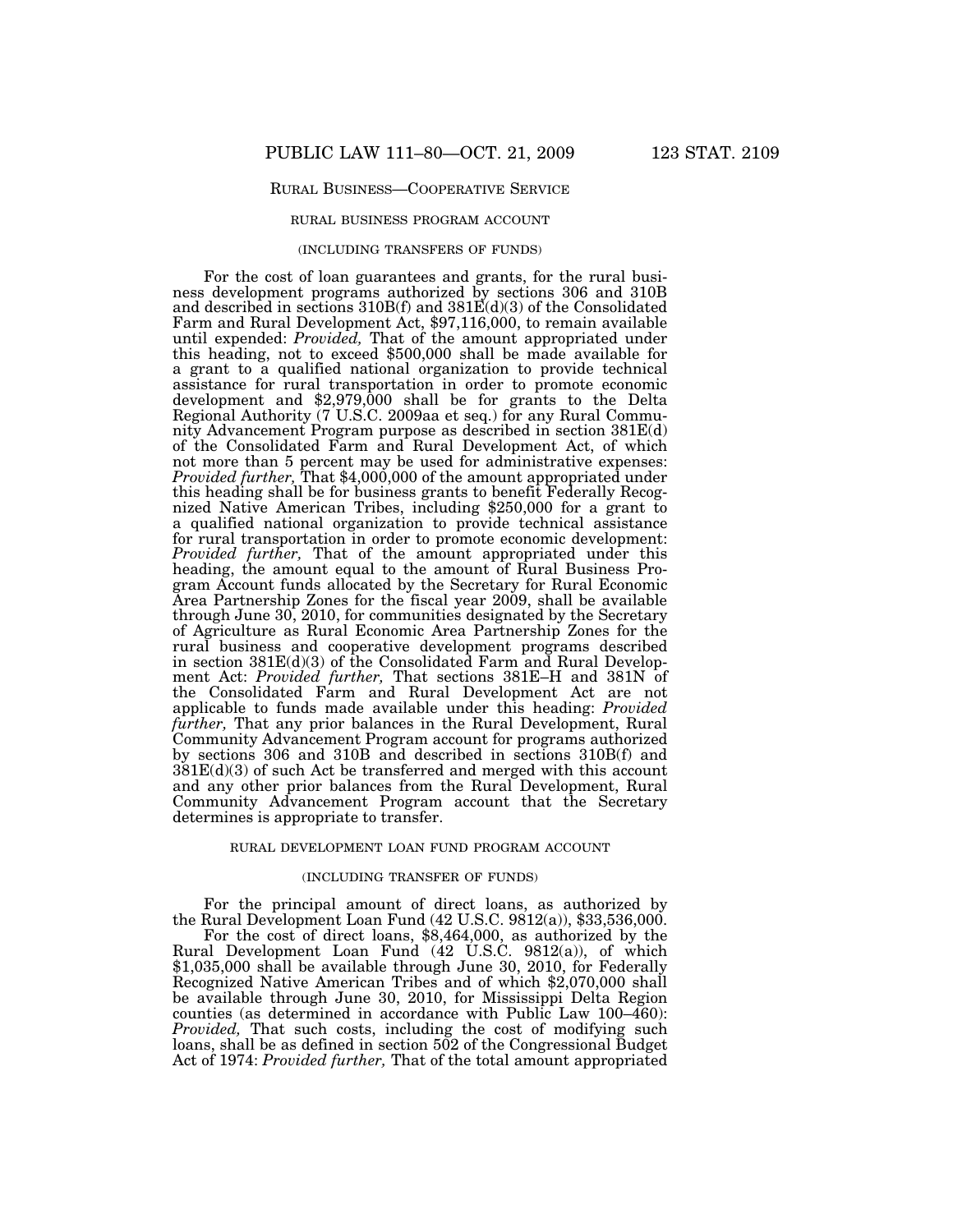under this heading, the amount equal to the amount of Rural Development Loan Fund Program Account funds allocated by the Secretary for Rural Economic Area Partnership Zones for the fiscal year 2009, shall be available through June 30, 2010, for communities designated by the Secretary of Agriculture as Rural Economic Area Partnership Zones.

In addition, for administrative expenses to carry out the direct loan programs, \$4,941,000 shall be transferred to and merged with the appropriation for ''Rural Development, Salaries and Expenses''.

#### RURAL ECONOMIC DEVELOPMENT LOANS PROGRAM ACCOUNT

#### (INCLUDING RESCISSION OF FUNDS)

For the principal amount of direct loans, as authorized under section 313 of the Rural Electrification Act, for the purpose of promoting rural economic development and job creation projects, \$33,077,000.

Of the funds derived from interest on the cushion of credit payments, as authorized by section 313 of the Rural Electrification Act of 1936, \$44,463,000 shall not be obligated and \$44,463,000 are rescinded.

## RURAL COOPERATIVE DEVELOPMENT GRANTS

For rural cooperative development grants authorized under section 310B(e) of the Consolidated Farm and Rural Development Act (7 U.S.C. 1932), \$34,854,000, of which \$300,000 shall be for a cooperative research agreement with a qualified academic institution to conduct research on the national economic impact of all types of cooperatives; and of which \$2,800,000 shall be for cooperative agreements for the appropriate technology transfer for rural areas program: *Provided*, That not to exceed \$3,463,000 shall be for cooperatives or associations of cooperatives whose primary focus is to provide assistance to small, socially disadvantaged producers and whose governing board and/or membership is comprised of at least 75 percent socially disadvantaged members; and of which \$20,367,000, to remain available until expended, shall be for valueadded agricultural product market development grants, as authorized by section 231 of the Agricultural Risk Protection Act of 2000 (7 U.S.C. 1621 note).

## RURAL MICROENTERPRISE INVESTMENT PROGRAM ACCOUNT

For the cost of loans and grants, \$5,000,000 as authorized by section 379E of the Consolidated Farm and Rural Development Act (7 U.S.C. 1981 et seq.): *Provided*, That such costs of loans, including the cost of modifying such loans, shall be as defined in section 502 of the Congressional Budget Act of 1974.

## RURAL ENERGY FOR AMERICA PROGRAM

For the cost of a program of loan guarantees and grants, under the same terms and conditions as authorized by section 9007 of the Farm Security and Rural Investment Act of 2002 (7 U.S.C. 8107), \$39,340,000: *Provided,* That the cost of loan guarantees, including the cost of modifying such loans, shall be as defined in section 502 of the Congressional Budget Act of 1974.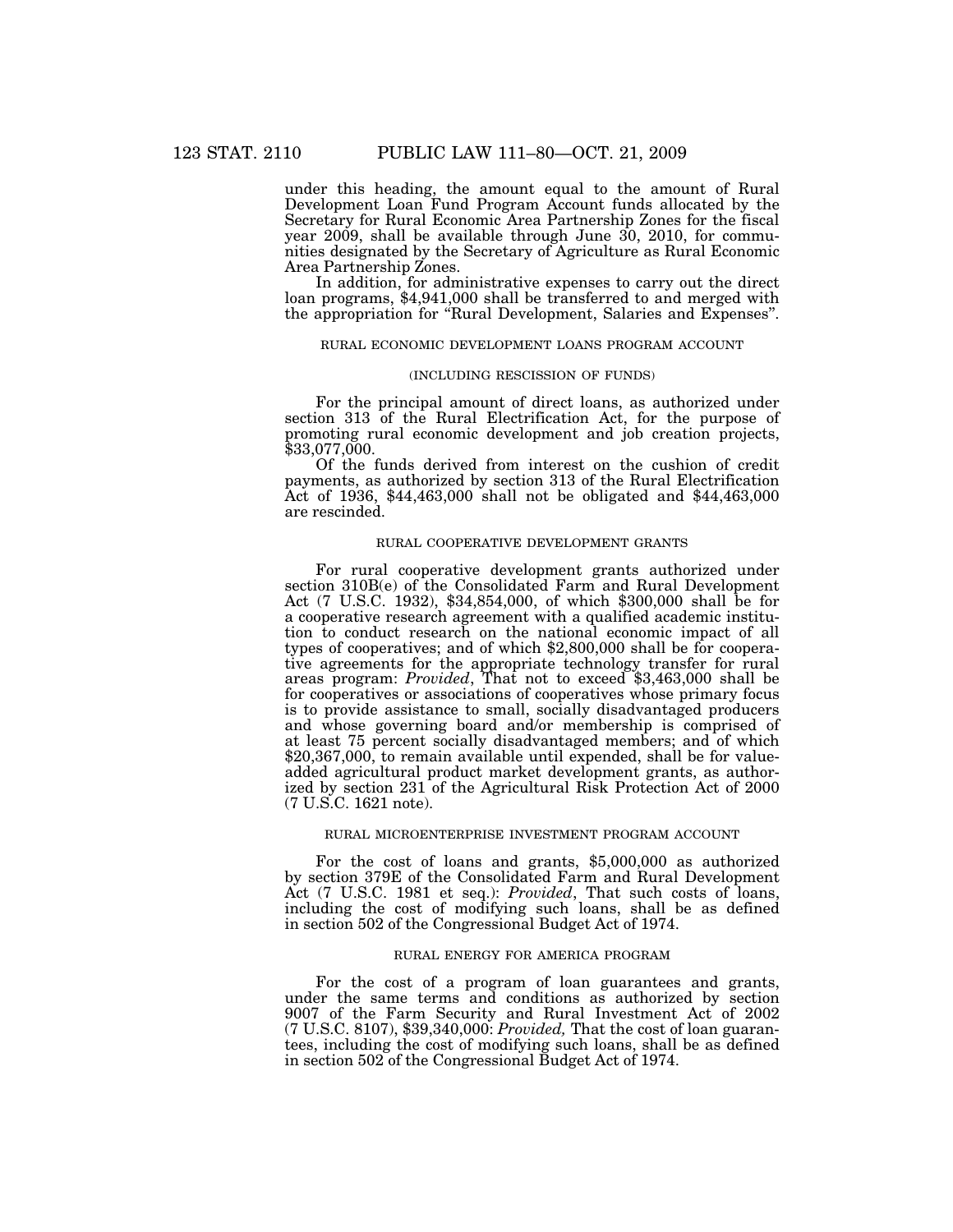## RURAL UTILITIES SERVICE

## RURAL WATER AND WASTE DISPOSAL PROGRAM ACCOUNT

## (INCLUDING TRANSFERS OF FUNDS)

For the cost of direct loans, loan guarantees, and grants for the rural water, waste water, waste disposal, and solid waste management programs authorized by sections 306, 306A, 306C, 306D, 306E, and 310B and described in sections 306C(a)(2), 306D, 306E, and 381E(d)(2) of the Consolidated Farm and Rural Development Act, \$568,730,000, to remain available until expended, of which not to exceed \$497,000 shall be available for the rural utilities program described in section  $306(a)(2)(B)$  of such Act, and of which not to exceed \$993,000 shall be available for the rural utilities program described in section 306E of such Act: *Provided*, That \$70,000,000 of the amount appropriated under this heading shall be for loans and grants including water and waste disposal systems grants authorized by  $306C(a)(2)(B)$  and  $306D$  of the Consolidated Farm and Rural Development Act, Federally-recognized Native American Tribes authorized by  $306C(a)(1)$ , and the Department of Hawaiian Home Lands (of the State of Hawaii): *Provided further*, That not less than \$65,000,000 of the unobligated balances available for grants authorized by 306D of the Consolidated Farm and Rural Development Act shall be obligated within 90 days of the enactment of this Act: *Provided further*, That not to exceed \$19,500,000 of the amount appropriated under this heading shall be for technical assistance grants for rural water and waste systems pursuant to section  $306(a)(14)$  of such Act, unless the Secretary makes a determination of extreme need, of which \$6,000,000 shall be made available for a grant to a qualified non-profit multi-state regional technical assistance organization, with experience in working with small communities on water and waste water problems, the principal purpose of such grant shall be to assist rural communities with populations of 3,300 or less, in improving the planning, financing, development, operation, and management of water and waste water systems, and of which not less than \$800,000 shall be for a qualified national Native American organization to provide technical assistance for rural water systems for tribal communities: *Provided further*, That not to exceed \$15,000,000 of the amount appropriated under this heading shall be for contracting with qualified national organizations for a circuit rider program to provide technical assistance for rural water systems: *Provided further,* That of the amount appropriated under this heading, the amount equal to the amount of Rural Water and Waste Disposal Program Account funds allocated by the Secretary for Rural Economic Area Partnership Zones for the fiscal year 2009, shall be available through June 30, 2010, for communities designated by the Secretary of Agriculture as Rural Economic Area Partnership Zones for the rural utilities programs described in section 381E(d)(2) of the Consolidated Farm and Rural Development Act: *Provided further*, That \$17,500,000 of the amount appropriated under this heading shall be transferred to, and merged with, the Rural Utilities Service, High Energy Cost Grants Account to provide grants authorized under section 19 of the Rural Electrification Act of 1936 (7 U.S.C. 918a): *Provided further*, That any prior year balances for high cost energy grants authorized by section 19 of the Rural Electrification Act of 1936 (7 U.S.C. 918a) shall

Grants. Deadline.

Contracts.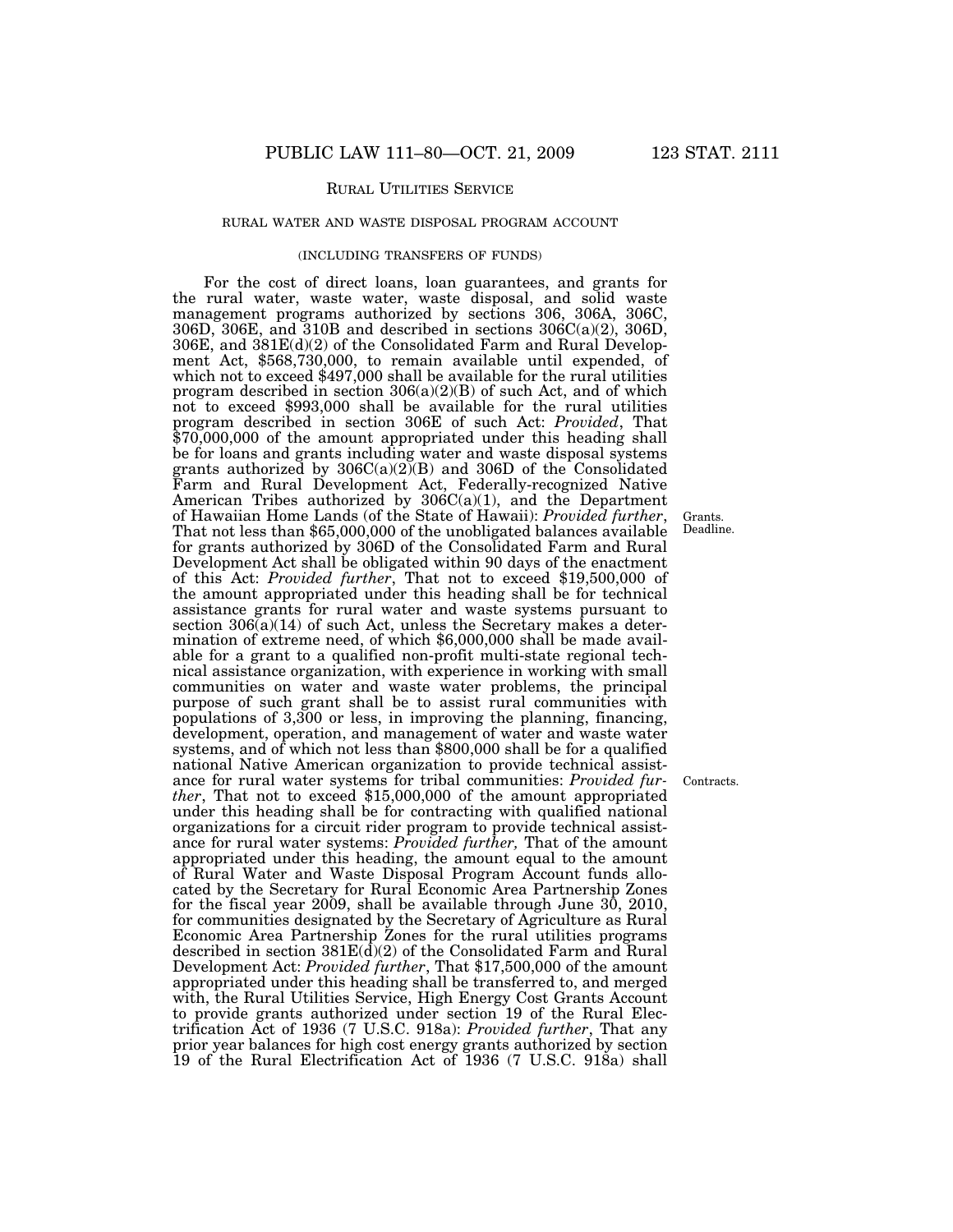be transferred to and merged with the Rural Utilities Service, High Energy Costs Grants Account: *Provided further*, That sections 381E–H and 381N of the Consolidated Farm and Rural Development Act are not applicable to the funds made available under this heading: *Provided further*, That any prior balances in the Rural Development, Rural Community Advancement Program account programs authorized by sections 306, 306A, 306C, 306D, 306E, and 310B and described in sections  $306C(a)(2)$ ,  $306D$ ,  $306E$ , and 381E(d)(2) of such Act be transferred to and merged with this account and any other prior balances from the Rural Development, Rural Community Advancement Program account that the Secretary determines is appropriate to transfer.

#### RURAL ELECTRIFICATION AND TELECOMMUNICATIONS LOANS PROGRAM ACCOUNT

## (INCLUDING TRANSFER OF FUNDS)

The principal amount of direct and guaranteed loans as authorized by sections 305 and 306 of the Rural Electrification Act of 1936 (7 U.S.C. 935 and 936) shall be made as follows: 5 percent rural electrification loans, \$100,000,000; loans made pursuant to section 306 of that Act, rural electric, \$6,500,000,000; guaranteed underwriting loans pursuant to section 313A, \$500,000,000; 5 percent rural telecommunications loans, \$145,000,000; cost of money rural telecommunications loans, \$250,000,000; and for loans made pursuant to section 306 of that Act, rural telecommunications loans, \$295,000,000: *Provided*, That, notwithstanding section 6106(b) of the Food, Conservation, and Energy Act of 2008, a guaranteed underwriting loan may not be issued until the amendments to the Rural Electrification Act of 1936 contained in section 6106(a) of the Food, Conservation, and Energy Act of 2008 are administratively implemented.<br>In addition, for administrative expenses necessary to carry

out the direct and guaranteed loan programs, \$39,959,000, which shall be transferred to and merged with the appropriation for ''Rural Development, Salaries and Expenses''.

## DISTANCE LEARNING, TELEMEDICINE, AND BROADBAND PROGRAM

For the principal amount of broadband telecommunication loans, \$400,000,000.<br>For grants for telemedicine and distance learning services in

For grants for telemedicine and distance learning services in rural areas, as authorized by 7 U.S.C. 950aaa et seq., \$37,755,000, to remain available until expended: *Provided*, That \$3,000,000 shall be made available for grants authorized by 379G of the Consolidated Farm and Rural Development Act: *Provided further,* That \$4,500,000 shall be made available to those noncommercial educational television broadcast stations that serve rural areas and are qualified for Community Service Grants by the Corporation for Public Broadcasting under section 396(k) of the Communications Act of 1934, including associated translators and repeaters, regardless of the location of their main transmitter, studio-to-transmitter links, and equipment to allow local control over digital content and programming through the use of high-definition broadcast, multi-casting and datacasting technologies.

For the cost of broadband loans, as authorized by section 601 of the Rural Electrification Act, \$28,960,000, to remain available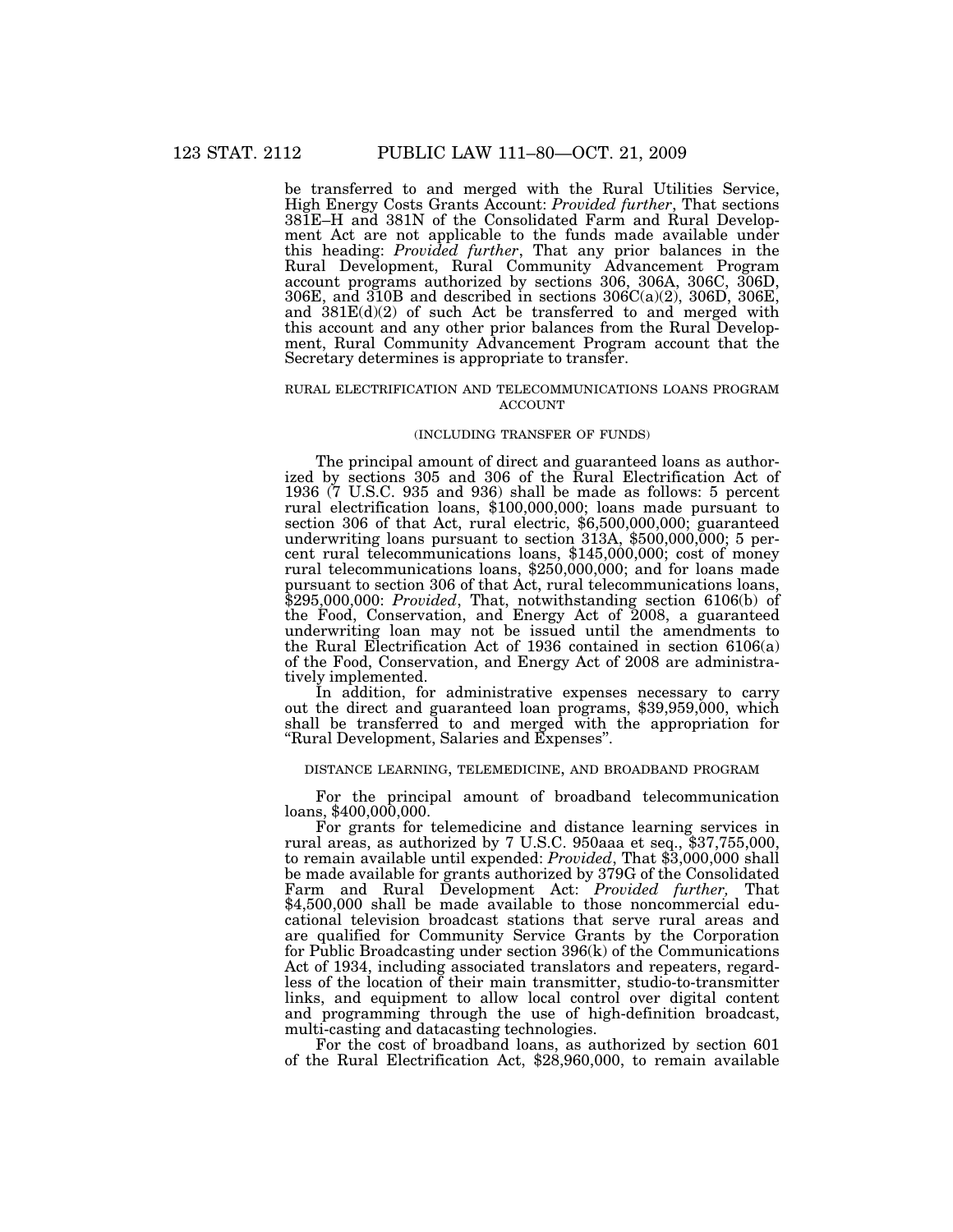until expended: *Provided*, That the cost of direct loans shall be as defined in section 502 of the Congressional Budget Act of 1974. In addition, \$17,976,000, to remain available until expended,

for a grant program to finance broadband transmission in rural areas eligible for Distance Learning and Telemedicine Program benefits authorized by 7 U.S.C. 950aaa.

## TITLE IV

## DOMESTIC FOOD PROGRAMS

## OFFICE OF THE UNDER SECRETARY FOR FOOD, NUTRITION AND CONSUMER SERVICES

For necessary expenses of the Office of the Under Secretary for Food, Nutrition and Consumer Services, \$813,000.

# FOOD AND NUTRITION SERVICE

## CHILD NUTRITION PROGRAMS

#### (INCLUDING TRANSFERS OF FUNDS)

In lieu of the amounts made available in section 14222(b) of the Food, Conservation, and Energy Act of 2008, for necessary expenses to carry out the Richard B. Russell National School Lunch Act (42 U.S.C. 1751 et seq.), except section 21, and the Child Nutrition Act of 1966 (42 U.S.C. 1771 et seq.), except sections 17 and 21; \$16,855,829,000, to remain available through September 30, 2011, of which \$1,000,000 may be used to carry out the school community garden pilot program established under section 18(g)(3) of the Richard B. Russell National School Lunch Act (42 U.S.C. 1769(g)(3)), and of which \$9,865,930,000 is hereby appropriated, \$6,747,877,000 shall be derived by transfer from funds available under section 32 of the Act of August 24, 1935 (7 U.S.C. 612c) and \$242,022,000 shall be derived by transfer from unobligated and unavailable balances from fiscal year 2009 under section 32 of the Act of August 24, 1935 (7 U.S.C. 612c): *Provided*, That of the total amount available, \$5,000,000 shall be available to be awarded as competitive grants to implement section 4405 of the Food, Conservation, and Energy Act of 2008 (Public Law 110– 246), and may be awarded notwithstanding the limitations imposed by sections  $4405(b)(1)(A)$  and  $4405(c)(1)(A)$ .

# SPECIAL SUPPLEMENTAL NUTRITION PROGRAM FOR WOMEN, INFANTS, AND CHILDREN (WIC)

For necessary expenses to carry out the special supplemental nutrition program as authorized by section 17 of the Child Nutrition Act of 1966 (42 U.S.C. 1786), \$7,252,000,000, to remain available through September 30, 2011: *Provided,* That notwithstanding section  $17(g)(5)$  of the Child Nutrition Act of 1966 (42 U.S.C.  $1786(g)(5)$ , not more than \$15,000,000 of funds provided in this Act may be used for the purpose of evaluating program performance in the Special Supplemental Nutrition Program for Women, Infants and Children: *Provided further*, That notwithstanding section 17(h)(10)(A) of the Child Nutrition Act of 1966 (42 U.S.C.  $1786(h)(10)(A)$ , of the amounts made available under this heading,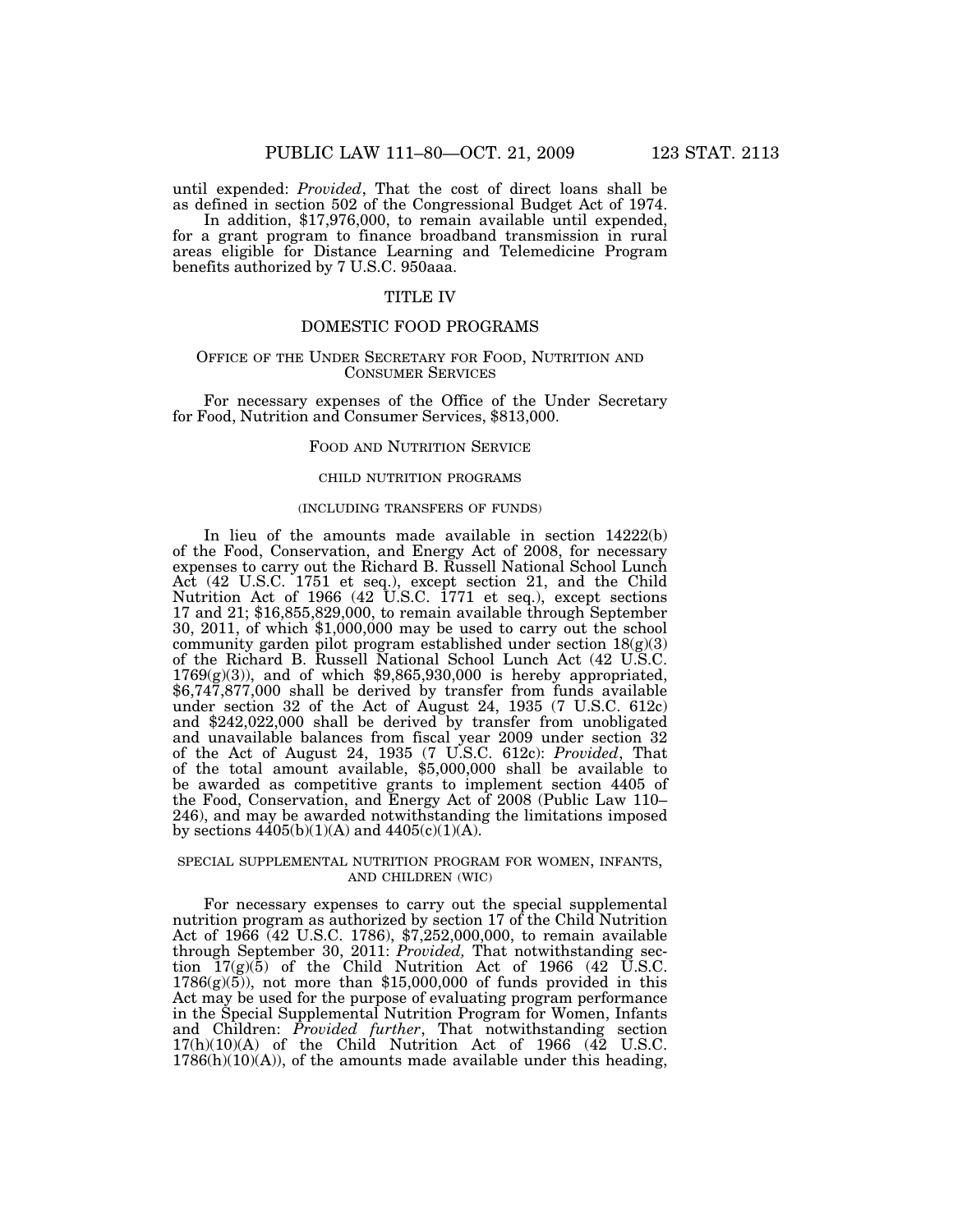not less than \$14,000,000 shall be used for infrastructure, not less than \$60,000,000 shall be used for management information systems, and not less than \$80,000,000 shall be used for breastfeeding peer counselors and other related activities: *Provided further*, That none of the funds provided in this account shall be available for the purchase of infant formula except in accordance with the cost containment and competitive bidding requirements specified in section 17 of such Act: *Provided further,* That none of the funds provided shall be available for activities that are not fully reimbursed by other Federal Government departments or agencies unless authorized by section 17 of such Act.

#### SUPPLEMENTAL NUTRITION ASSISTANCE PROGRAM

For necessary expenses to carry out the Food and Nutrition Act of 2008 (7 U.S.C. 2011 et seq.), \$58,278,181,000, of which \$3,000,000,000, to remain available through September 30, 2011, shall be placed in reserve for use only in such amounts and at such times as may become necessary to carry out program operations: *Provided*, That funds provided herein shall be expended in accordance with section 16 of the Food and Nutrition Act of 2008: *Provided further*, That this appropriation shall be subject to any work registration or workfare requirements as may be required by law: *Provided further*, That funds made available for Employment and Training under this heading shall remain available until expended, notwithstanding section 16(h)(1) of the Food and Nutrition Act of 2008: *Provided further*, That funds made available under this heading may be used to enter into contracts and employ staff to conduct studies, evaluations, or to conduct activities related to program integrity provided that such activities are authorized by the Food and Nutrition Act of 2008.

## COMMODITY ASSISTANCE PROGRAM

For necessary expenses to carry out disaster assistance and the Commodity Supplemental Food Program as authorized by section 4(a) of the Agriculture and Consumer Protection Act of 1973 (7 U.S.C. 612c note); the Emergency Food Assistance Act of 1983; special assistance for the nuclear affected islands, as authorized by section 103(f)(2) of the Compact of Free Association Amendments Act of 2003 (Public Law 108–188); and the Farmers' Market Nutrition Program, as authorized by section 17(m) of the Child Nutrition Act of 1966, \$247,979,000, to remain available through September 30, 2011, of which \$6,000,000 shall be for emergency food program infrastructure grants authorized by section 209 of the Emergency Food Assistance Act of 1983: Provided, That of the amount provided, \$5,000,000 is to begin service in 7 additional States that have plans approved by the Department for the commodity supplemental food program: *Provided further,* That none of these funds shall be available to reimburse the Commodity Credit Corporation for commodities donated to the program: *Provided further,* That notwithstanding any other provision of law, effective with funds made available in fiscal year 2010 to support the Seniors Farmers' Market Nutrition Program, as authorized by section 4402 of the Farm Security and Rural Investment Act of 2002, such funds shall remain available through September 30, 2011: *Provided further,* That of the funds made available under section 27(a) of the Food and Nutrition Act of 2008 (7 U.S.C. 2036(a)), the Secretary may use

Workfare.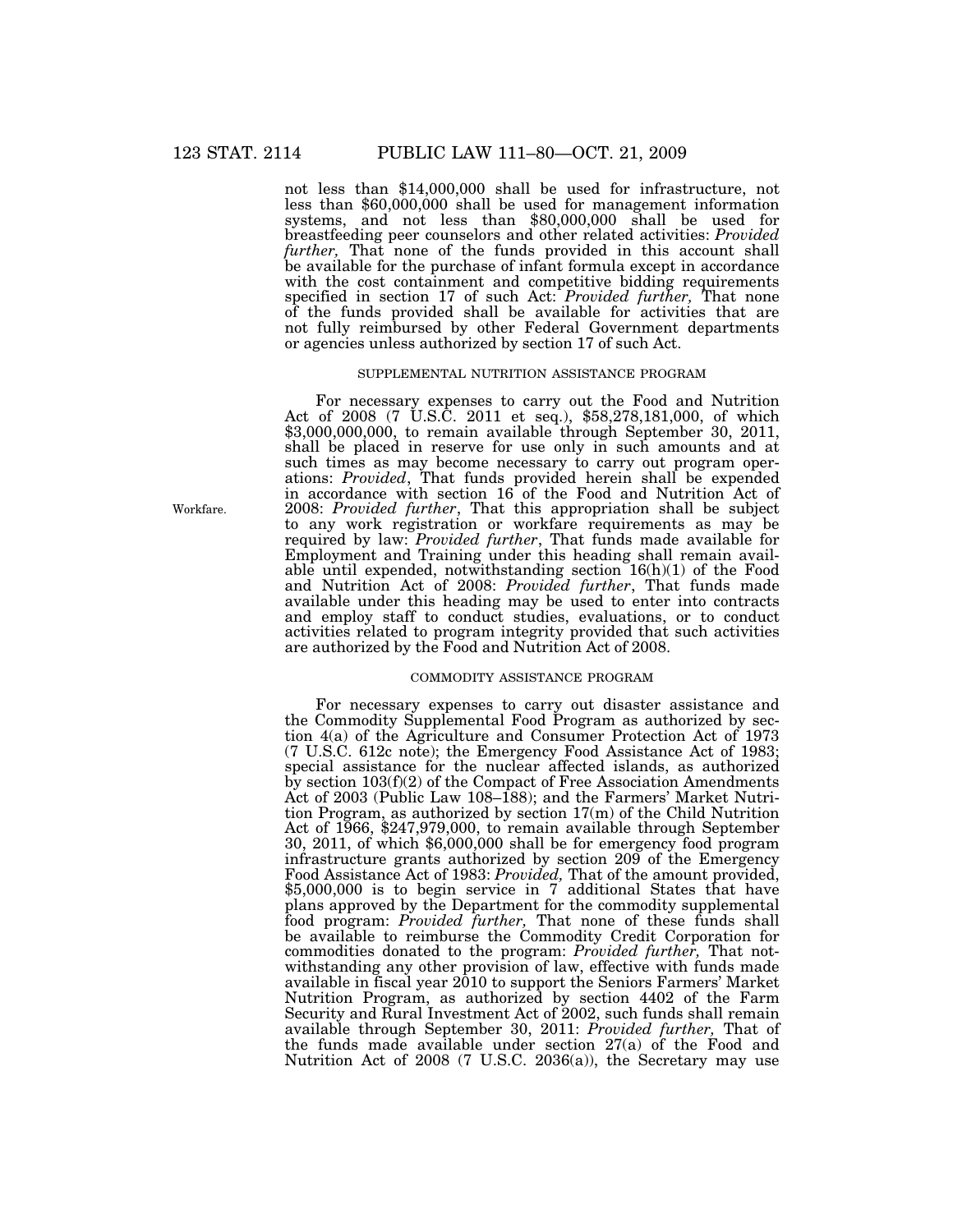up to 10 percent for costs associated with the distribution of commodities.

## NUTRITION PROGRAMS ADMINISTRATION

For necessary administrative expenses of the Food and Nutrition Service for carrying out any domestic nutrition assistance program, \$147,801,000.

# TITLE V

## FOREIGN ASSISTANCE AND RELATED PROGRAMS

## FOREIGN AGRICULTURAL SERVICE

## SALARIES AND EXPENSES

## (INCLUDING TRANSFERS OF FUNDS)

For necessary expenses of the Foreign Agricultural Service, including not to exceed \$158,000 for representation allowances and for expenses pursuant to section 8 of the Act approved August 3, 1956 (7 U.S.C. 1766), \$180,367,000: *Provided*, That the Service may utilize advances of funds, or reimburse this appropriation for expenditures made on behalf of Federal agencies, public and private organizations and institutions under agreements executed pursuant to the agricultural food production assistance programs (7 U.S.C. 1737) and the foreign assistance programs of the United States Agency for International Development: *Provided further*, That funds made available for middle-income country training programs and up to \$2,000,000 of the Foreign Agricultural Service appropriation solely for the purpose of offsetting fluctuations in international currency exchange rates, subject to documentation by the Foreign Agricultural Service, shall remain available until expended.

## FOOD FOR PEACE TITLE I DIRECT CREDIT AND FOOD FOR PROGRESS PROGRAM ACCOUNT

## (INCLUDING TRANSFERS OF FUNDS)

For administrative expenses to carry out the credit program of title I, Food for Peace Act (Public Law 83–480) and the Food for Progress Act of 1985, \$2,812,000, to be transferred to and merged with the appropriation for ''Farm Service Agency, Salaries and Expenses'': *Provided*, That funds made available for the cost of agreements under title I of the Agricultural Trade Development and Assistance Act of 1954 and for title I ocean freight differential may be used interchangeably between the two accounts with prior notice to the Committees on Appropriations of both Houses of Congress.

## FOOD FOR PEACE TITLE II GRANTS

For expenses during the current fiscal year, not otherwise recoverable, and unrecovered prior years' costs, including interest thereon, under the Food for Peace Act (Public Law 83–480), for commodities supplied in connection with dispositions abroad under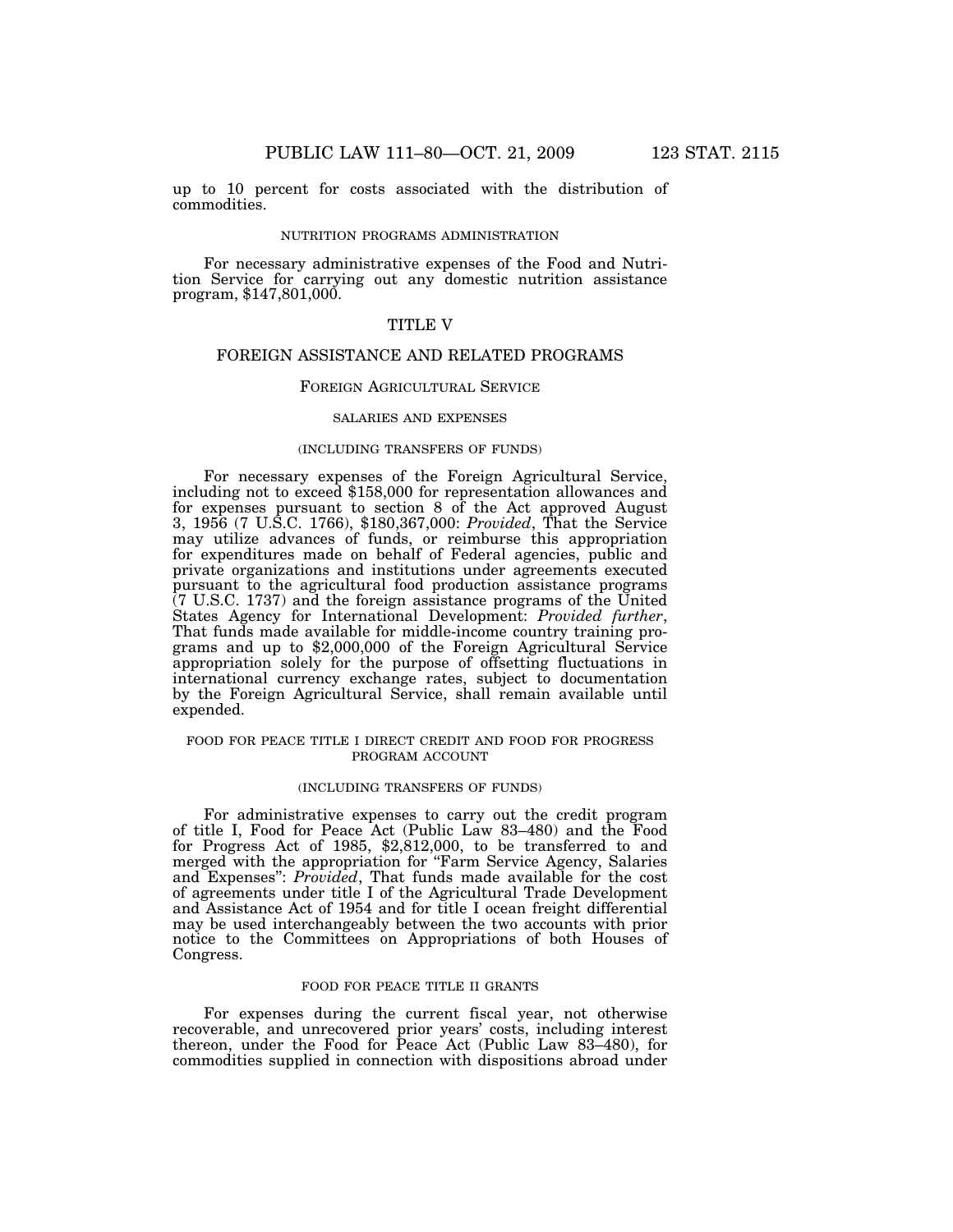title II of such Act, \$1,690,000,000, to remain available until expended.

## COMMODITY CREDIT CORPORATION EXPORT LOANS PROGRAM ACCOUNT

#### (INCLUDING TRANSFERS OF FUNDS)

For administrative expenses to carry out the Commodity Credit Corporation's export guarantee program, GSM 102 and GSM 103, \$6,820,000; to cover common overhead expenses as permitted by section 11 of the Commodity Credit Corporation Charter Act and in conformity with the Federal Credit Reform Act of 1990, of which \$6,465,000 shall be transferred to and merged with the appropriation for ''Foreign Agricultural Service, Salaries and Expenses'', and of which \$355,000 shall be transferred to and merged with the appropriation for ''Farm Service Agency, Salaries and Expenses''.

## MC GOVERN-DOLE INTERNATIONAL FOOD FOR EDUCATION AND CHILD NUTRITION PROGRAM GRANTS

For necessary expenses to carry out the provisions of section 3107 of the Farm Security and Rural Investment Act of 2002 (7 U.S.C. 1736o–1), \$209,500,000, to remain available until expended: *Provided,* That of this amount, the Secretary shall use \$10,000,000 to conduct pilot projects to field test new and improved micronutrient fortified food products designed to meet energy and nutrient needs of program participants: *Provided further*, That the Commodity Credit Corporation is authorized to provide the services, facilities, and authorities for the purpose of implementing such section, subject to reimbursement from amounts provided herein.

# TITLE VI

## RELATED AGENCIES AND FOOD AND DRUG ADMINISTRATION

# DEPARTMENT OF HEALTH AND HUMAN SERVICES

## FOOD AND DRUG ADMINISTRATION

## SALARIES AND EXPENSES

For necessary expenses of the Food and Drug Administration, including hire and purchase of passenger motor vehicles; for payment of space rental and related costs pursuant to Public Law 92–313 for programs and activities of the Food and Drug Administration which are included in this Act; for rental of special purpose space in the District of Columbia or elsewhere; for miscellaneous and emergency expenses of enforcement activities, authorized and approved by the Secretary and to be accounted for solely on the Secretary's certificate, not to exceed \$25,000; and notwithstanding section 521 of Public Law 107–188; \$3,237,218,000, of which \$5,509,000 shall be for the purposes, and in the amounts, specified in the eighth paragraph under ''Food and Drug Administration, Salaries and Expenses'' in the statement of managers to accompany this Act: *Provided*, That of the amount provided under this heading, \$578,162,000 shall be derived from prescription drug user fees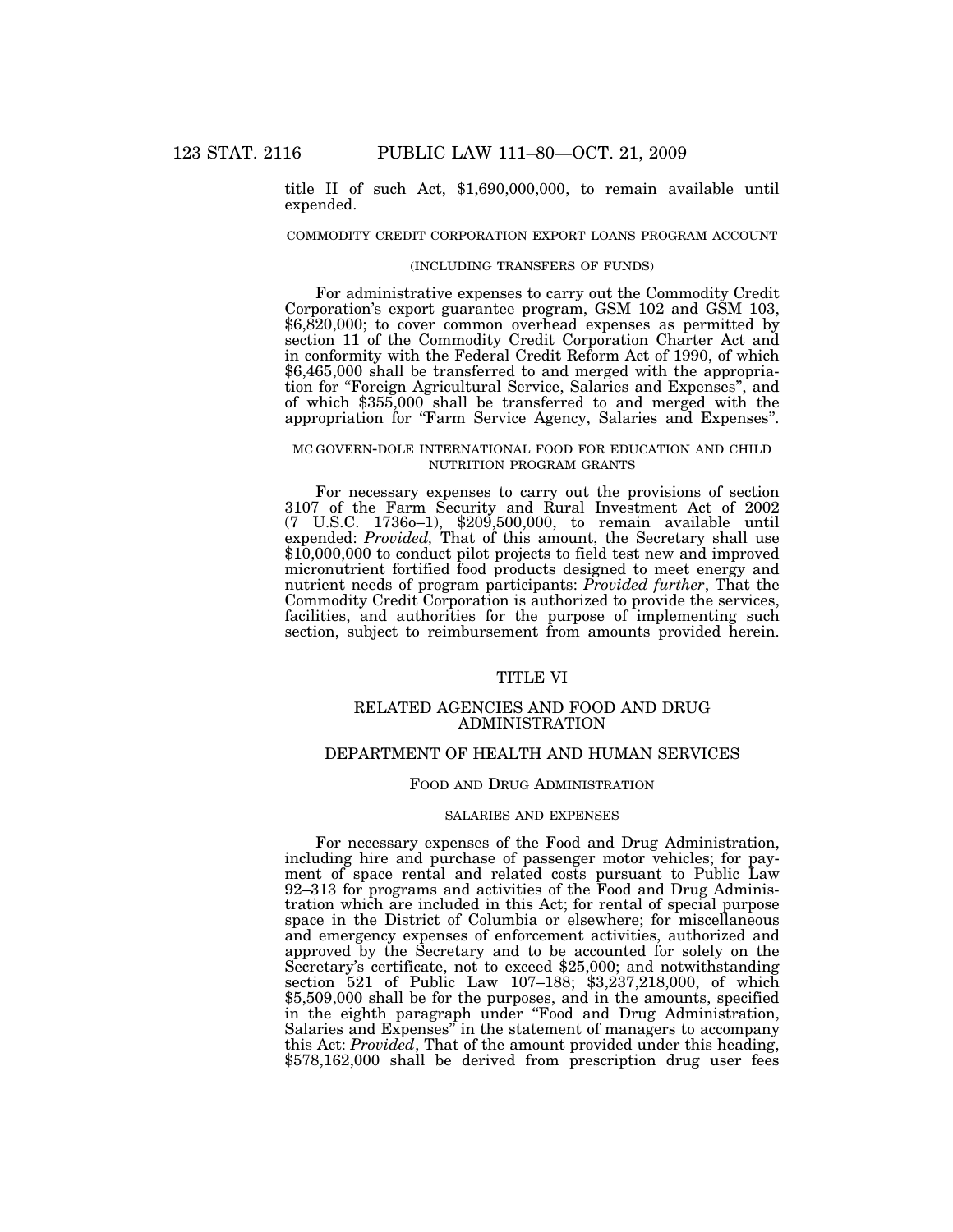authorized by 21 U.S.C. 379h shall be credited to this account and remain available until expended, and shall not include any fees pursuant to 21 U.S.C.  $379h(a)(2)$  and  $(a)(3)$  assessed for fiscal year 2011 but collected in fiscal year 2010; \$57,014,000 shall be derived from medical device user fees authorized by 21 U.S.C. 379j, and shall be credited to this account and remain available until expended; \$17,280,000 shall be derived from animal drug user fees authorized by 21 U.S.C. 379j, and shall be credited to this account and remain available until expended; \$5,106,000 shall be derived from animal generic drug user fees authorized by 21 U.S.C. 379f, and shall be credited to this account and shall remain available until expended; and \$235,000,000 shall be derived from tobacco product user fees authorized by 21 U.S.C. 387s and shall be credited to this account and remain available until expended: *Provided further*, That fees derived from prescription drug, medical device, animal drug, animal generic drug, and tobacco product assessments for fiscal year 2010 received during fiscal year 2010, including any such fees assessed prior to fiscal year 2010 but credited for fiscal year 2010, shall be subject to the fiscal year 2010 limitations: *Provided further*, That in addition and notwithstanding any other provision under this heading, amounts collected for prescription drug user fees that exceed the fiscal year 2010 limitation are appropriated and shall be credited to this account and remain available until expended: *Provided further*, That none of these funds shall be used to develop, establish, or operate any program of user fees authorized by 31 U.S.C. 9701: *Provided further*, That of the total amount appropriated: (1) \$782,915,000 shall be for the Center for Food Safety and Applied Nutrition and related field activities in the Office of Regulatory Affairs; (2) \$880,104,000 shall be for the Center for Drug Evaluation and Research and related field activities in the Office of Regulatory Affairs, of which no less than \$51,545,000 shall be available for the Office of Generic Drugs; (3) \$305,249,000 shall be for the Center for Biologics Evaluation and Research and for related field activities in the Office of Regulatory Affairs; (4) \$155,540,000 shall be for the Center for Veterinary Medicine and for related field activities in the Office of Regulatory Affairs; (5) \$349,262,000 shall be for the Center for Devices and Radiological Health and for related field activities in the Office of Regulatory Affairs; (6) \$58,745,000 shall be for the National Center for Toxicological Research; (7) \$216,523,000 shall be for the Center for Tobacco Products and for related field activities in the Office of Regulatory Affairs; (8) not to exceed \$117,225,000 shall be for Rent and Related activities, of which \$41,496,000 is for White Oak Consolidation, other than the amounts paid to the General Services Administration for rent; (9) not to exceed \$171,526,000 shall be for payments to the General Services Administration for rent; and (10) \$200,129,000 shall be for other activities, including the Office of the Commissioner; the Office of Foods; the Office of the Chief Scientist; the Office of Policy, Planning and Budget; the Office of International Programs; the Office of Administration; and central services for these offices: *Provided further,* That none of the funds made available under this heading shall be used to transfer funds under section 770(n) of the Federal Food, Drug, and Cosmetic Act (21 U.S.C. 379dd): *Provided further*, That not to exceed \$25,000 of this amount shall be for official reception and representation expenses, not otherwise provided for, as determined by the Commissioner: *Provided further*, That funds

Fees.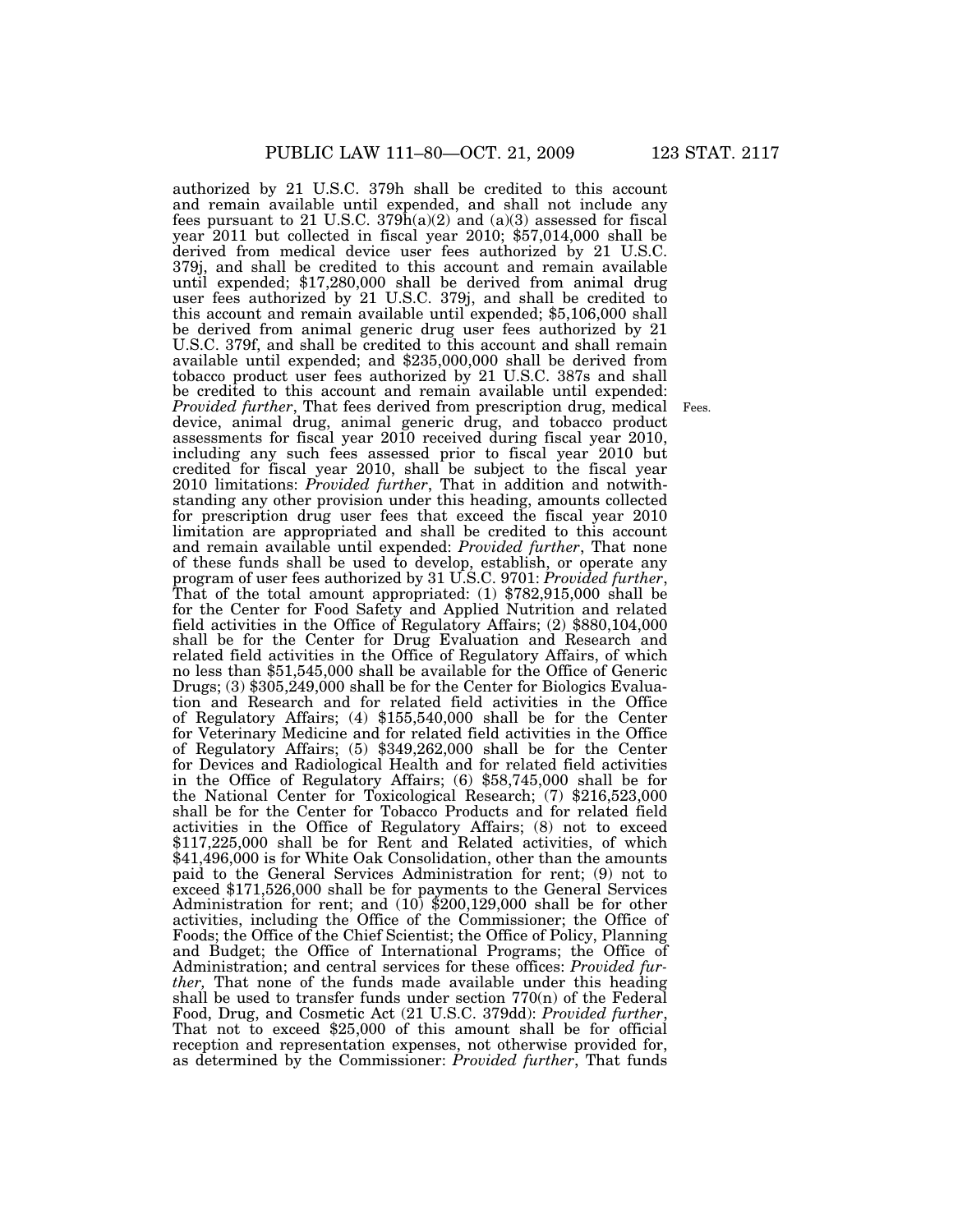may be transferred from one specified activity to another with the prior approval of the Committees on Appropriations of both Houses of Congress.

In addition, mammography user fees authorized by 42 U.S.C. 263b, export certification user fees authorized by 21 U.S.C. 381, and priority review user fees authorized by 21 U.S.C. 360n may be credited to this account, to remain available until expended.

#### BUILDINGS AND FACILITIES

For plans, construction, repair, improvement, extension, alteration, and purchase of fixed equipment or facilities of or used by the Food and Drug Administration, where not otherwise provided, \$12,433,000, to remain available until expended.

# INDEPENDENT AGENCIES

## COMMODITY FUTURES TRADING COMMISSION

For necessary expenses to carry out the provisions of the Commodity Exchange Act (7 U.S.C. 1 et seq.), including the purchase and hire of passenger motor vehicles, and the rental of space (to include multiple year leases) in the District of Columbia and elsewhere, \$168,800,000, including not to exceed \$3,000 for official reception and representation expenses, and not to exceed \$25,000 for the expenses for consultations and meetings hosted by the Commission with foreign governmental and other regulatory officials: *Provided,* That \$8,200,000 of the total amount appropriated under this heading shall not be available for obligation until the Commodity Futures Trading Commission submits an expenditure plan for fiscal year 2010 to the Committees on Appropriations of the House of Representatives and the Senate.

## FARM CREDIT ADMINISTRATION

#### LIMITATION ON ADMINISTRATIVE EXPENSES

Not to exceed \$54,500,000 (from assessments collected from farm credit institutions, including the Federal Agricultural Mortgage Corporation) shall be obligated during the current fiscal year for administrative expenses as authorized under 12 U.S.C. 2249: *Provided,* That this limitation shall not apply to expenses associated with receiverships.

## TITLE VII

#### GENERAL PROVISIONS

## (INCLUDING RESCISSIONS AND TRANSFERS OF FUNDS)

SEC. 701. Within the unit limit of cost fixed by law, appropriations and authorizations made for the Department of Agriculture for the current fiscal year under this Act shall be available for the purchase, in addition to those specifically provided for, of not to exceed 204 passenger motor vehicles, of which 170 shall be for replacement only, and for the hire of such vehicles.

SEC. 702. Section 10101 of division B of the Consolidated Security, Disaster Assistance, and Continuing Appropriations Act, 2009,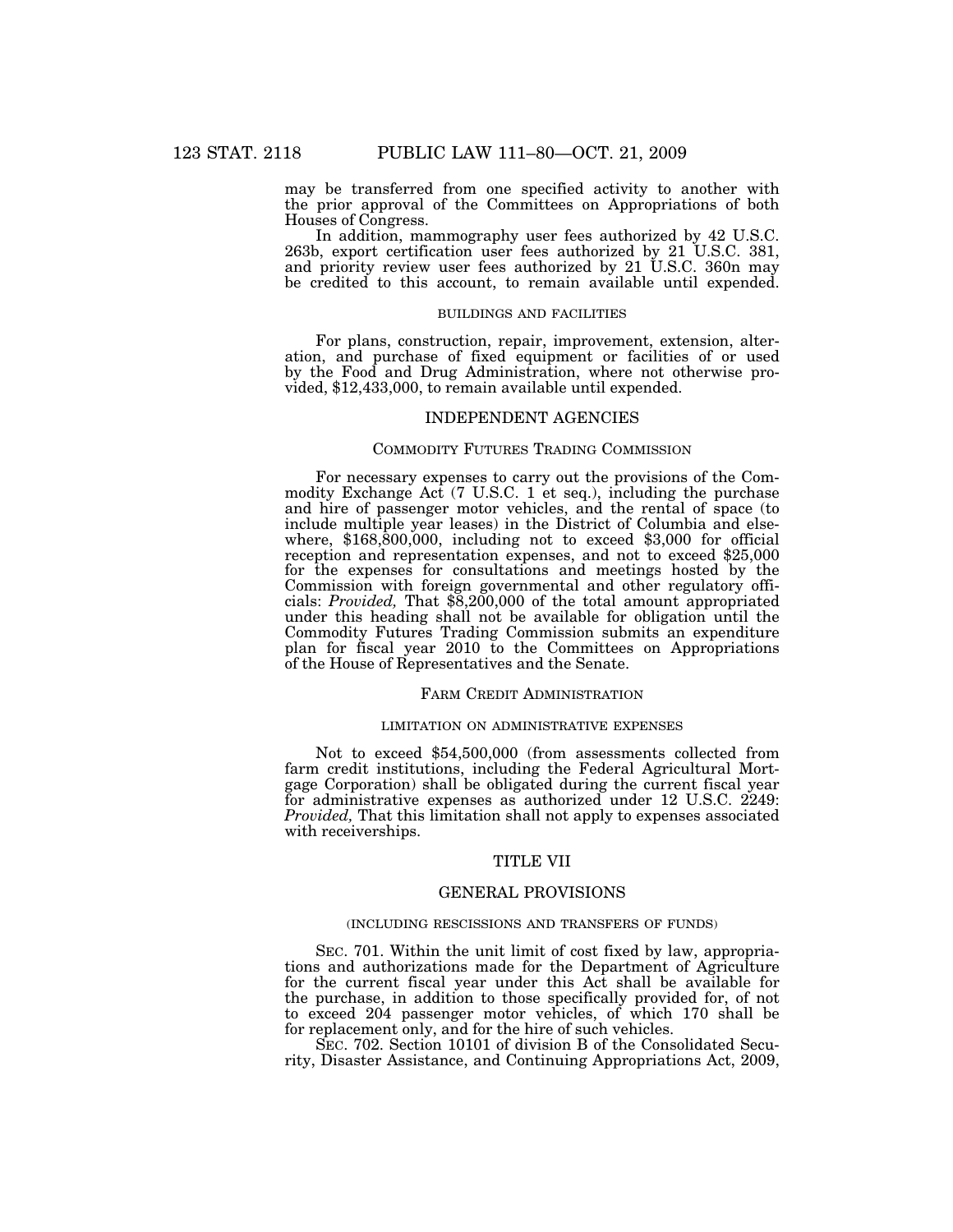(Public Law 110–329) is amended in subsection (b) by inserting at the end the following: ''In carrying out this section, the Secretary may transfer funds into existing or new accounts as determined by the Secretary.''.

SEC. 703. The Secretary of Agriculture may transfer unobligated balances of discretionary funds appropriated by this Act or other available unobligated discretionary balances of the Department of Agriculture to the Working Capital Fund for the acquisition of plant and capital equipment necessary for the delivery of financial, administrative, and information technology services of primary benefit to the agencies of the Department of Agriculture: *Provided*, That none of the funds made available by this Act or any other Act shall be transferred to the Working Capital Fund without the prior approval of the agency administrator: *Provided further*, That none of the funds transferred to the Working Capital Fund pursuant to this section shall be available for obligation without the prior approval of the Committees on Appropriations of both Houses of Congress: *Provided further*, That none of the funds appropriated by this Act or made available to the Department's Working Capital Fund shall be available for obligation or expenditure to make any changes to the Department's National Finance Center without prior approval of the Committees on Appropriations of both Houses of Congress as required by section 712 of this Act: *Provided further*, That of annual income amounts in the Working Capital Fund of the Department of Agriculture allocated for the National Finance Center, the Secretary may reserve not more than 4 percent for the replacement or acquisition of capital equipment, including equipment for the improvement and implementation of a financial management plan, information technology, and other systems of the National Finance Center or to pay any unforeseen, extraordinary cost of the National Finance Center: *Provided further*, That none of the amounts reserved shall be available for obligation unless the Secretary submits notification of the obligation to the Committees on Appropriations of the House of Representatives and the Senate: *Provided further*, That the limitation on the obligation of funds pending notification to Congressional Committees shall not apply to any obligation that, as determined by the Secretary, is necessary to respond to a declared state of emergency that significantly impacts the operations of the National Finance Center; or to evacuate employees of the National Finance Center to a safe haven to continue operations of the National Finance Center.

SEC. 704. No part of any appropriation contained in this Act shall remain available for obligation beyond the current fiscal year unless expressly so provided herein.

SEC. 705. No funds appropriated by this Act may be used to pay negotiated indirect cost rates on cooperative agreements or similar arrangements between the United States Department of Agriculture and nonprofit institutions in excess of 10 percent of the total direct cost of the agreement when the purpose of such cooperative arrangements is to carry out programs of mutual interest between the two parties. This does not preclude appropriate payment of indirect costs on grants and contracts with such institutions when such indirect costs are computed on a similar basis for all agencies for which appropriations are provided in this Act.

SEC. 706. Appropriations to the Department of Agriculture for the cost of direct and guaranteed loans made available in the current fiscal year shall remain available until expended to disburse

Notification.

7 USC 6945.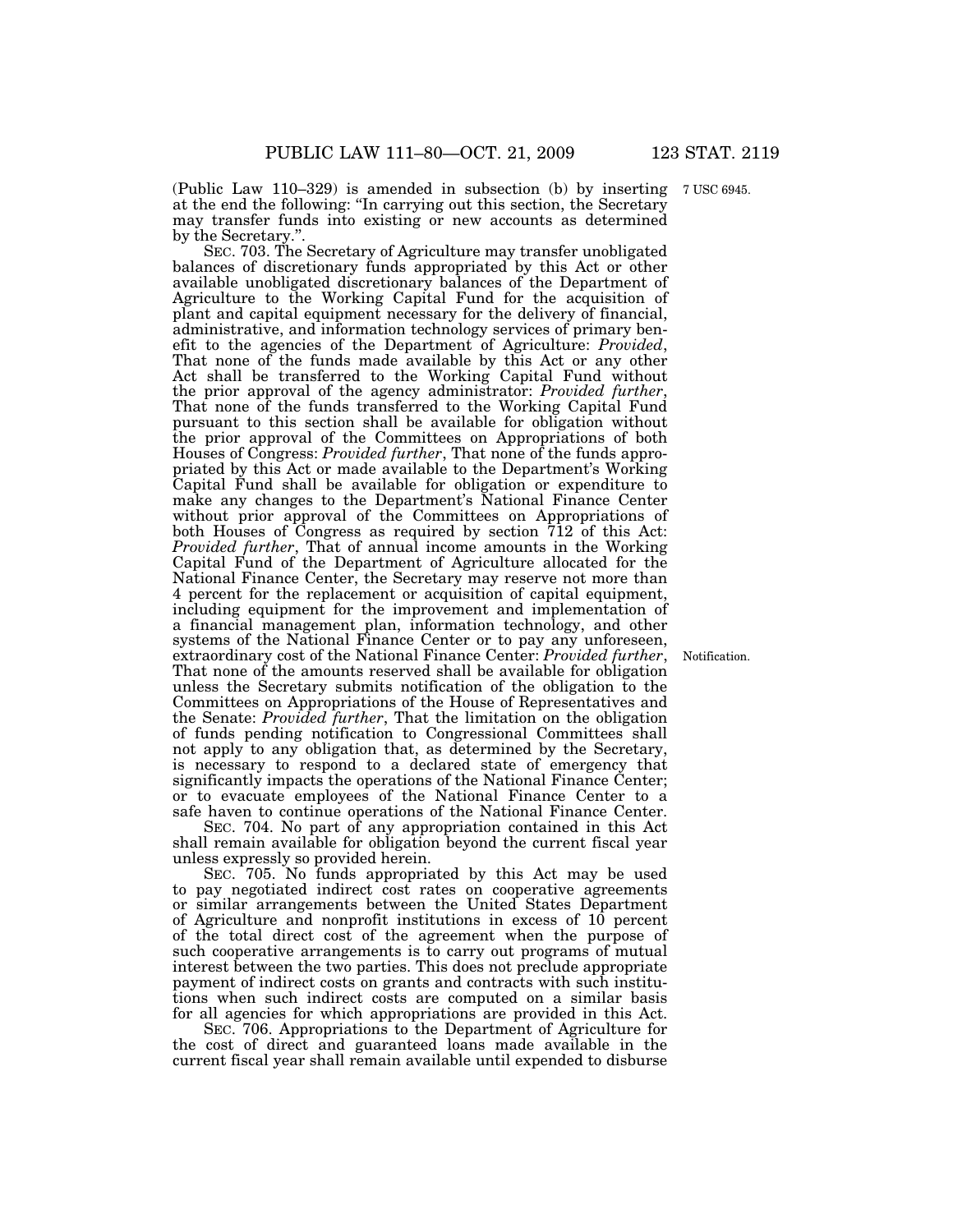obligations made in the current fiscal year for the following accounts: the Rural Development Loan Fund program account, the Rural Electrification and Telecommunication Loans program account, and the Rural Housing Insurance Fund program account.

SEC. 707. Of the funds made available by this Act, not more than \$1,800,000 shall be used to cover necessary expenses of activities related to all advisory committees, panels, commissions, and task forces of the Department of Agriculture, except for panels used to comply with negotiated rule makings and panels used to evaluate competitively awarded grants.

SEC. 708. None of the funds appropriated by this Act may be used to carry out section 410 of the Federal Meat Inspection Act (21 U.S.C. 679a) or section 30 of the Poultry Products Inspection Act (21 U.S.C. 471).

SEC. 709. No employee of the Department of Agriculture may be detailed or assigned from an agency or office funded by this Act or any other Act to any other agency or office of the Department for more than 30 days unless the individual's employing agency or office is fully reimbursed by the receiving agency or office for the salary and expenses of the employee for the period of assignment.

SEC. 710. None of the funds appropriated or otherwise made available to the Department of Agriculture or the Food and Drug Administration shall be used to transmit or otherwise make available to any non-Department of Agriculture or non-Department of Health and Human Services employee questions or responses to questions that are a result of information requested for the appropriations hearing process.

SEC. 711. None of the funds made available to the Department of Agriculture by this Act may be used to acquire new information technology systems or significant upgrades, as determined by the Office of the Chief Information Officer, without the approval of the Chief Information Officer and the concurrence of the Executive Information Technology Investment Review Board: *Provided,* That notwithstanding any other provision of law, none of the funds appropriated or otherwise made available by this Act may be transferred to the Office of the Chief Information Officer without the prior approval of the Committees on Appropriations of both Houses of Congress: *Provided further,* That none of the funds available to the Department of Agriculture for information technology shall be obligated for projects over \$25,000 prior to receipt of written approval by the Chief Information Officer.

SEC. 712. (a) None of the funds provided by this Act, or provided by previous Appropriations Acts to the agencies funded by this Act that remain available for obligation or expenditure in the current fiscal year, or provided from any accounts in the Treasury of the United States derived by the collection of fees available to the agencies funded by this Act, shall be available for obligation or expenditure through a reprogramming of funds which—

(1) creates new programs;

(2) eliminates a program, project, or activity;

(3) increases funds or personnel by any means for any project or activity for which funds have been denied or restricted;

(4) relocates an office or employees;

(5) reorganizes offices, programs, or activities; or

Notifications. Deadlines.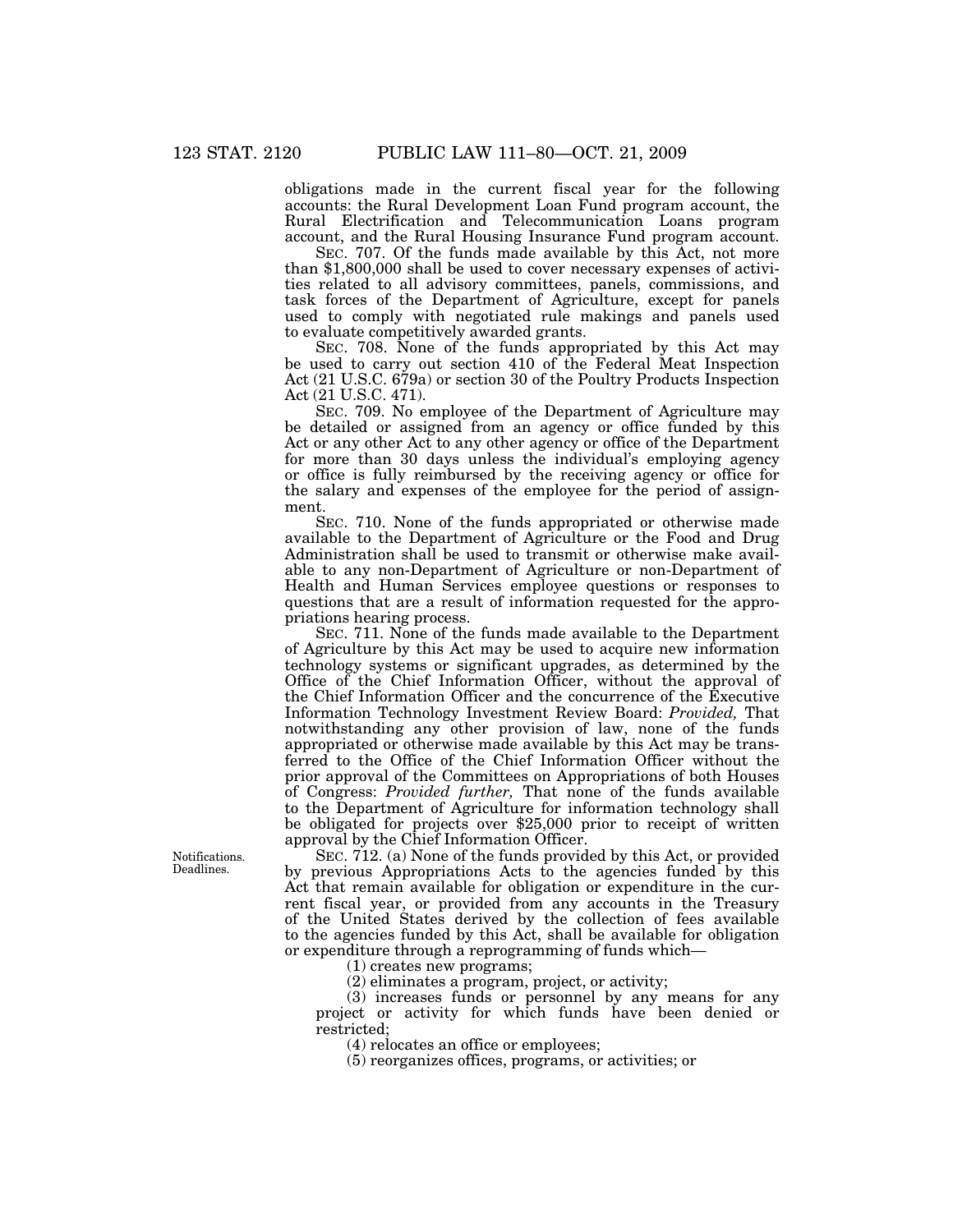(6) contracts out or privatizes any functions or activities presently performed by Federal employees; unless the Committees on Appropriations of both Houses of Congress are notified 15 days in advance of such reprogramming of funds.

(b) None of the funds provided by this Act, or provided by previous Appropriations Acts to the agencies funded by this Act that remain available for obligation or expenditure in the current fiscal year, or provided from any accounts in the Treasury of the United States derived by the collection of fees available to the agencies funded by this Act, shall be available for obligation or expenditure for activities, programs, or projects through a reprogramming of funds in excess of \$500,000 or 10 percent, whichever is less, that: (1) augments existing programs, projects, or activities; (2) reduces by 10 percent funding for any existing program, project, or activity, or numbers of personnel by 10 percent as approved by Congress; or (3) results from any general savings from a reduction in personnel which would result in a change in existing programs, activities, or projects as approved by Congress; unless the Committees on Appropriations of both Houses of Congress are notified 15 days in advance of such reprogramming of funds.

(c) The Secretary of Agriculture, the Secretary of Health and Human Services, or the Chairman of the Commodity Futures Trading Commission shall notify the Committees on Appropriations of both Houses of Congress before implementing a program or activity not carried out during the previous fiscal year unless the program or activity is funded by this Act or specifically funded by any other Act.

SEC. 713. None of the funds appropriated by this or any other Act shall be used to pay the salaries and expenses of personnel who prepare or submit appropriations language as part of the President's Budget submission to the Congress of the United States for programs under the jurisdiction of the Appropriations Subcommittees on Agriculture, Rural Development, Food and Drug Administration, and Related Agencies that assumes revenues or reflects a reduction from the previous year due to user fees proposals that have not been enacted into law prior to the submission of the Budget unless such Budget submission identifies which additional spending reductions should occur in the event the user fees proposals are not enacted prior to the date of the convening of a committee of conference for the fiscal year 2011 appropriations Act.

SEC. 714. None of the funds made available by this or any other Act may be used to close or relocate a Rural Development office unless or until the Secretary of Agriculture determines the cost effectiveness and/or enhancement of program delivery: *Provided,* That not later than 120 days before the date of the proposed closure or relocation, the Secretary notifies the Committees on Appropriation of the House and Senate, and the members of Congress from the State in which the office is located of the proposed closure or relocation and provides a report that describes the justifications for such closures and relocations.

SEC. 715. None of the funds made available to the Food and Missouri. Drug Administration by this Act shall be used to close or relocate, or to plan to close or relocate, the Food and Drug Administration Division of Pharmaceutical Analysis in St. Louis, Missouri, outside the city or county limits of St. Louis, Missouri.

Notification. Reports.

Deadline.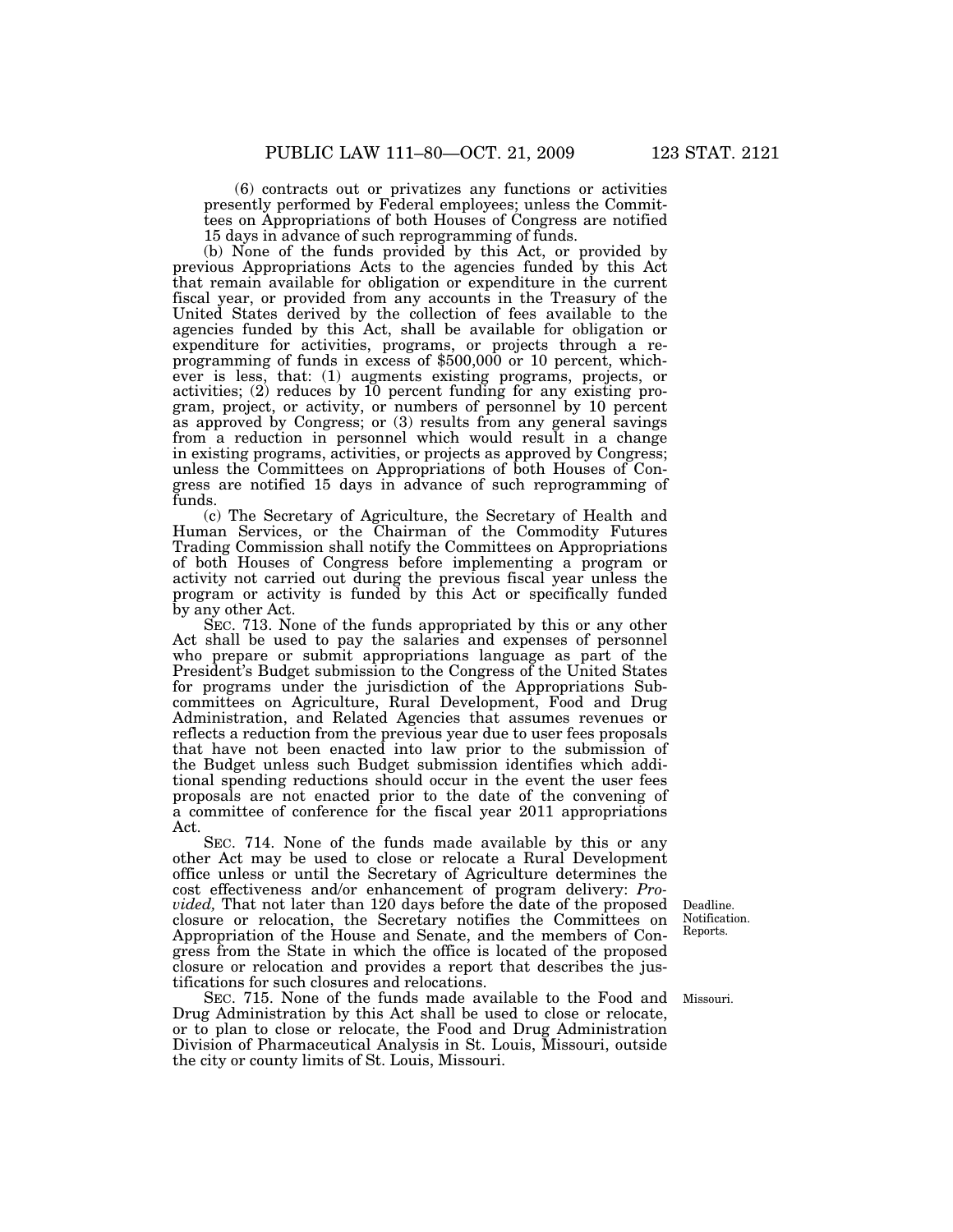SEC. 716. There is hereby appropriated \$499,000 for any authorized Rural Development program purpose, in communities suffering from extreme outmigration and situated in areas that were designated as part of an Empowerment Zone pursuant to section 111 of the Community Renewal Tax Relief Act of 2000 (as contained in appendix G of Public Law 106–554).

SEC. 717. None of the funds made available in fiscal year 2010 or preceding fiscal years for programs authorized under the Food for Peace Act (7 U.S.C. 1691 et seq.) in excess of \$20,000,000 shall be used to reimburse the Commodity Credit Corporation for the release of eligible commodities under section 302(f)(2)(A) of the Bill Emerson Humanitarian Trust Act (7 U.S.C. 1736f–1): *Provided,* That any such funds made available to reimburse the Commodity Credit Corporation shall only be used pursuant to section  $302(b)(2)(B)(i)$  of the Bill Emerson Humanitarian Trust Act.

SEC. 718. There is hereby appropriated \$3,497,000, to remain available until expended, for a grant to the National Center for Natural Products Research for construction or renovation to carry out the research objectives of the natural products research grant issued by the Food and Drug Administration.

SEC. 719. Funds made available under section 1240I and section 1241(a) of the Food Security Act of 1985 and section 524(b) of the Federal Crop Insurance Act (7 U.S.C. 1524(b)) in the current fiscal year shall remain available until expended to disburse obligations made in the current fiscal year.

SEC. 720. Unless otherwise authorized by existing law, none of the funds provided in this Act, may be used by an executive branch agency to produce any prepackaged news story intended for broadcast or distribution in the United States unless the story includes a clear notification within the text or audio of the prepackaged news story that the prepackaged news story was prepared or funded by that executive branch agency.

SEC. 721. None of the funds appropriated or otherwise made available by this or any other Act shall be used to pay the salaries and expenses of personnel to carry out the following:

(1) An Environmental Quality Incentives Program as authorized by sections 1241–240H of the Food Security Act of 1985, as amended (16 U.S.C. 3839aa–3839aa(8)), in excess of \$1,180,000,000;

(2) a program authorized by section  $14(h)(1)$  of the Watershed Protection and Flood Prevention Act (16 U.S.C. 1012(h)(1)); and

(3) a program under subsection  $(b)(2)(A)(ii)$  of section 14222 of Public Law 110–246 in excess of \$1,123,000,000: *Provided*, That none of the funds made available in this Act or any other Act shall be used for salaries and expenses to carry out section  $19(i)(1)(C)$  of the Richard B. Russell National School Lunch Act as amended by section 4304 of Public Law 110– 246 in excess of \$25,000,000, including the transfer of funds under subsection (c) of section 14222 of Public Law 110–246, until October 1, 2010: *Provided further*, That \$76,000,000 made available on October 1, 2010, to carry out section  $19(i)(1)(C)$ of the Richard B. Russell National School Lunch Act as amended by section 4304 of Public Law 110–246 shall be excluded from the limitation described in subsection (b)(2)(A)(iii) of section 14222 of Public Law 110–246: *Provided further*, That all unobligated balances under section 32 of the

News stories.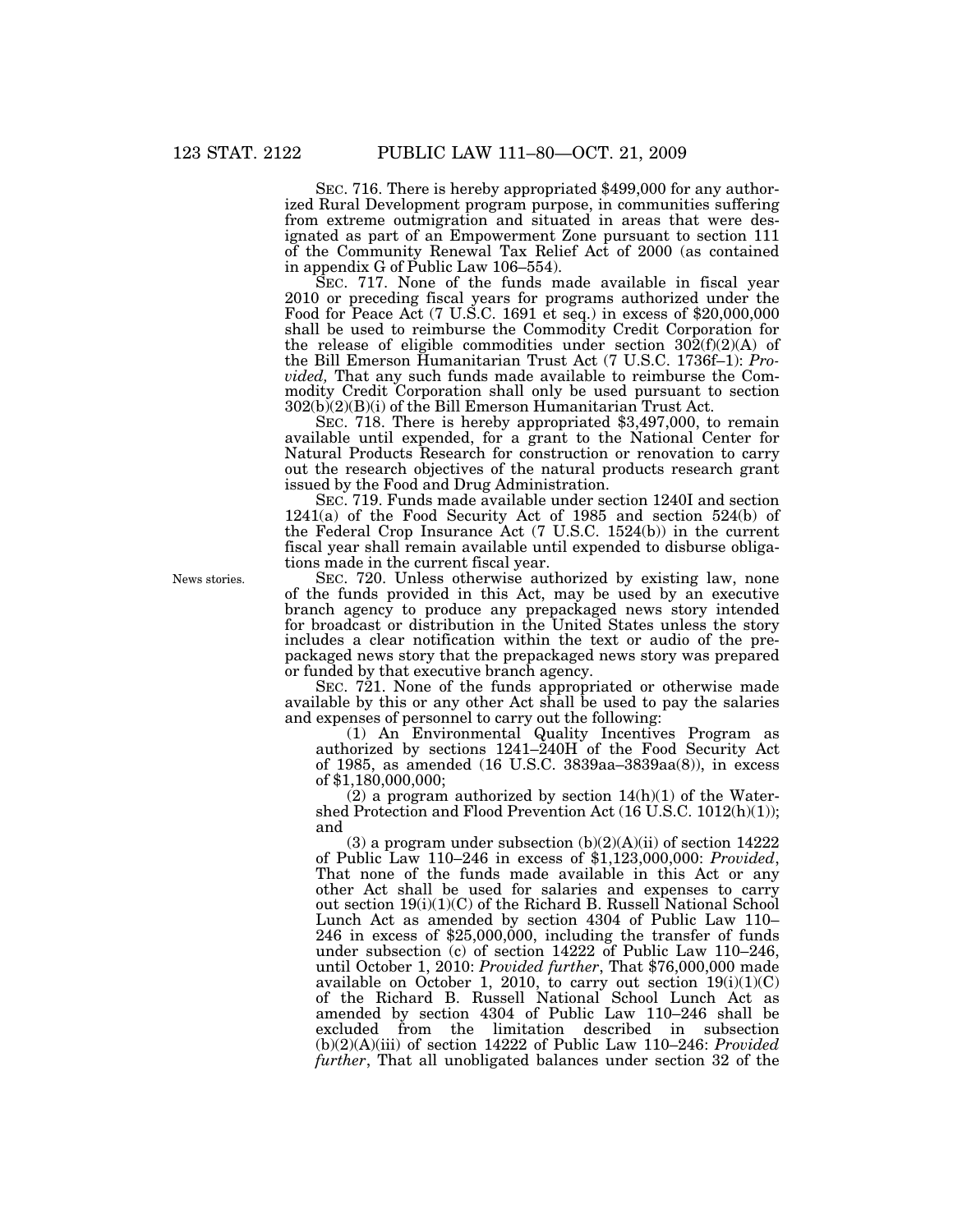Act of August 24, 1935, available as of September 30, 2009, are hereby rescinded.

SEC. 722. Notwithstanding any other provision of law, any former RUS borrower that has repaid or prepaid an insured, direct or guaranteed loan under the Rural Electrification Act, or any not-for-profit utility that is eligible to receive an insured or direct loan under such Act, shall be eligible for assistance under section  $313(b)(2)(B)$  of such Act in the same manner as a borrower under such Act.

SEC. 723. There is hereby appropriated \$2,600,000, to remain available until expended, for the construction, interim operations, and necessary demolition needs for establishment of an agricultural pest facility in the State of Hawaii.

SEC. 724. There is hereby appropriated \$4,000,000 to the Secretary of Agriculture to award grant(s) to develop and field test new food products designed to improve the nutritional delivery of humanitarian food assistance provided through the McGovern-Dole (section 3107 of the Farm Security and Rural Investment Act of 2002 (7 U.S.C. 1736o–1)) and the Food for Peace title II (7 U.S.C. 1691 et seq.) programs: *Provided,* That the Secretary shall use the authorities provided under the Research, Education, and Economics mission area of the Department in awarding such grant(s), with priority given to proposals that demonstrate partnering with and in-kind support from the private sector.

SEC. 725. None of the funds made available to the Department of Agriculture in this Act may be used to implement the riskbased inspection program in the 30 prototype locations announced on February 22, 2007, by the Under Secretary for Food Safety, or at any other locations, until the USDA Office of Inspector General has provided its findings to the Food Safety and Inspection Service and the Committees on Appropriations of the House of Representatives and the Senate on the data used in support of the development and design of the risk-based inspection program and FSIS has addressed and resolved issues identified by OIG.

SEC. 726. Notwithstanding any other provision of law, and until receipt of the decennial census for the year 2010, the Secretary of Agriculture—

State listing.

(1) shall consider—

(A) the unincorporated area of Los Osos, California, the city of Imperial, California, and the Harrisville Fire District, Rhode Island, to be rural areas for the purposes of eligibility for Rural Utilities Service water and waste disposal loans and grants;

(B) the incorporated community of Thermalito in Butte County, California, (including individuals and entities with projects within the community) eligible for loans and grants funded under the housing programs of the Rural Housing Service;

(C) the city of Lumberton, North Carolina, and the city of Sanford, North Carolina (including individuals and entities with projects within the city) eligible for loans and grants funded through the Rural Community Facilities Program Account; and

(D) the city of Nogales, Arizona (including individuals and entities with projects within the city) eligible for loans and grants funded through the housing programs of the Rural Housing Service; and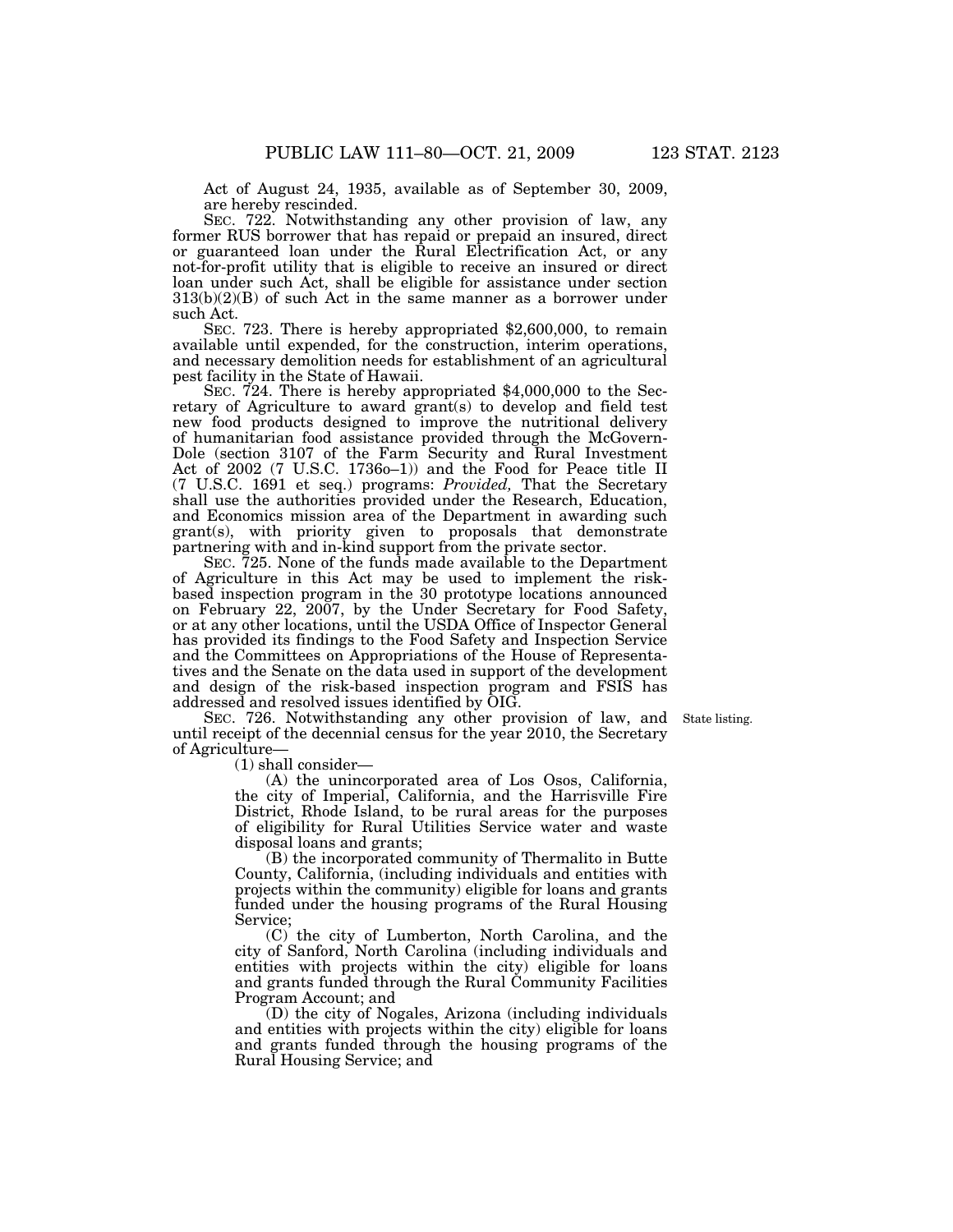(2) may fund Rural Community Facility Program projects of the Rural Housing Service and Water and Waste Disposal Program projects of the Rural Utilities Service for communities and municipal districts and areas in Connecticut, Massachusetts, and Rhode Island that filed applications for such projects with the appropriate Rural Development field office of the Department of Agriculture prior to August 1, 2009, and that such projects were determined by the field office to be eligible for funding.

SEC. 727. There is hereby appropriated \$3,000,000 for section 4404 of Public Law 107–171.

SEC. 728. Notwithstanding any other provision of law, there is hereby appropriated:

 $(1)$  \$3,000,000 of which \$2,000,000 shall be for a grant to the Wisconsin Department of Agriculture, Trade, and Consumer Protection, and \$1,000,000 shall be for a grant to the Vermont Agency of Agriculture, Foods, and Markets, as authorized by section 6402 of the Farm Security and Rural Investment Act of 2002 (7 U.S.C. 1621 note);

(2) \$350,000 for a grant to the Wisconsin Department of

Agriculture, Trade and Consumer Protection; (3) \$1,000,000 shall be for development of a prototype for a national carbon inventory and accounting system for forestry

 $(4)$  \$1,000,000 for the International Food Protection Training Institute; and (5) \$200,000 for the Center for Foodborne Illness Research

and Prevention.

State listing.

SEC. 729. Notwithstanding any other provision of law, the Natural Resources Conservation Service shall provide financial and technical assistance through the Watershed and Flood Prevention Operations program to carry out—

(1) the Alameda Creek Watershed Project in Alameda County, California;

(2) the Hurricane Katrina-Related Watershed Restoration project in Jackson County, Mississippi;

(3) the Pidcock-Mill Creeks Watershed project in Bucks County, Pennsylvania;

(4) the Farmington River Restoration project in Litchfield County, Connecticut;

(5) the Lake Oscawana Management and Restoration project in Putnam County, New York;

(6) the Richland Creek Reservoir in Paulding County, Georgia;

(7) the Pocasset River Floodplain Management Project in the State of Rhode Island;

(8) the East Locust Creek Watershed Plan Revision in Missouri, including up to 100 percent of the engineering assistance and 75 percent cost share for construction cost of site RW1;

(9) the Little Otter Creek Watershed project in Missouri. The sponsoring local organization may obtain land rights by perpetual easements;

(10) the DuPage County Watershed project in the State of Illinois;

(11) the Dunloup Creek Watershed Project in Fayette and Raleigh Counties, West Virginia;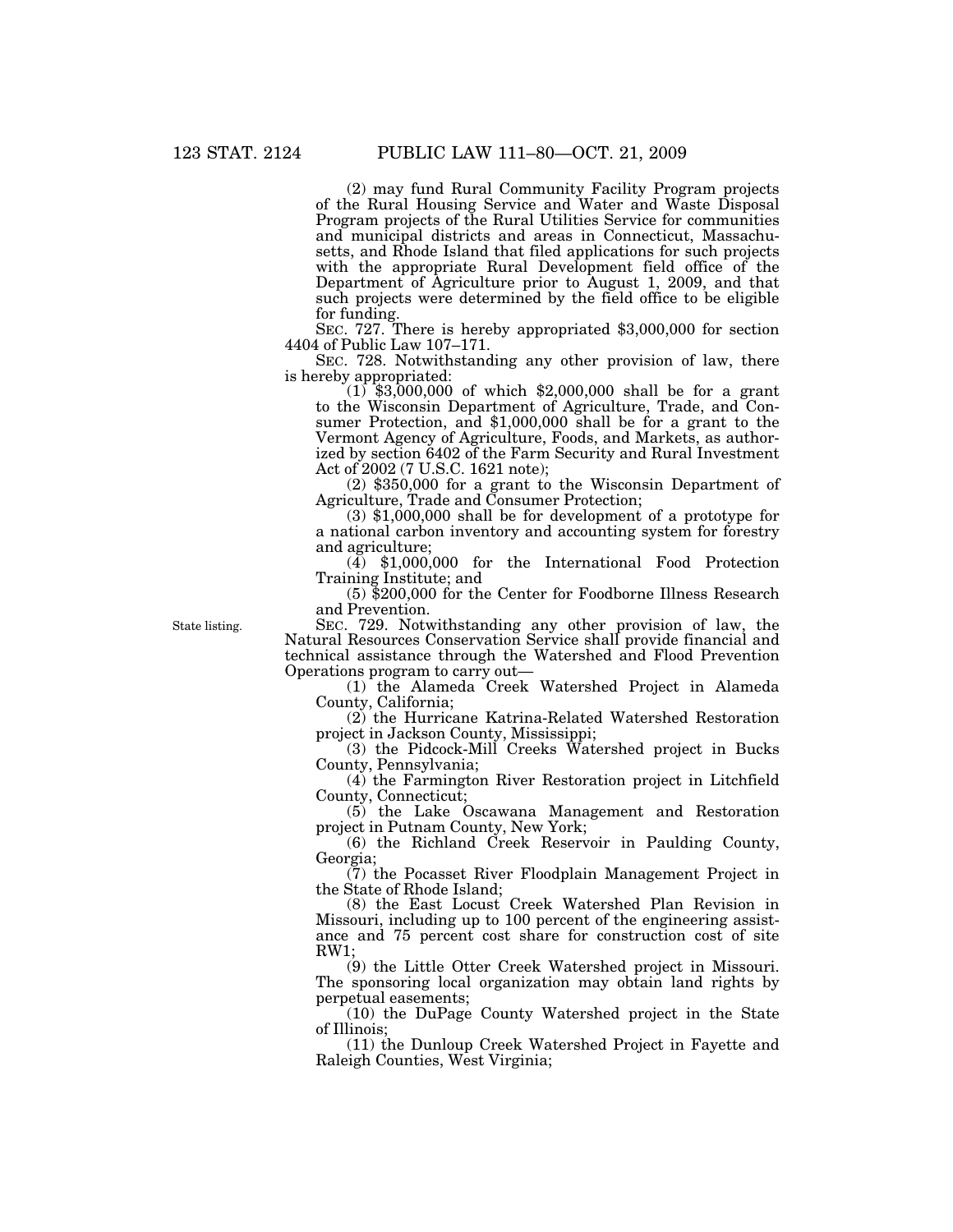(12) the Dry Creek Watershed project in the State of California; and

(13) the Upper Clark Fork Watershed project in the State of Montana.

SEC. 730. Section 17(r)(5) of the Richard B. Russell National School Lunch Act (42 U.S.C. 1766(r)(5)) is amended—

(1) by inserting ''the District of Columbia and'' after the first instance of "institutions located in";

(2) by striking ''ten'' and inserting ''thirteen'';

 $(3)$  by striking "eight" and inserting "eleven"; and

(4) by inserting ''Connecticut, Nevada, Wisconsin,'' after the first instance of ''States shall be''.

SEC. 731. Notwithstanding any other provision of law, for the purposes of a grant under section 412 of the Agricultural Research, Extension, and Education Reform Act of 1998, none of the funds in this or any other Act may be used to prohibit the provision of in-kind support from non-Federal sources under section 412(e)(3) in the form of unrecovered indirect costs not otherwise charged against the grant, consistent with the indirect rate of cost approved for a recipient.

SEC. 732. Except as otherwise specifically provided by law, unobligated balances remaining available at the end of the fiscal year from appropriations made available for salaries and expenses in this Act for the Farm Service Agency and the Rural Development mission area, shall remain available through September 30, 2011, for information technology expenses.

SEC. 733. The Secretary of Agriculture may authorize a State agency to use funds provided in this Act to exceed the maximum amount of liquid infant formula specified in 7 C.F.R. 246.10 when issuing liquid infant formula to participants.

SEC. 734. (a) CHILD NUTRITION PROGRAMS.—Section 9(b) of the Richard B. Russell National School Lunch Act (42 U.S.C. 1758(b)) is amended by adding at the end the following:

"(14) COMBAT PAY .-

"(A) DEFINITION OF COMBAT PAY.—In this paragraph, the term 'combat pay' means any additional payment under chapter 5 of title 37, United States Code, or otherwise designated by the Secretary to be appropriate for exclusion under this paragraph, that is received by or from a member of the United States Armed Forces deployed to a designated combat zone, if the additional pay—

"(i) is the result of deployment to or service in a combat zone; and

"(ii) was not received immediately prior to serving in a combat zone.

''(B) EXCLUSION.—Combat pay shall not be considered to be income for the purpose of determining the eligibility for free or reduced price meals of a child who is a member of the household of a member of the United States Armed Forces.''.

(b) SPECIAL SUPPLEMENTAL NUTRITION PROGRAM FOR WOMEN, INFANTS, AND CHILDREN.—Section  $17(d)(2)$  of the Child Nutrition Act of 1966 (42 U.S.C. 1786(d)(2)) is amended–

(1) by redesignating subparagraph (C) as subparagraph (D); and

(2) by inserting after subparagraph (B) the following: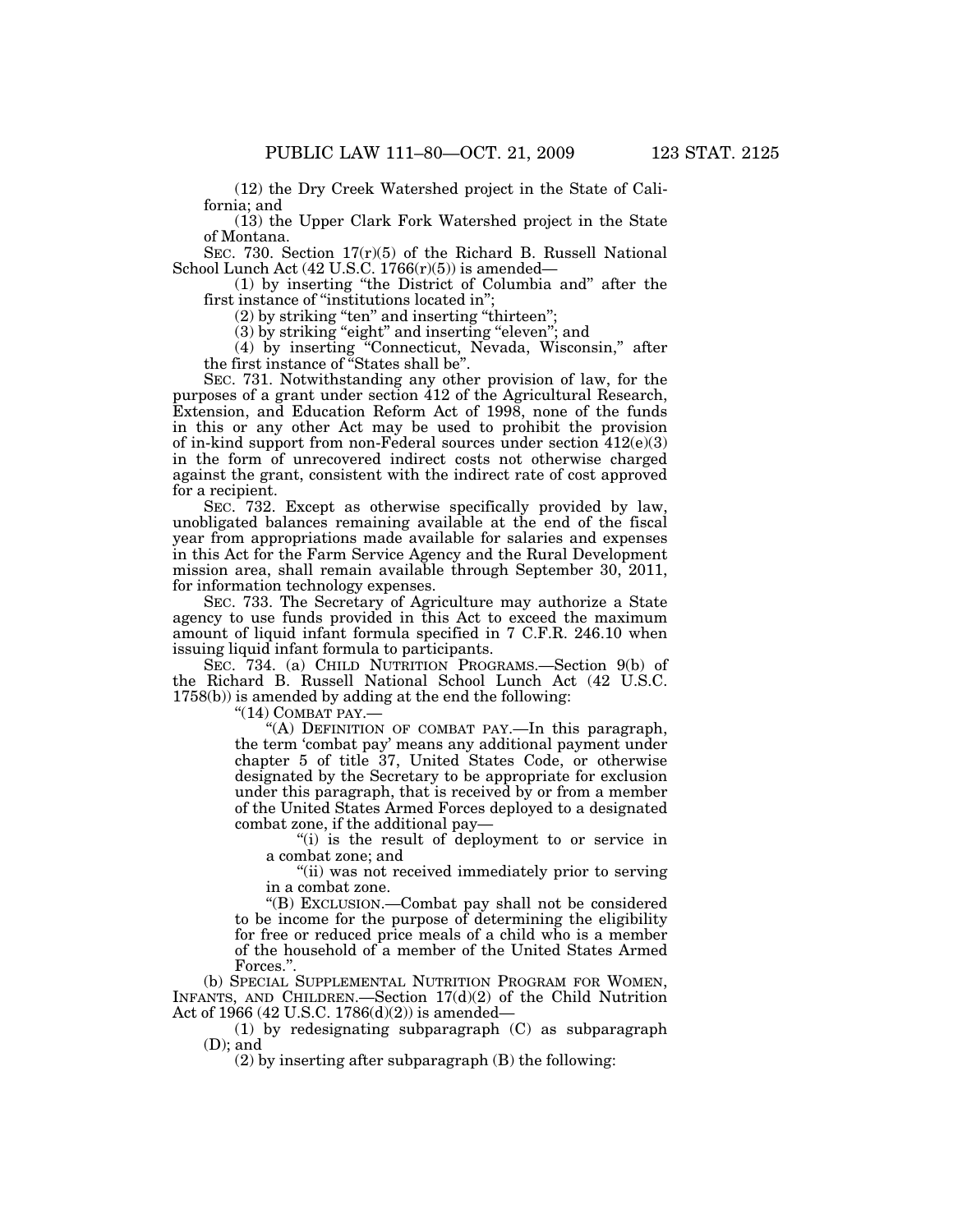''(C) COMBAT PAY.—For the purpose of determining income eligibility under this section, a State agency shall exclude from income any additional payment under chapter 5 of title 37, United States Code, or otherwise designated by the Secretary to be appropriate for exclusion under this subparagraph, that is received by or from a member of the United States Armed Forces deployed to a designated combat zone, if the additional pay—

''(i) is the result of deployment to or service in a combat zone; and

''(ii) was not received immediately prior to serving in a combat zone.''.

SEC. 735. There is hereby appropriated \$1,000,000 for the grant program for the purpose of obtaining and adding to an anhydrous ammonia fertilizer nurse tank a substance to reduce the amount of methamphetamine that can be produced from any anhydrous ammonia removed from the nurse tank as authorized by section 14203 of the Food, Conservation, and Energy Act of 2008 (21 U.S.C. 864a).

SEC. 736. None of the funds appropriated or otherwise made available by this Act may be used for first-class travel by the employees of agencies funded by this Act in contravention of sections 301–10.122 through 301–10.124 of title 41, Code of Federal Regulations.

SEC. 737. Agencies with jurisdiction for carrying out international food assistance programs under the jurisdiction of this Act, including title II of the Food for Peace Act and the McGovern-Dole International Food for Education Program, shall—

(1) provide to the Committees on Appropriations of the House and the Senate no later than May 1, 2010, the following:

(A) estimates on cost-savings and programmatic efficiencies that would result from increased use of pre-positioning of food aid commodities and processes to ensure such cargoes are appropriately maintained to prevent spoilage;

(B) estimates on cost-savings and programmatic efficiencies that would result from the use of longer-term commodity procurement contracts, the proportional distribution of commodity purchases throughout the fiscal year, longer-term shipping contracts, contracts which include shared-risk principles, and adoptions of other commercially acceptable contracting practices;

(C) estimates on costs of domestic procurement of commodities, domestic inland transportation of food aid commodities, domestic storage (including loading and foreign storage (including loading and unloading), foreign inland transportation, and ocean freight (including ocean freight as adjusted by the ocean freight differential reimbursement provided by the Secretary of Transportation), and costs relating to allocation and distribution of commodities in recipient countries;

(D) information on the frequency of delays in transporting food aid commodities, the cause or purpose of any delays (including how those delays are tracked, monitored and resolved), missed schedules by carriers and non-carriers (and resulting program costs due to such delays, including impacts to program beneficiaries);

Deadline. Cost estimates.

Contracts.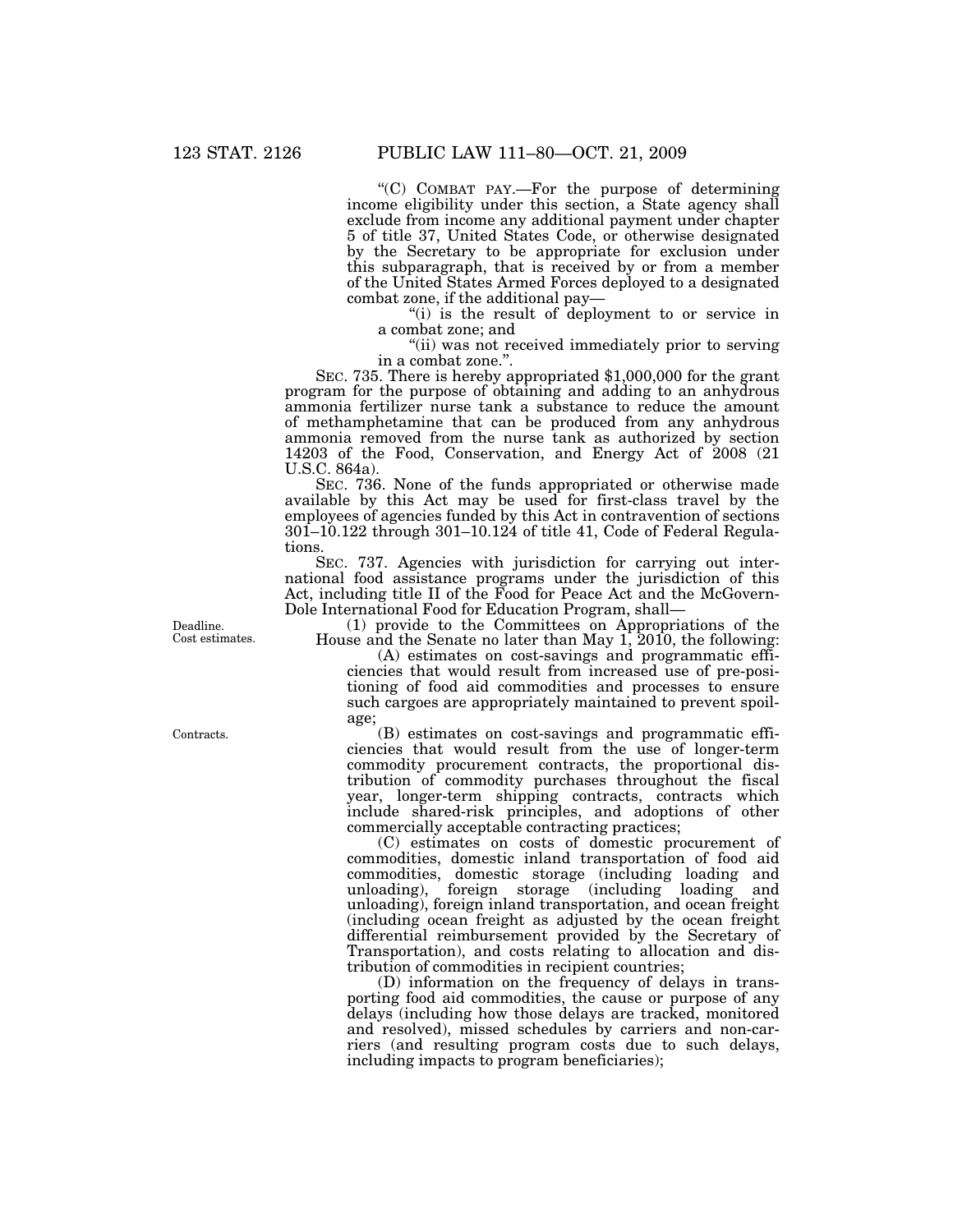(E) information on the methodologies to improve interagency coordination between host governments, the World Food Program, and non-governmental organization to develop more consistent estimates of food aid needs and the number of intended recipients to appropriately inform the purchases of commodities and in order to appropriately plan for commodity procurement for food aid programs;

(2) provide the matter described under subsection (1) of Reports. this section in the form of a consensus report under the signatures of the Secretaries of Agriculture, State, and Transportation; and

(3) estimates and cost savings analysis for this section shall be derived from periods representative of normal program operations.

SEC. 738. There is hereby appropriated \$250,000, to remain available until expended, for a grant to the Kansas Farm Bureau Foundation for work-force development initiatives to address outmigration in rural areas.

SEC. 739. There is hereby appropriated \$800,000 to the Farm Service Agency to carry out a pilot program to demonstrate the use of new technologies that increase the rate of growth of reforested hardwood trees on private non-industrial forests lands, enrolling lands on the coast of the Gulf of Mexico that were damaged by Hurricane Katrina in 2005.

SEC. 740. (a) The Commissioner of Food and Drugs shall establish within the Food and Drug Administration a review group which shall recommend to the Commissioner of Food and Drugs appropriate preclinical, trial design, and regulatory paradigms and optimal solutions for the prevention, diagnosis, and treatment of rare diseases: *Provided,* That the Commissioner of Food and Drugs shall appoint individuals employed by the Food and Drug Administration to serve on the review group: *Provided further,* That members of the review group shall have specific expertise relating to the development of articles for use in the prevention, diagnosis, or treatment of rare diseases, including specific expertise in developing or carrying out clinical trials.

(b) The Commissioner of Food and Drugs shall establish within the Food and Drug Administration a review group which shall recommend to the Commissioner of Food and Drugs appropriate preclinical, trial design, and regulatory paradigms and optimal solutions for the prevention, diagnosis, and treatment of neglected diseases of the developing world: *Provided,* That the Commissioner of Food and Drugs shall appoint individuals employed by the Food and Drug Administration to serve on the review group: *Provided*  further, That members of the review group shall have specific expertise relating to the development of articles for use in the prevention, diagnosis, or treatment of neglected diseases of the developing world, including specific expertise in developing or carrying out clinical trials: *Provided further,* That for the purposes of this section the term ''neglected disease of the developing world'' means a tropical disease, as defined in section 524(a)(3) of the Federal Food, Drug, and Cosmetic Act (21 U.S.C. 360n(a)(3)).

(c) The Commissioner of Food and Drugs shall—

(1) submit, not later than 1 year after the date of the establishment of review groups under subsections (a) and (b),

Reports. Deadlines.

Establishment. 21 USC 360aa note.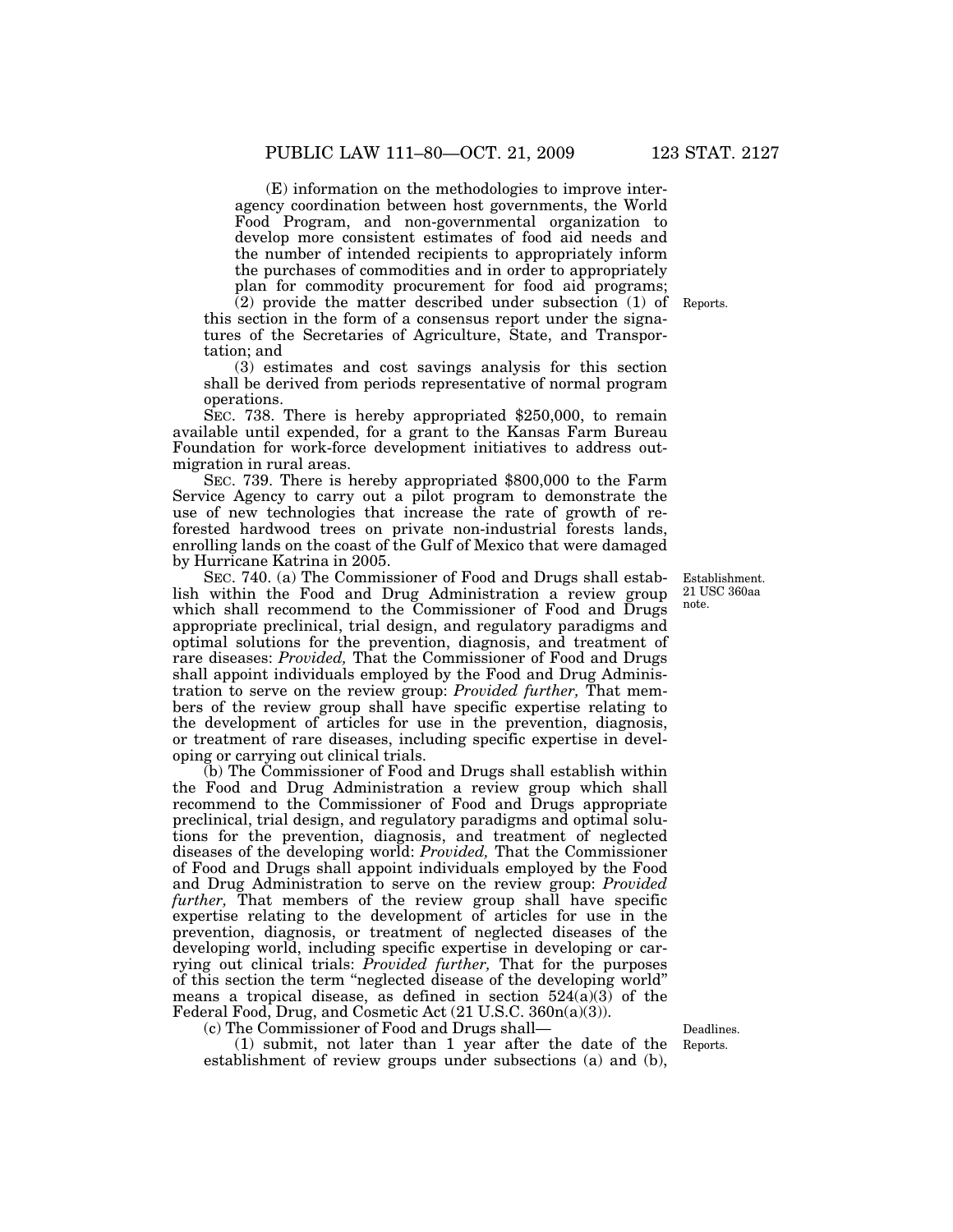a report to Congress that describes both the findings and recommendations made by the review groups under subsections (a) and (b);

(2) issue, not later than 180 days after submission of the report to Congress under paragraph (1), guidance based on such recommendations for articles for use in the prevention, diagnosis, and treatment of rare diseases and for such uses in neglected diseases of the developing world; and

 $(3)$  develop, not later than 180 days after submission of the report to Congress under paragraph (1), internal review standards based on such recommendations for articles for use in the prevention, diagnosis, and treatment of rare diseases and for such uses in neglected diseases of the developing world. SEC. 741. There is hereby appropriated \$2,600,000 to carry out section 1621 of Public Law  $110-246$  and \$3,000,000 to carry

out section 1613 of Public Law 110–246. SEC. 742. Of the unobligated balances provided pursuant to section 16(h)(1)(A) of the Food and Nutrition Act of 2008, \$11,000,000 is hereby rescinded.

SEC. 743. (a) None of the funds made available by this Act may be used to promulgate or implement a poultry products inspection rule allowing processed poultry or processed poultry products to be imported into the United States from the People's Republic of China unless the Secretary of Agriculture formally notifies Congress that the Department will—

(1) not provide any preferential consideration to any application by the People's Republic of China for authorization to export poultry or poultry products to the United States;

 $(2)$  conduct audits of inspection systems and on-site reviews of slaughter and processing facilities, laboratories and other control operations before any Chinese facilities are certified as eligible to ship poultry or poultry products to the United States and, in subsequent years, to conduct such audits and reviews at least once annually or more frequently as the Secretary determines necessary;

(3) implement a significantly increased level of port of entry re-inspection;

(4) establish and conduct a formal and expeditious information sharing program with other countries importing processed poultry or processed poultry products from China that have conducted audits and plant inspections;0

(5) report to the House and Senate Committees on Appropriations within 120 days of the date of enactment of this Act, and every 180 days thereafter for an indefinite period, with respect to the promulgation or implementation of any poultry products inspection rule authorizing the People's Republic of China to export poultry or poultry products to the United States, including—

(A) actions taken or to be taken by the Secretary, including new audits and on-site reviews, to implement any poultry products inspection rule authorizing the People's Republic of China to export processed poultry or processed poultry products to the United States;

(B) actions taken or to be taken by the Secretary, including new audits and on-site reviews, to determine whether the poultry inspection system of the People's

Guidelines.

Standards.

Rescission.

Poultry and poultry products. People's Republic of China. Notification.

Audits. Certifications.

Reports. Deadlines.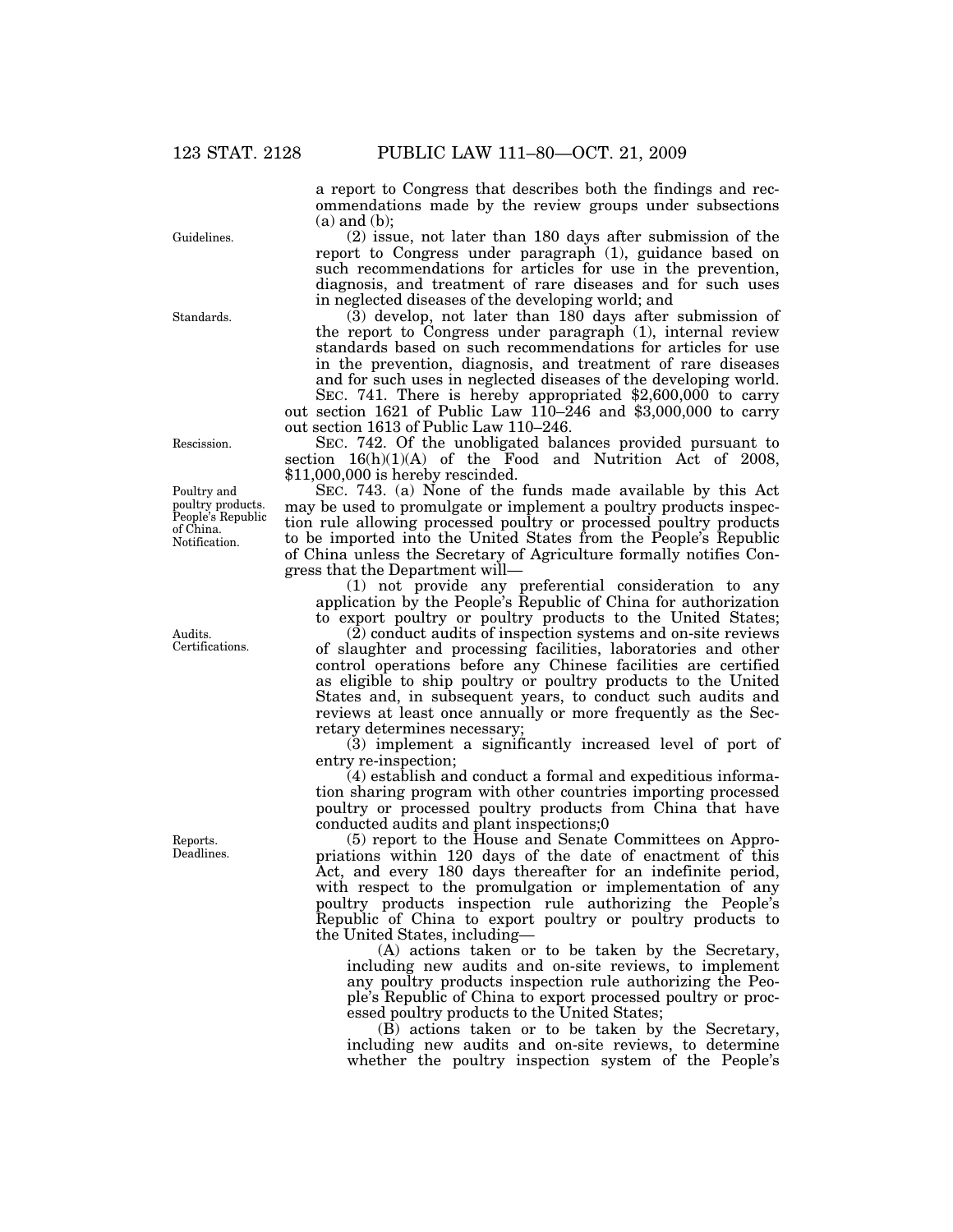Republic of China achieves a level of sanitary protection equivalent to that achieved under United States standards;

(C) actions taken or to be taken by the Secretary to determine whether the administration and enforcement of the poultry and poultry products inspection system of the People's Republic of China ensures that it achieves a level of sanitary protection equivalent to that achieved under United States standards;

(D) the level of port of entry re-inspections to be conducted on processed poultry and processed poultry products offered for importation into the United States from the People's Republic of China; and

(E) a work plan incorporating any understandings or agreements between FSIS and relevant authorities of the People's Republic of China with respect to carrying out the Secretary's assessment of the equivalency of the poultry products inspection system of the People's Republic of China;

(6) make publicly available, no later than 30 days from the date they are finalized, the reports of any new audits and on-site reviews conducted by the Secretary, and, in addition, when such audit or review is being conducted to determine whether the People's Republic of China's poultry inspection system achieves a level of sanitary protection equivalent to that achieved under United States standards, to make the final report of such audit or review publicly available no later than 30 days prior to the publication of any notice of proposed rulemaking for such determination; and

(7) make publicly available a list of facilities in the People's Republic of China certified to export poultry or poultry products to the United States and to notify the House and Senate Committees on Appropriations if the number of facilities certified by the People's Republic of China exceeds ten.

(b) None of the funds made available by this Act may be used to promulgate any proposed or final rule allowing the importation into the United States of poultry slaughtered or poultry products produced from poultry slaughtered in the People's Republic of China unless such rule is promulgated in accordance with the procedures for significant rules specified in Executive Order 12866.

(c) This section shall be applied in a manner consistent with Applicability. United States obligations under its international trade agreements.

SEC. 744. None of the funds made available in this Act may be used to pay the salaries or expenses of personnel to—

(1) inspect horses under section 3 of the Federal Meat Inspection Act (21 U.S.C. 603);

(2) inspect horses under section 903 of the Federal Agriculture Improvement and Reform Act of 1996 (7 U.S.C. 1901 note; Public Law 104–127); or

(3) implement or enforce section 352.19 of title 9, Code of Federal Regulations.

SEC. 745. (a) Section  $531(g)(7)(F)$  of the Federal Crop Insurance Act (7 U.S.C.  $1531(g)(7)(F)$ ) is amended—

(1) in the matter preceding clause (i), by inserting "(including multiyear assistance)" after "assistance"; and

(2) in clause (i), by inserting ''or multiyear production losses" after "a production loss".

Public information.

Records. Notification.

Public information. Deadline. Reports. Notice.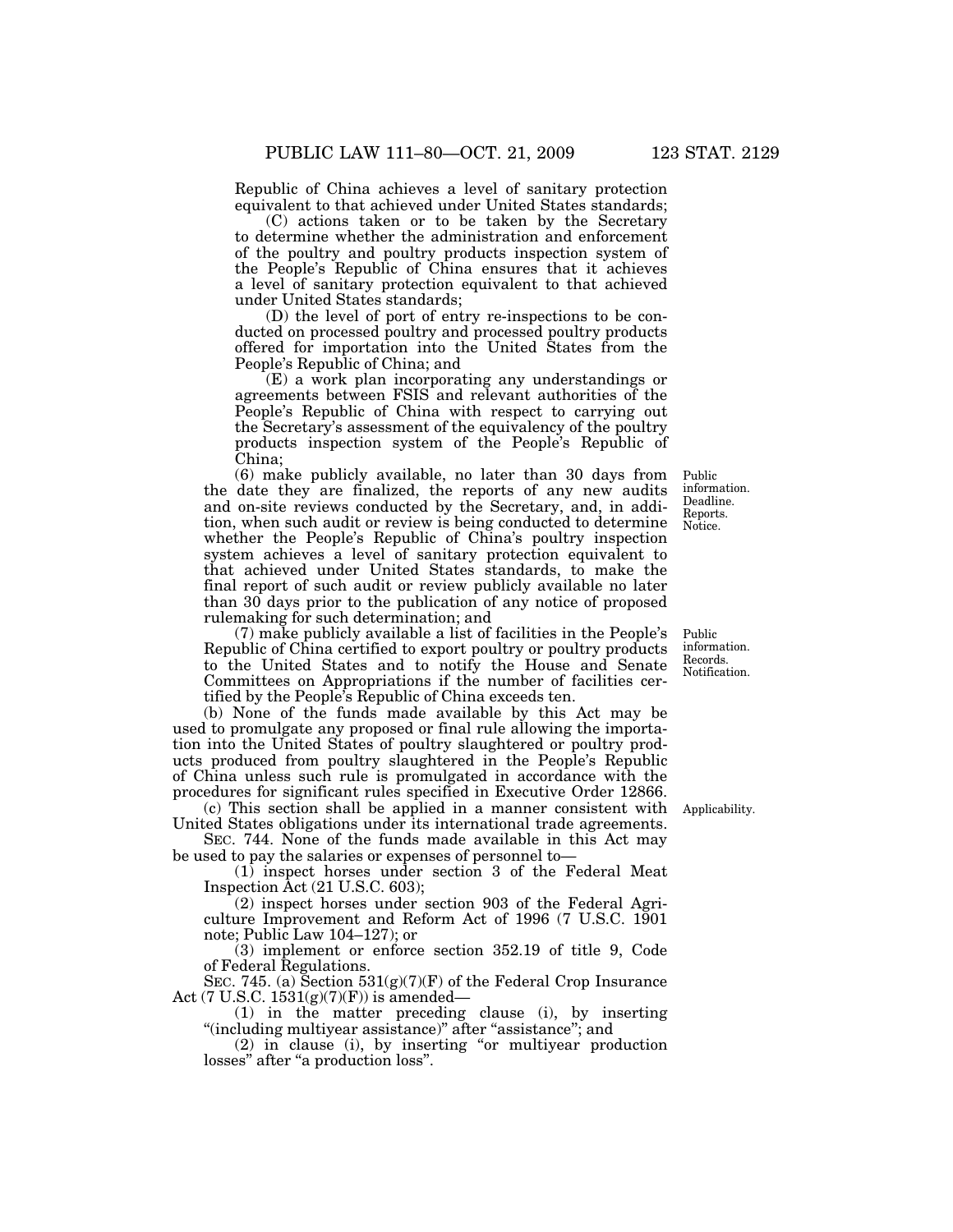(b) Section  $901(g)(7)(F)$  of the Trade Act of 1974 (19 U.S.C.  $2497(g)(7)(F)$ ) is amended—

(1) in the matter preceding clause (i), by inserting "(including multiyear assistance)" after "assistance"; and

(2) in clause (i), by inserting "or multiyear production losses" after "a production loss".

SEC. 746. (a) DEPARTMENT OF AGRICULTURE ASSISTANCE DURING PANDEMIC EMERGENCY.—During fiscal year 2010, in any case in which a school is closed for at least 5 consecutive days during a pandemic emergency designation, each household containing at least 1 member who is an eligible child attending the school shall be eligible to receive assistance pursuant to a State agency plan approved under subsection (b).

(b) ASSISTANCE.—To carry out this section, the Secretary of Agriculture may approve State agency plans for temporary emergency standards of eligibility and levels of benefits under the Food and Nutrition Act of 2008 (7 U.S.C. 2011 et seq.) for households with eligible children. Plans approved by the Secretary may provide for supplemental allotments to households receiving benefits under such Act, and issuances to households not already receiving benefits. Such level of benefits shall be determined by the Secretary in an amount not less than the value of meals at the free rate over the course of 5 school days for each eligible child in the household.

(c) MINIMUM CLOSURE REQUIREMENT.—The Secretary of Agriculture shall not provide assistance under this section in the case of a school that is closed for less than 5 consecutive days.

(d) USE OF EBT SYSTEM.—A State agency may provide assistance under this section through the EBT card system established under section 7 of the Food and Nutrition Act of 2008 (7 U.S.C. 2016).

(e) RELEASE OF INFORMATION.—Notwithstanding any other provision of law, the Secretary of Agriculture may authorize State educational agencies and school food authorities administering a school lunch program under the Richard B. Russell National School Lunch Act (42 U.S.C. 1751 et seq.) to release to appropriate officials administering the supplemental nutrition assistance program such information as may be necessary to carry out this section.

(f) WAIVERS.—To facilitate implementation of this section, the Secretary of Agriculture may approve waivers of the limits on certification periods otherwise applicable under section 3(f) of the Food and Nutrition Act of 2008 (7 U.S.C. 2012(f)), reporting requirements otherwise applicable under section 5(f) of such Act  $(7 \text{ U.S.C.})$ 2014(f)), and other administrative requirements otherwise applicable to State agencies under such Act.

(g) FUNDING.—The Secretary of Agriculture shall use funds made available under the Food and Nutrition Act of 2008 (7 U.S.C. 2011 et seq.) to fund, with the exception of the commodities described in subsection (h), benefits provided under this section.

(h) AVAILABILITY OF COMMODITIES.—During fiscal year 2010, the Secretary of Agriculture may utilize funds appropriated under section 32 of the Act of August 24, 1935 (7 U.S.C. 612c) to purchase commodities for emergency distribution in any area of the United States during a pandemic emergency designation.

(i) DEFINITIONS.—In this section:

(1) The term ''eligible child'' means a child (as defined in section 12(d) of the Richard B. Russell National School Lunch Act (42 U.S.C. 1760(d)) who, if not for the closure of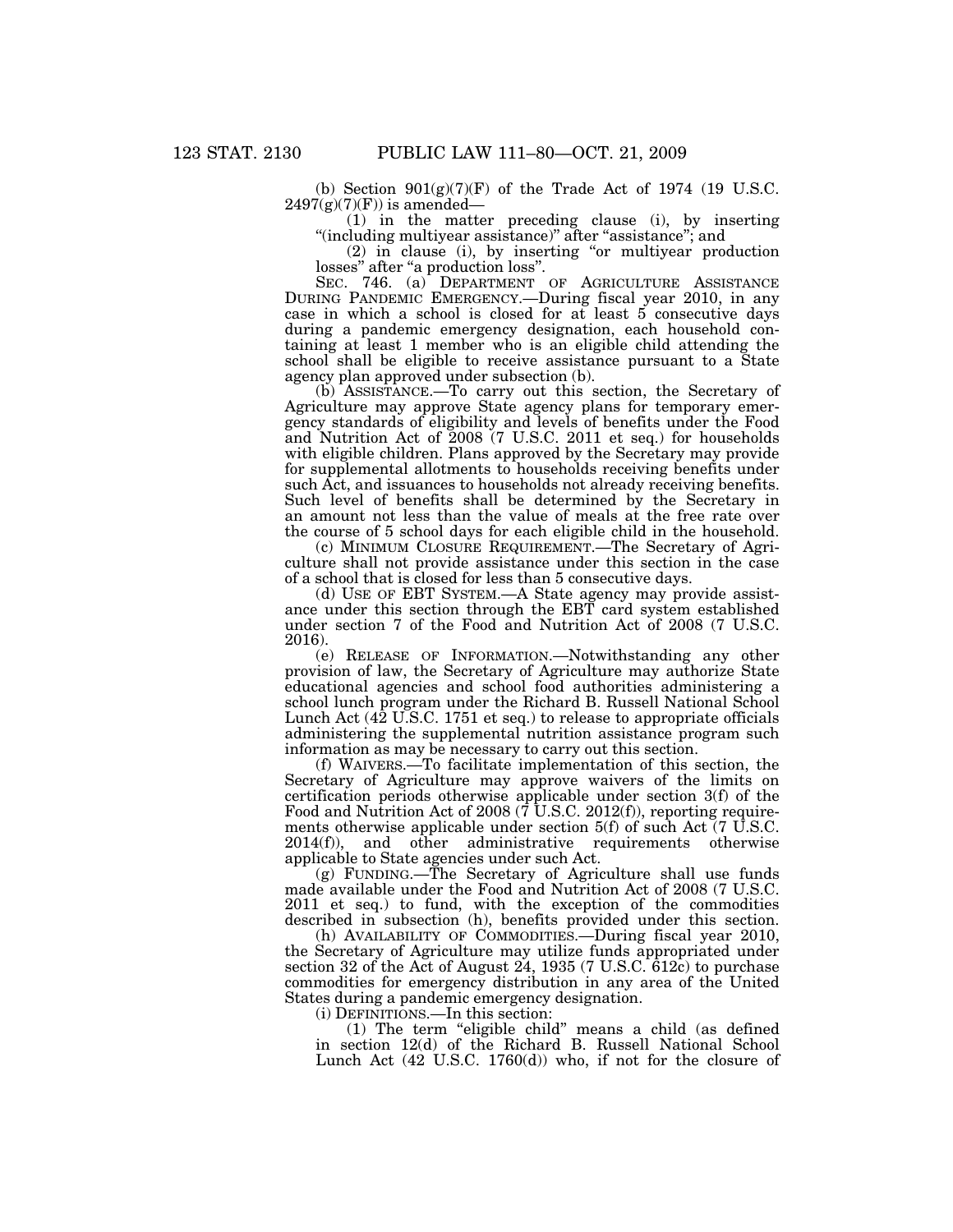the school attended by the child during a pandemic emergency designation and due to concerns about an influenza pandemic, would receive free or reduced price school meals under the Richard B. Russell National School Lunch Act (42 U.S.C. 175l et seq.) at the school.

 $(2)$  The term "pandemic emergency designation" means the declaration—

(A) of a public health emergency, based on pandemic influenza, by the Secretary of Health and Human Services under section 319 of the Public Health Service Act (42 U.S.C. 247d); or

(B) of a domestic emergency, based on pandemic influenza, by the Secretary of Homeland Security.

(3) The term ''school'' has the meaning given the term in section 12(d) of the Richard B. Russell National School Lunch Act (42 U.S.C. 1760(d)).

Earmarks.

SEC. 747. Specific projects contained in the report of the Committee on Appropriations of the House of Representatives accompanying this Act (H. Rept. 111–181) that are considered congressional earmarks for purposes of clause 9 of rule XXI of the Rules of the House of Representatives, when intended to be awarded to a for-profit entity, shall be awarded under a full and open competition.

SEC. 748. (a) There is hereby appropriated \$350,000,000 of which \$60,000,000 is provided for purchases of cheese and other dairy products under 7 U.S.C. 2036(a) and \$290,000,000 is provided to the Secretary of Agriculture to assist dairy producers under section 10104 of Public Law 107–171.

(b)(1) REGULATIONS.—The Secretary of Agriculture may promulgate such regulations as are necessary to implement this section.

(2) PROCEDURE.—The promulgation of the implementing regulations and the administration of this section shall be made without regard to—

(A) the notice and comment provisions of section 553 of title 5, United States Code;

(B) the Statement of Policy of the Secretary of Agriculture effective July 24, 1971 (36 Fed. Reg. 13804), relating to notices of proposed rulemaking and public participation in rulemaking; and

(C) chapter 35 of title 44, United States Code (commonly known as the ''Paperwork Reduction Act'').

(3) CONGRESSIONAL REVIEW OF AGENCY RULEMAKING.—In carrying out this section, the Secretary of Agriculture shall use the authority provided under section 808 of title 5, United States Code.

SEC. 749. (a) Section 6(e)(1)(B) of the Richard B. Russell National School Lunch Act (42 U.S.C. 1755(e)(1)(B)) is amended by striking "2009" and inserting "2010".

(b) Section 9(f)(5) of the Richard B. Russell National School Lunch Act  $(42 \text{ U.S.C. } 1758(f)(5))$  is amended by striking "2009" and inserting "2010".

(c)(1) Section 9(h)(3) of the Richard B. Russell National School Lunch Act  $(42 \text{ U.S.C. } 1758(h)(3))$  is amended by striking "2009" and inserting "2010".

(2) Section 9(h)(4) of the Richard B. Russell National School Lunch Act  $(42 \text{ U.S.C. } 1758(h)(4))$  is amended by striking "2009" and inserting "2010".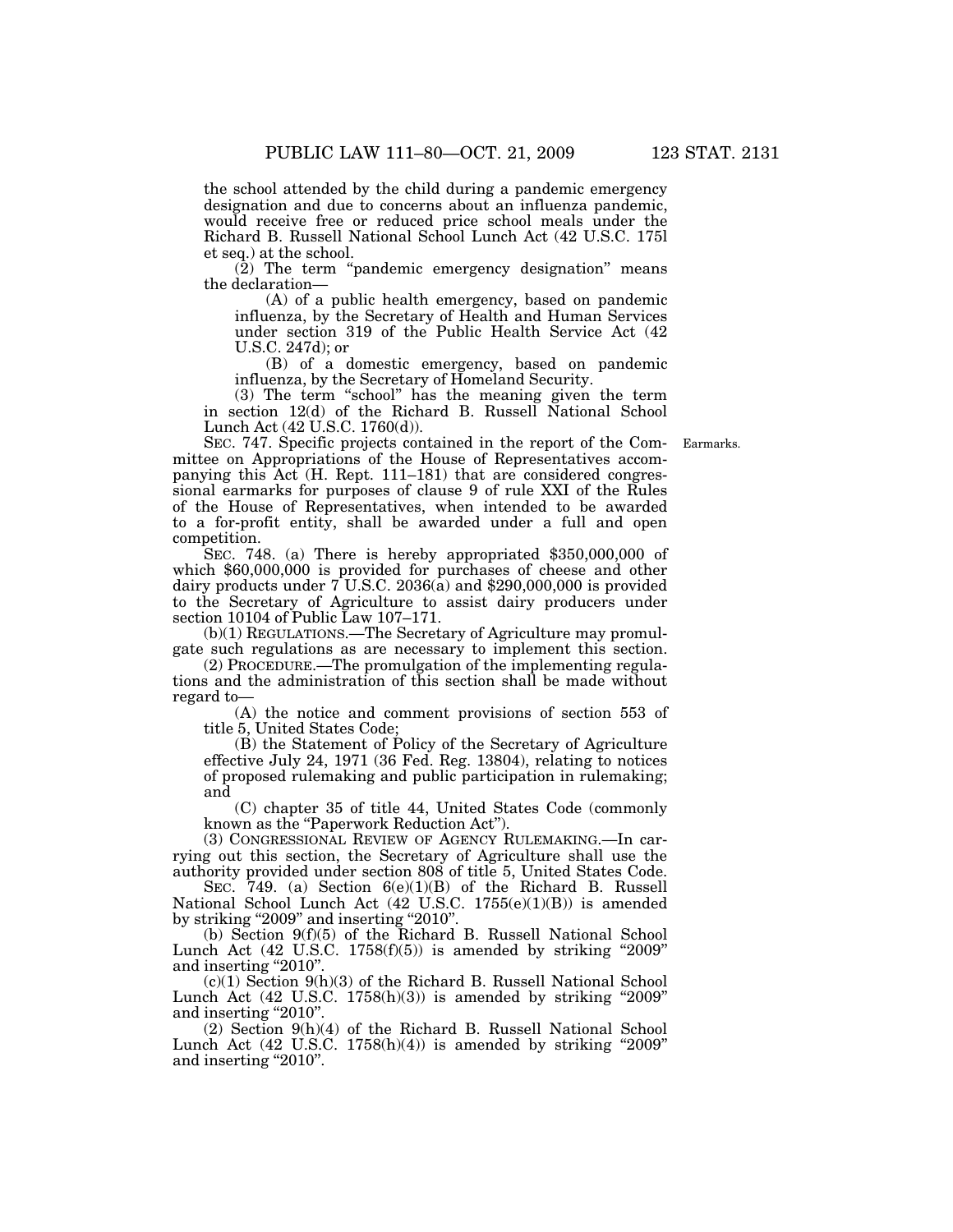(d) Section 18(h)(5) of the Richard B. Russell National School Lunch Act  $(42 \text{ U.S.C. } 1769(h)(5))$  is amended by striking "2009" and inserting "2010".

(e) Section  $21(g)(1)(A)(ii)$  of the Richard B. Russell National School Lunch Act  $(42 \text{ U.S.C. } 1769b-1(g)(1)(A)(ii))$  is amended by striking "and October 1, 2008" and inserting "October 1, 2008, and October 1, 2009''.

(f) Section 26(d) of the Richard B. Russell National School Lunch Act  $(42 \text{ U.S.C. } 1769g(d))$  is amended by striking "2009" and inserting "2010".

 $(g)(1)$  From the funds made available under paragraph  $(5)$ , the Secretary shall carry out demonstration projects to develop and test methods of providing access to food for children in urban and rural areas during the summer months when schools are not in regular session to—

(A) reduce or eliminate the food insecurity and hunger of children; and

(B) improve the nutritional status of children.

(2) For purposes of this subsection, the term ''children'' means low-income children, as specified by the Secretary.

(3)(A) From the funds made available under paragraph (5), the Secretary shall provide for an independent evaluation of the demonstration projects carried out under this subsection, which shall use rigorous methodologies, including—

(i) random assignment of children or schools, where practicable; or

(ii) if random assignment of children or schools is not practicable, quasi-experimental or other methods that are capable of producing scientifically valid information regarding which projects are effective in achieving the purposes described in paragraph (1).

 $(B)$ (i) Not later than December 31, 2010, and each December 31 thereafter until the completion of the last evaluation conducted under subparagraph (A) the Secretary shall submit to the Committee on Education and Labor of the House of Representatives and the Committee on Agriculture, Nutrition, and Forestry of the Senate a report that includes—

(I) the status of each demonstration project carried out under this subsection; and

(II) the results of the evaluations conducted under subparagraph (A) for the previous fiscal year.

(ii) Not later than 120 days after the completion of the last evaluation conducted under subparagraph (A), the Secretary shall submit to the Committee on Education and Labor of the House of Representatives and the Committee on Agriculture, Nutrition, and Forestry of the Senate a report that includes recommendations on how to improve children's access to food during the summer months when school is not in regular session.

(4) The Secretary may use funds made available under paragraph (5) to pay—

(A) participant benefits;

(B) the added administrative expenses incurred by participating organizations as a result of participating in a project under this subsection;

(C) costs associated with outreach to potential participants and potential sponsoring organizations; and

Definition.

Children and youth. Urban and rural

areas.

Deadlines. Reports.

Deadline. Reports.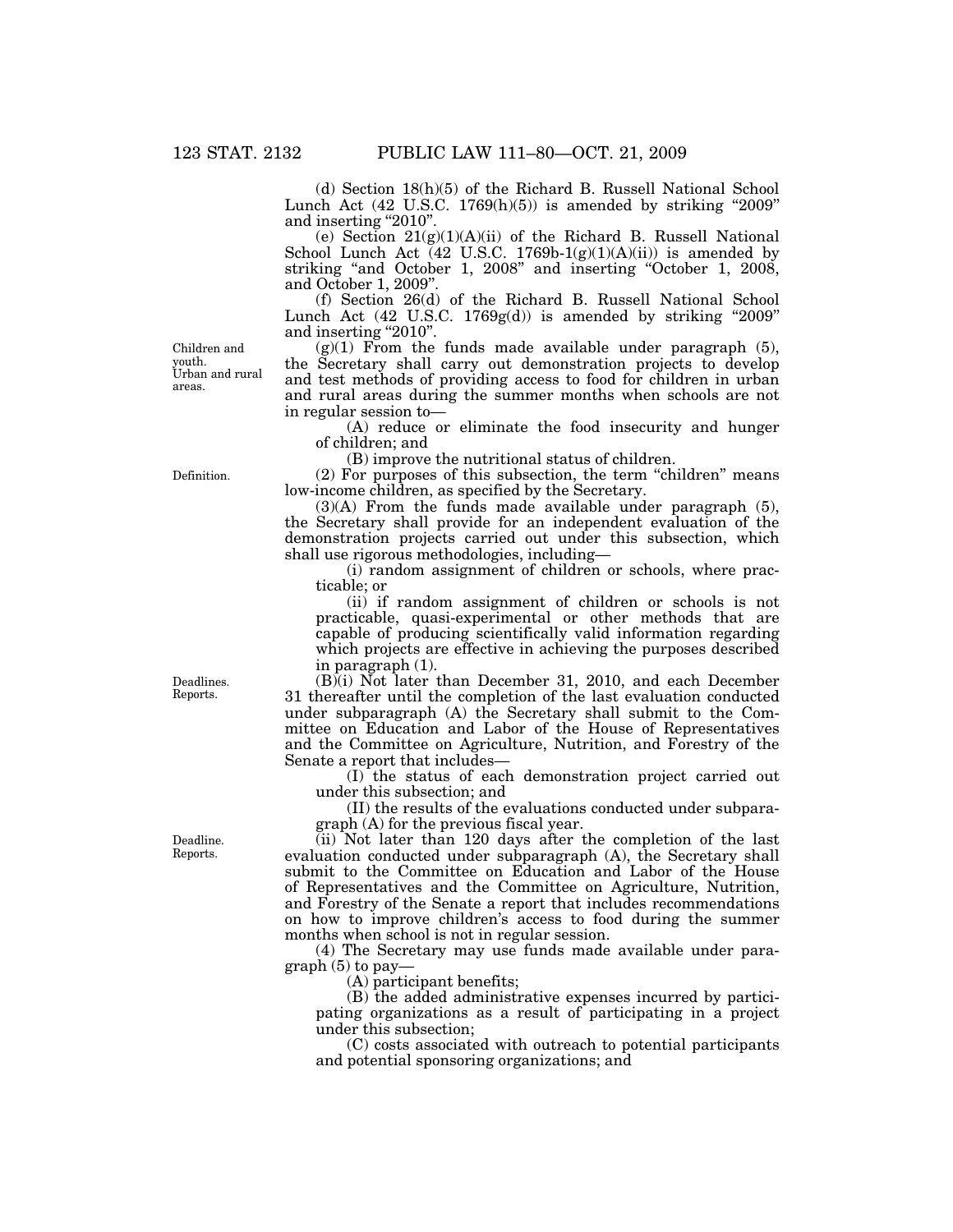(D) costs associated with soliciting, administering, monitoring, and evaluating each demonstration project carried out under this subsection.

(5)(A) On October 1, 2009, out of any funds in the Treasury not otherwise appropriated, the Secretary of the Treasury shall transfer to the Secretary to carry out this subsection \$85,000,000, to remain available until expended.

(B) The Secretary shall be entitled to receive, shall accept, and shall use to carry out this subsection the funds transferred under subparagraph (A), without further appropriation.

 $(h)(1)(\overline{A})$  From the funds made available under subparagraph (C), the Secretary shall provide assistance through grants to State agencies administering the National School Lunch Program under the Richard B. Russell National School Lunch Act (42 U.S.C. 1751 et seq.) with the lowest rates of children certified for free meals pursuant to paragraphs (4) and (5) of section 9(b) of such Act  $(42 \text{ U.S.C. } 1758(b)(4); 1758(b)(5))$  for the purpose of improving such rates.

(B) Under the terms and conditions established by the Secretary, a State receiving grant funds under this subsection may use such funds to pay costs related to improving the rate of direct certification in such State, including the costs related to—

(i) making technology improvements;

(ii) providing technical assistance to local educational agencies;

(iii) implementing a new or revised direct certification system in such State and in the local educational agencies of such State; and

(iv) using multiple public means tested benefits programs for the purpose of direct certification.

(C)(i) On October 1, 2009, out of any funds in the Treasury not otherwise appropriated, the Secretary of the Treasury shall transfer to the Secretary to carry out this paragraph \$22,000,000, to remain available until expended.

(ii) The Secretary shall be entitled to receive, shall accept, and shall use to carry out this paragraph the funds transferred under clause (i), without further appropriation.

(2)(A) From the funds made available under subparagraph (B), the Secretary shall provide technical assistance to assist States receiving grants under paragraph (1), and other States, as appropriate, in improving the rates of direct certification.

(B)(i) On October 1, 2009, out of any funds in the Treasury not otherwise appropriated, the Secretary of the Treasury shall transfer to the Secretary to carry out this paragraph \$3,000,000, to remain available until expended.

(ii) The Secretary shall be entitled to receive, shall accept, and shall use to carry out this paragraph the funds transferred under clause (i), without further appropriation.

 $(i)(1)$  From the funds made available under paragraph  $(4)$ , in carrying out the special supplemental nutrition program for women, infants, and children established by section 17 of the Child Nutrition Act of 1966 (42 U.S.C. 1786 et seq.) (in this subsection referred to as the "program") during fiscal year 2010, the Secretary shall provide performance bonus payments to State agencies that demonstrate—

(A) the highest proportion of breastfed infants, as compared to other State agencies participating in the program; or

Effective date.

Grants. Children and youth.

Effective date.

Effective date.

Performance payments. Intergovernmental relations.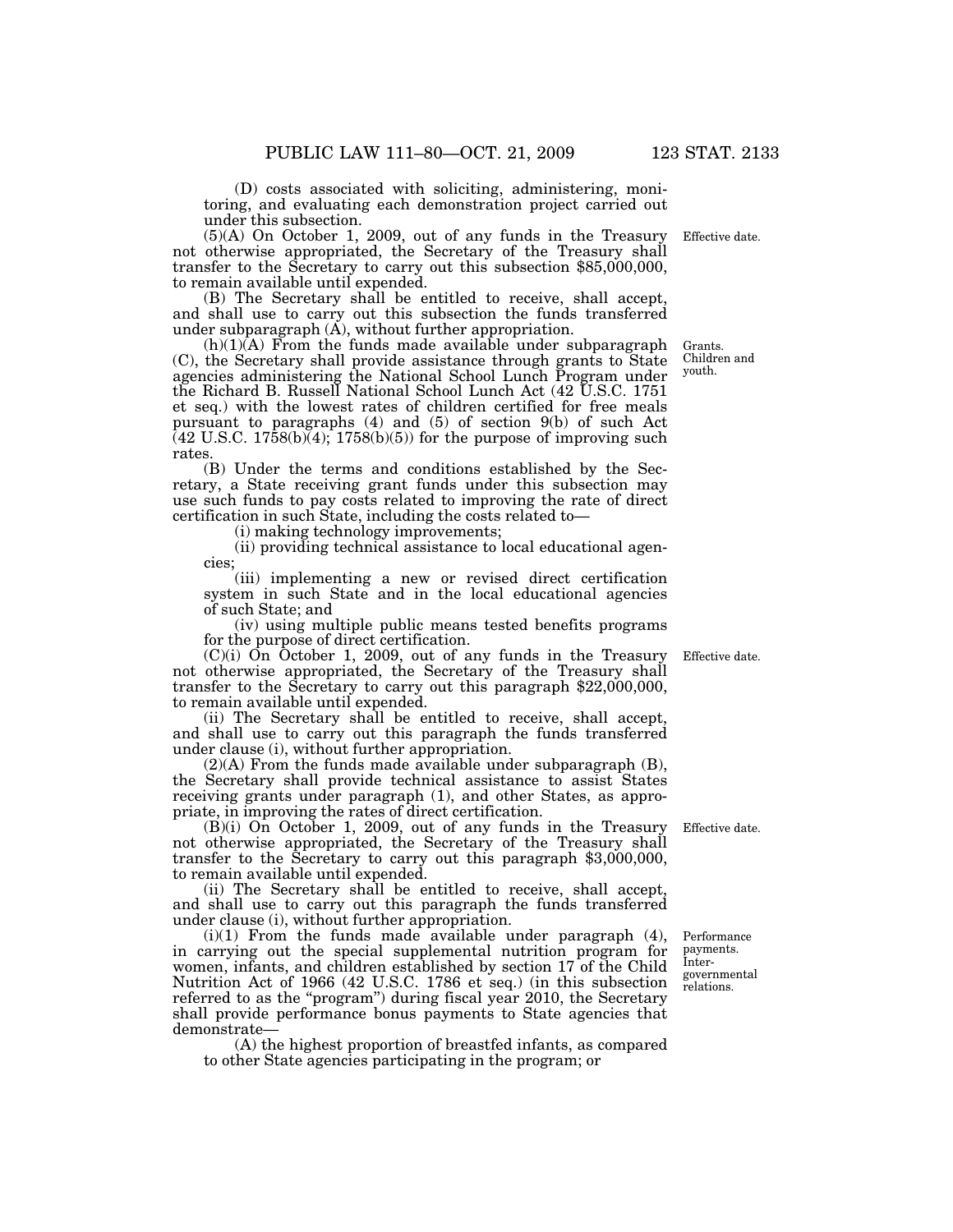(B) the greatest improvement in proportion of breastfed infants, as compared to other State agencies participating in the program.

(2) In providing performance bonus payments to State agencies under this subsection, the Secretary shall consider a State agency's proportion of participating fully breastfed infants.

(3) A State agency that receives a performance bonus under paragraph (1)—

(A) shall treat the funds as program income; and

(B) may transfer the funds to local agencies for use in carrying out the program.

 $(4)(\tilde{A})$  On October 1, 2009, out of any funds in the Treasury not otherwise appropriated, the Secretary of the Treasury shall transfer to the Secretary to carry out this subsection \$5,000,000.

(B) The Secretary shall be entitled to receive, shall accept, and shall use to carry out this subsection the funds transferred under subparagraph  $(\overline{A})$ , without further appropriation.

(j)(1) From the funds made available under paragraph (5), the Secretary shall make payments to State educational agencies to award grants to eligible school food authorities for the purchase of equipment for schools under the jurisdiction of such authorities.

(2)(A) Payments under paragraph (1) shall be allocated to State educational agencies in a manner proportional with each agency's administrative expense allocation under section 7(a)(2) of the Child Nutrition Act of 1966 (42 U.S.C. 1776(a)(2)).

(B) If a State educational agency does not accept or use the amounts made available under its allocation in accordance with this subsection, the Secretary shall reallocate such amounts to other State educational agencies, as the Secretary determines necessary.

(3)(A) Not later than 180 days after receiving an allocation under this subsection, a State educational agency shall award grants, on a competitive basis, to eligible school food authorities.

(B) For the purposes of this subsection, the term ''eligible school food authority'' means a school food authority—

(i) participating in the National School Lunch Program established under the Richard B. Russell National School Lunch Program (42 U.S. C. 1751 et seq.); and

(ii) that did not receive a grant for equipment assistance under the grant program carried out pursuant to the heading ''Food and Nutrition Service Child Nutrition Programs'' in title I of division A of the American Recovery and Reinvestment Act of 2009 (Public Law 111–5).

(C) To qualify to receive a grant under this subsection, an eligible school food authority shall—

(i) submit an application to a State educational agency at such time, in such manner, and containing such information as the State educational agency may require; or

(ii) have submitted an application to receive equipment assistance under the grant program carried out pursuant to the heading ''Food and Nutrition Service Child Nutrition Programs'' in title I of division A of the American Recovery and Reinvestment Act of 2009 (Public law 111–5).

(D) In awarding grants to eligible school food authorities, a State shall give priority to each eligible school food authority whose application demonstrates that in providing equipment assistance to schools with funds received under this subsection, it will give

Effective date.

Intergovernmental relations. Grants.

Deadline.

Definition.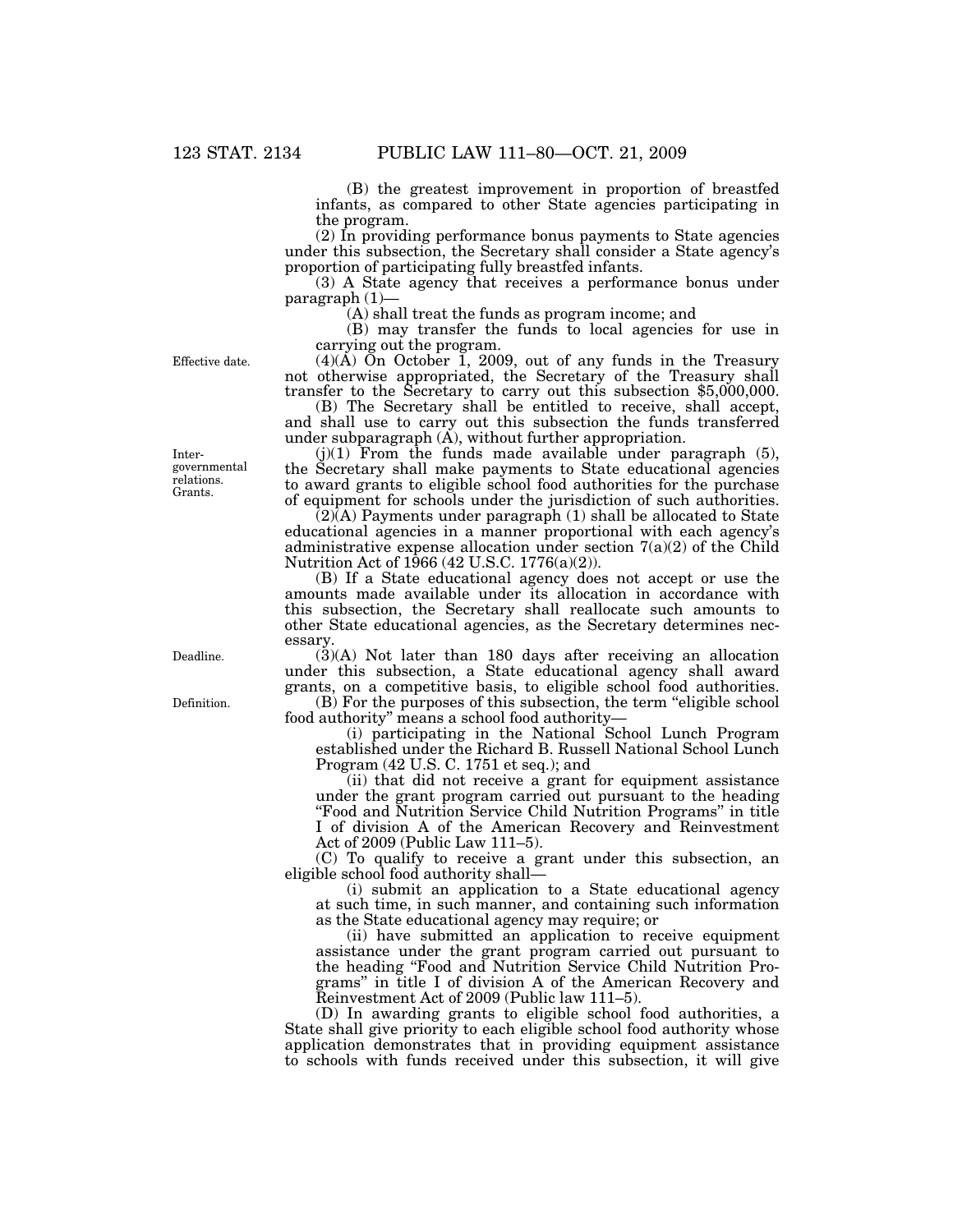priority to schools where not less than 50 percent of the enrolled students are eligible for free or reduced price meals under the Richard B. Russell National School Lunch Act (42 U.S.C. 1751 et seq.).

(E) Under the terms and conditions established by the Secretary, an eligible school food authority receiving a grant under this subsection shall use such funds to purchase equipment for schools under the jurisdiction of the school food authority—

(i) to improve the quality of school meals, consistent with the goals of the most recent Dietary Guidelines for Americans published under section 301 of the National Nutrition Monitoring and Related Research Act of 1990 (7 U.S.C. 5341);

(ii) to improve the safety of food served in the school meal programs established under the Richard B. Russell National School Lunch Act (42 U.S.C. 1751 et seq.) and the Child Nutrition Act of 1966 (42 U.S.C. 1771 et seq.);

(iii) to improve the overall energy efficiency of school foodservice operations; or

(iv) for other purposes as established by the Secretary. (4) A State educational agency receiving an allocation under this subsection may not use more than 5 percent of such allocation for administrative costs associated with awarding grants to eligible school food authorities in accordance with this subsection.

(5)(A) On October 1, 2009, out of any funds in the Treasury not otherwise appropriated, the Secretary of the Treasury shall transfer to the Secretary to carry out this subsection \$25,000,000, to remain available until expended.

(B) The Secretary shall be entitled to receive, shall accept, and shall use to carry out this subsection the funds transferred under subparagraph  $(A)$ , without further appropriation.

 $(k)(1)$  The purpose of this subsection is to provide grants, on a competitive basis, to State agencies administering the child and adult care food program established under section 17 of the Richard B. Russell National School Lunch Act (42 U.S.C. 1766) (referred to in this section as ''the program'') for the purpose of improving the health and nutrition of children in child care settings.

(2) From the funds made available under paragraph (8), the Secretary shall award grants, on a competitive basis, to State agencies administering the program for the purpose of promoting health and nutrition improvement in child care settings.

(3) In awarding grants under this subsection, the Secretary shall give priority to State agencies administering projects under the program that carry out each of the authorized uses of funds described in paragraph (7).

(4) A State receiving a grant under this subsection shall use not less than 50 percent of such grant funds to award subgrants to institutions for the purpose of conducting the activities described in paragraph (6).

(5) For the purposes of this subsection, the term ''institution'' has the meaning given such term in section  $17(a)(2)$  of the Richard B. Russell National School Lunch Act (42 U.S.C.1766(a)(2)).

(6) To be eligible to receive funds under this subsection, a State agency shall submit an application to the Secretary at such time, in such manner, and containing such information as the Secretary may require, which shall include—

(A) a plan to improve the quality of food provided in—

(i) child care centers; and

Grants. Intergovernmental relations. Children and youth.

Effective date.